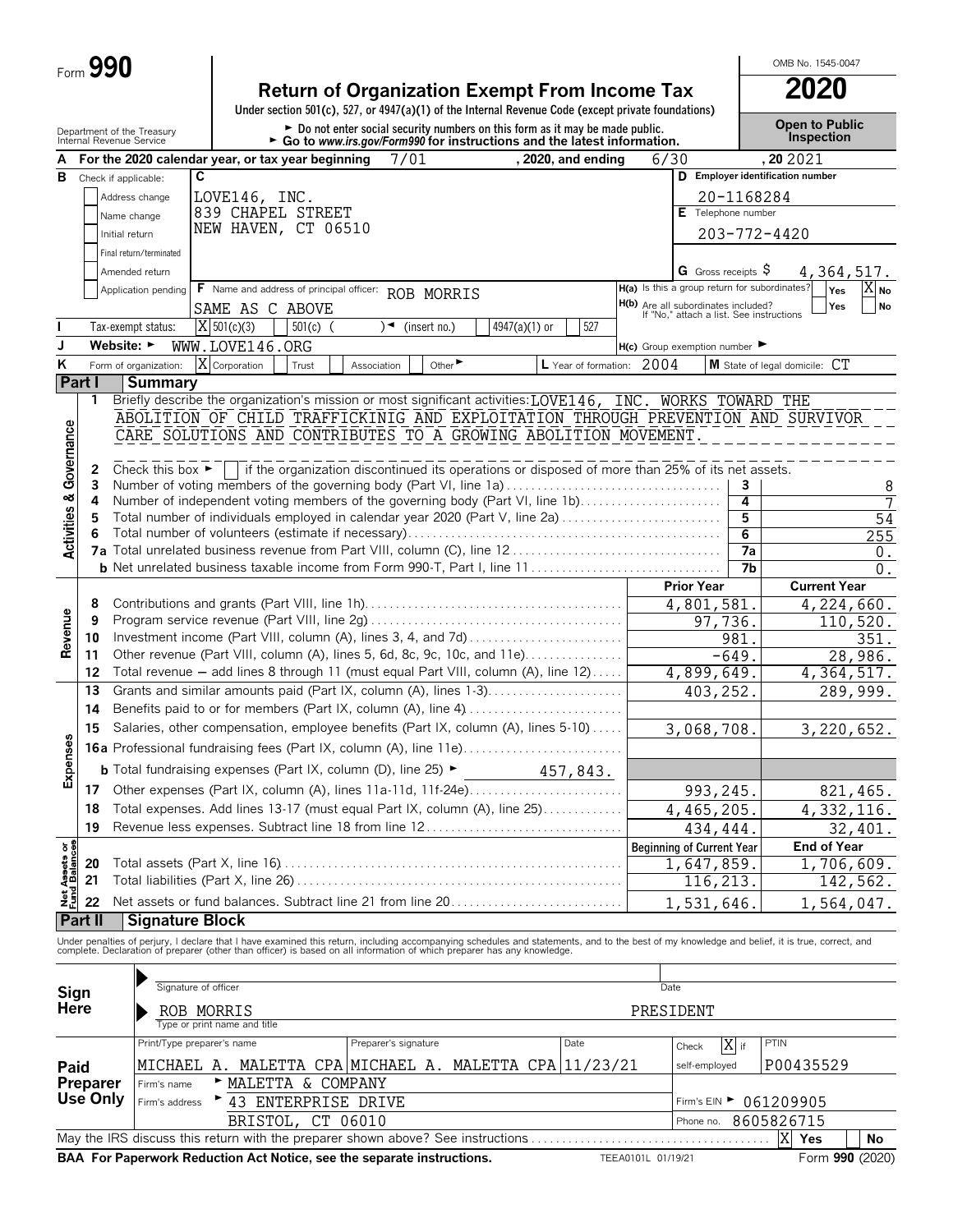|            | Form 990 (2020)<br>LOVE146, INC.                        |                                                                                                                                          | 20-1168284              | Page 2          |
|------------|---------------------------------------------------------|------------------------------------------------------------------------------------------------------------------------------------------|-------------------------|-----------------|
| Part III   |                                                         | <b>Statement of Program Service Accomplishments</b>                                                                                      |                         |                 |
|            |                                                         |                                                                                                                                          |                         | X               |
| 1          | Briefly describe the organization's mission:            |                                                                                                                                          |                         |                 |
|            | SEE SCHEDULE O                                          |                                                                                                                                          |                         |                 |
|            |                                                         |                                                                                                                                          |                         |                 |
|            |                                                         |                                                                                                                                          |                         |                 |
|            |                                                         | 2 Did the organization undertake any significant program services during the year which were not listed on the prior                     |                         |                 |
|            |                                                         |                                                                                                                                          | X<br>Yes                | No              |
|            | If "Yes," describe these new services on Schedule O.    |                                                                                                                                          |                         |                 |
| 3.         |                                                         | Did the organization cease conducting, or make significant changes in how it conducts, any program services?                             | Yes<br>X                | No              |
|            | If "Yes," describe these changes on Schedule O.         |                                                                                                                                          |                         |                 |
| 4          |                                                         | Describe the organization's program service accomplishments for each of its three largest program services, as measured by expenses.     |                         |                 |
|            | and revenue, if any, for each program service reported. | Section 501(c)(3) and 501(c)(4) organizations are required to report the amount of grants and allocations to others, the total expenses, |                         |                 |
|            |                                                         |                                                                                                                                          |                         |                 |
|            | $4a$ (Code:                                             | ) (Expenses $\frac{1}{986}$ , 354. including grants of $\frac{287}{999}$ .) (Revenue $\frac{287}{999}$ .)                                |                         |                 |
|            | SEE SCHEDULE O                                          |                                                                                                                                          |                         |                 |
|            |                                                         |                                                                                                                                          |                         |                 |
|            |                                                         |                                                                                                                                          |                         |                 |
|            |                                                         |                                                                                                                                          |                         |                 |
|            |                                                         |                                                                                                                                          |                         |                 |
|            |                                                         |                                                                                                                                          |                         |                 |
|            |                                                         |                                                                                                                                          |                         |                 |
|            |                                                         |                                                                                                                                          |                         |                 |
|            |                                                         |                                                                                                                                          |                         |                 |
|            |                                                         |                                                                                                                                          |                         |                 |
|            |                                                         | _______________                                                                                                                          |                         |                 |
|            |                                                         |                                                                                                                                          |                         |                 |
|            | ) (Expenses \$<br>$4b$ (Code:                           | $875, 184$ . including grants of $\$$<br>LOVE146 IMPLEMENTS QUALITY PREVENTION EDUCATION AND AWARENESS TOOLS DIRECTLY WITH               | $2,000.$ ) (Revenue $$$ | 110, 520.       |
|            |                                                         | CHILDREN - AND SCALES OUR IMPACT BY TRAINING AND EQUIPPING FACILITATORS TO BRING THESE                                                   |                         |                 |
|            |                                                         | PROGRAMS TO THEIR OWN COMMUNITIES. EFFECTIVE PREVENTION DEPENDS ON GOING BEYOND                                                          |                         |                 |
|            |                                                         | MERELY RAISING AWARENESS. IT NEEDS TO ADDRESS HARMFUL STEREOTYPES AND ATTITUDES THAT                                                     |                         |                 |
|            |                                                         | CREATE VULNERABILITIES AND KEEP YOUTH FROM SEEKING HELP, AND EQUIP YOUNG PEOPLE WITH                                                     |                         |                 |
|            |                                                         | THE TOOLS THEY NEED TO STAY SAFE. LOVE146 HAS DEVELOPED A COMPREHENSIVE 5-MODULE                                                         |                         |                 |
|            |                                                         | CURRICULUM CALLED NOT A NUMBER THAT TEACHES YOUTH HOW TO PROTECT THEMSELVES FROM                                                         |                         |                 |
|            |                                                         | HUMAN TRAFFICKING AND EXPLOITATION THROUGH INFORMATION, CRITICAL THINKING, AND SKILL                                                     |                         |                 |
|            |                                                         | DEVELOPMENT. TO DATE, LOVE146'S PREVENTION EDUCATION HAS REACHED 27, 696 YOUTH IN THE                                                    |                         |                 |
|            |                                                         | UNITED STATES, AND 832 FACILITATORS HAVE BEEN CERTIFIED IN 21 STATES.                                                                    |                         |                 |
|            |                                                         |                                                                                                                                          |                         |                 |
|            |                                                         |                                                                                                                                          |                         |                 |
|            | $4c$ (Code:                                             | ) (Expenses $\sqrt{5}$ 260,090, including grants of $\sqrt{5}$ ) (Revenue $\sqrt{5}$                                                     |                         |                 |
|            | SEE SCHEDULE O                                          |                                                                                                                                          |                         |                 |
|            |                                                         |                                                                                                                                          |                         |                 |
|            |                                                         |                                                                                                                                          |                         |                 |
|            |                                                         |                                                                                                                                          |                         |                 |
|            |                                                         |                                                                                                                                          |                         |                 |
|            |                                                         |                                                                                                                                          |                         |                 |
|            |                                                         |                                                                                                                                          |                         |                 |
|            |                                                         |                                                                                                                                          |                         |                 |
|            |                                                         |                                                                                                                                          |                         |                 |
|            |                                                         |                                                                                                                                          |                         |                 |
|            |                                                         |                                                                                                                                          |                         |                 |
|            | 4d Other program services (Describe on Schedule O.)     |                                                                                                                                          |                         |                 |
|            | (Expenses<br>\$                                         | including grants of $\frac{1}{2}$<br>) (Revenue $\sqrt{5}$                                                                               |                         |                 |
|            | 4 e Total program service expenses ►                    | 3, 121, 628.                                                                                                                             |                         |                 |
| <b>BAA</b> |                                                         | TEEA0102L 10/07/20                                                                                                                       |                         | Form 990 (2020) |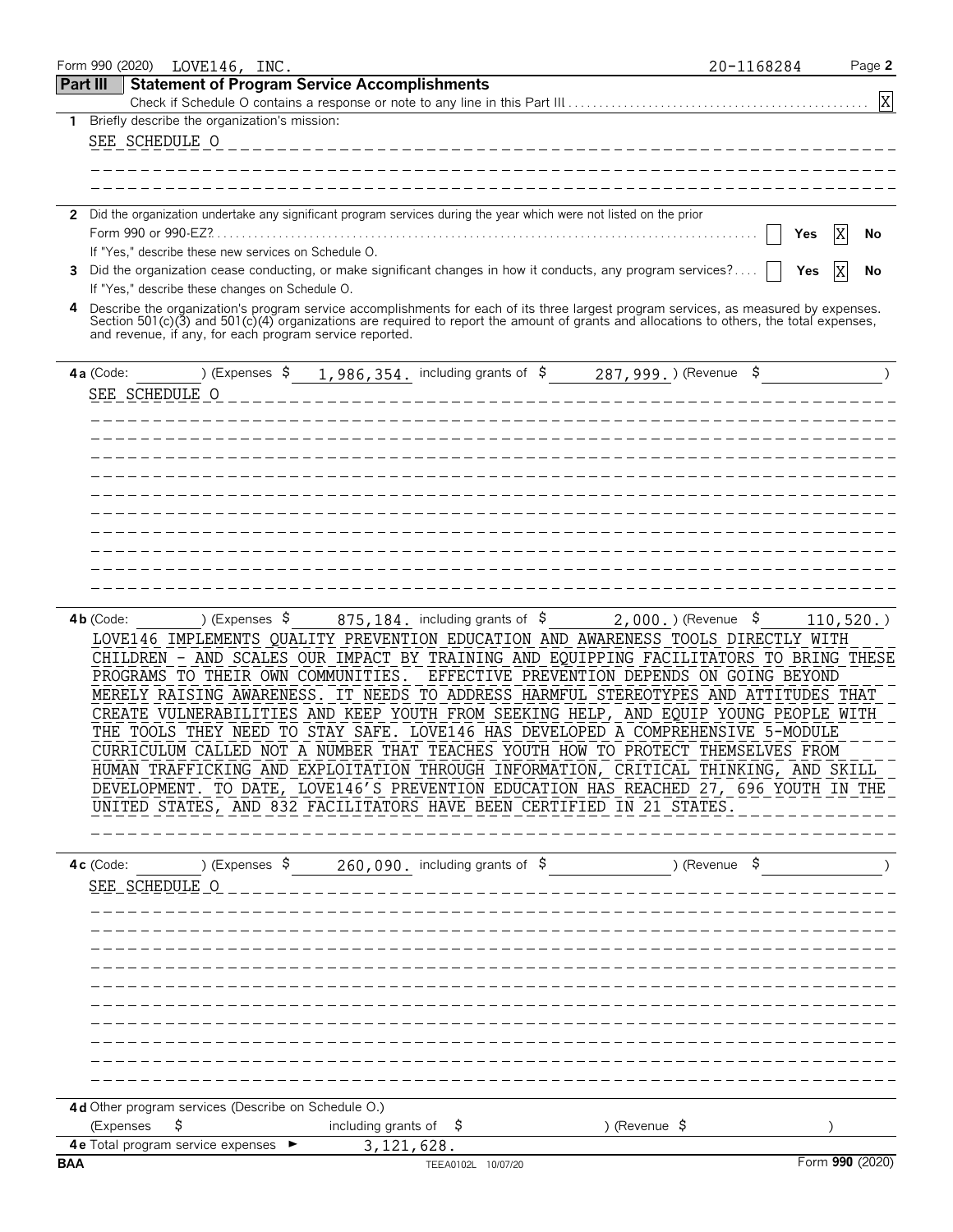Form 990 (2020) Page **3** LOVE146, INC. 20-1168284

|              | Part IV<br><b>Checklist of Required Schedules</b>                                                                                                                                                                                                   |                 |             |    |
|--------------|-----------------------------------------------------------------------------------------------------------------------------------------------------------------------------------------------------------------------------------------------------|-----------------|-------------|----|
|              |                                                                                                                                                                                                                                                     |                 | Yes         | No |
| 1.           | Is the organization described in section 501(c)(3) or 4947(a)(1) (other than a private foundation)? If 'Yes,' complete                                                                                                                              | 1               | X           |    |
| $\mathbf{2}$ | Is the organization required to complete Schedule B, Schedule of Contributors See instructions?                                                                                                                                                     | $\overline{2}$  | X           |    |
| 3            | Did the organization engage in direct or indirect political campaign activities on behalf of or in opposition to candidates                                                                                                                         | 3               |             | Χ  |
| 4            | Section 501(c)(3) organizations. Did the organization engage in lobbying activities, or have a section 501(h) election in effect during the tax year? If 'Yes,' complete Schedule C, Part II                                                        | 4               |             | Χ  |
| 5            | Is the organization a section 501(c)(4), 501(c)(5), or 501(c)(6) organization that receives membership dues,<br>assessments, or similar amounts as defined in Revenue Procedure 98-19? If 'Yes,' complete Schedule C, Part III                      | 5               |             | X  |
| 6            | Did the organization maintain any donor advised funds or any similar funds or accounts for which donors have the right to provide advice on the distribution or investment of amounts in such funds or accounts? If 'Yes,' com                      | 6               |             | X  |
| 7            | Did the organization receive or hold a conservation easement, including easements to preserve open space, the                                                                                                                                       | $\overline{7}$  |             | Χ  |
| 8            | Did the organization maintain collections of works of art, historical treasures, or other similar assets? If 'Yes,'                                                                                                                                 | 8               |             | Χ  |
| 9            | Did the organization report an amount in Part X, line 21, for escrow or custodial account liability, serve as a custodian<br>for amounts not listed in Part X; or provide credit counseling, debt management, credit repair, or debt negotiation    | 9               |             | X  |
|              | 10 Did the organization, directly or through a related organization, hold assets in donor-restricted endowments<br>or in quasi endowments? If 'Yes,' complete Schedule D, Part V.                                                                   | 10              |             | X  |
|              | 11 If the organization's answer to any of the following questions is 'Yes', then complete Schedule D, Parts VI, VII, VIII, IX,<br>or X as applicable.                                                                                               |                 |             |    |
|              | a Did the organization report an amount for land, buildings, and equipment in Part X, line 10? If 'Yes,' complete Schedule<br>D. Part $V_1, \ldots, \ldots, \ldots, \ldots, \ldots, \ldots, \ldots, \ldots$                                         | 11 a            | Χ           |    |
|              | <b>b</b> Did the organization report an amount for investments – other securities in Part X, line 12, that is 5% or more of its total                                                                                                               | 11 b            |             | Χ  |
|              | c Did the organization report an amount for investments - program related in Part X, line 13, that is 5% or more of its total                                                                                                                       | 11c             |             | X  |
|              | d Did the organization report an amount for other assets in Part X, line 15, that is 5% or more of its total assets reported                                                                                                                        | 11d             |             | X  |
|              | e Did the organization report an amount for other liabilities in Part X, line 25? If 'Yes,' complete Schedule D, Part X                                                                                                                             | 11e             |             | X  |
|              | f Did the organization's separate or consolidated financial statements for the tax year include a footnote that addresses<br>the organization's liability for uncertain tax positions under FIN 48 (ASC 740)? If 'Yes,' complete Schedule D, Part X | 11f             | Χ           |    |
|              | 12a Did the organization obtain separate, independent audited financial statements for the tax year? If 'Yes,' complete                                                                                                                             | 12a             | X           |    |
|              | <b>b</b> Was the organization included in consolidated, independent audited financial statements for the tax year? If 'Yes,' and if the organization answered 'No' to line 12a, then completing Schedule D, Parts XI and XII is opt                 | 12 <sub>b</sub> |             | Χ  |
|              |                                                                                                                                                                                                                                                     | 13              |             | X  |
|              |                                                                                                                                                                                                                                                     | 14a             |             | Χ  |
|              | <b>b</b> Did the organization have aggregate revenues or expenses of more than \$10,000 from grantmaking, fundraising,                                                                                                                              | 14b             | X           |    |
|              | 15 Did the organization report on Part IX, column (A), line 3, more than \$5,000 of grants or other assistance to or for any                                                                                                                        | 15              | X           |    |
| 16           | Did the organization report on Part IX, column (A), line 3, more than \$5,000 of aggregate grants or other assistance to                                                                                                                            | 16              |             | X  |
|              | 17 Did the organization report a total of more than \$15,000 of expenses for professional fundraising services on Part IX,<br>column (A), lines 6 and 11e? If 'Yes,' complete Schedule G, Part I See instructions                                   | 17              |             | X  |
| 18.          | Did the organization report more than \$15,000 total of fundraising event gross income and contributions on Part VIII,                                                                                                                              | 18              | $\mathbf X$ |    |
|              | 19 Did the organization report more than \$15,000 of gross income from gaming activities on Part VIII, line 9a? If 'Yes,'                                                                                                                           | 19              |             | Χ  |
|              |                                                                                                                                                                                                                                                     | 20a             |             | Χ  |
|              | <b>b</b> If 'Yes' to line 20a, did the organization attach a copy of its audited financial statements to this return?                                                                                                                               | 20 <sub>b</sub> |             |    |
|              | 21 Did the organization report more than \$5,000 of grants or other assistance to any domestic organization or                                                                                                                                      | 21              |             | X  |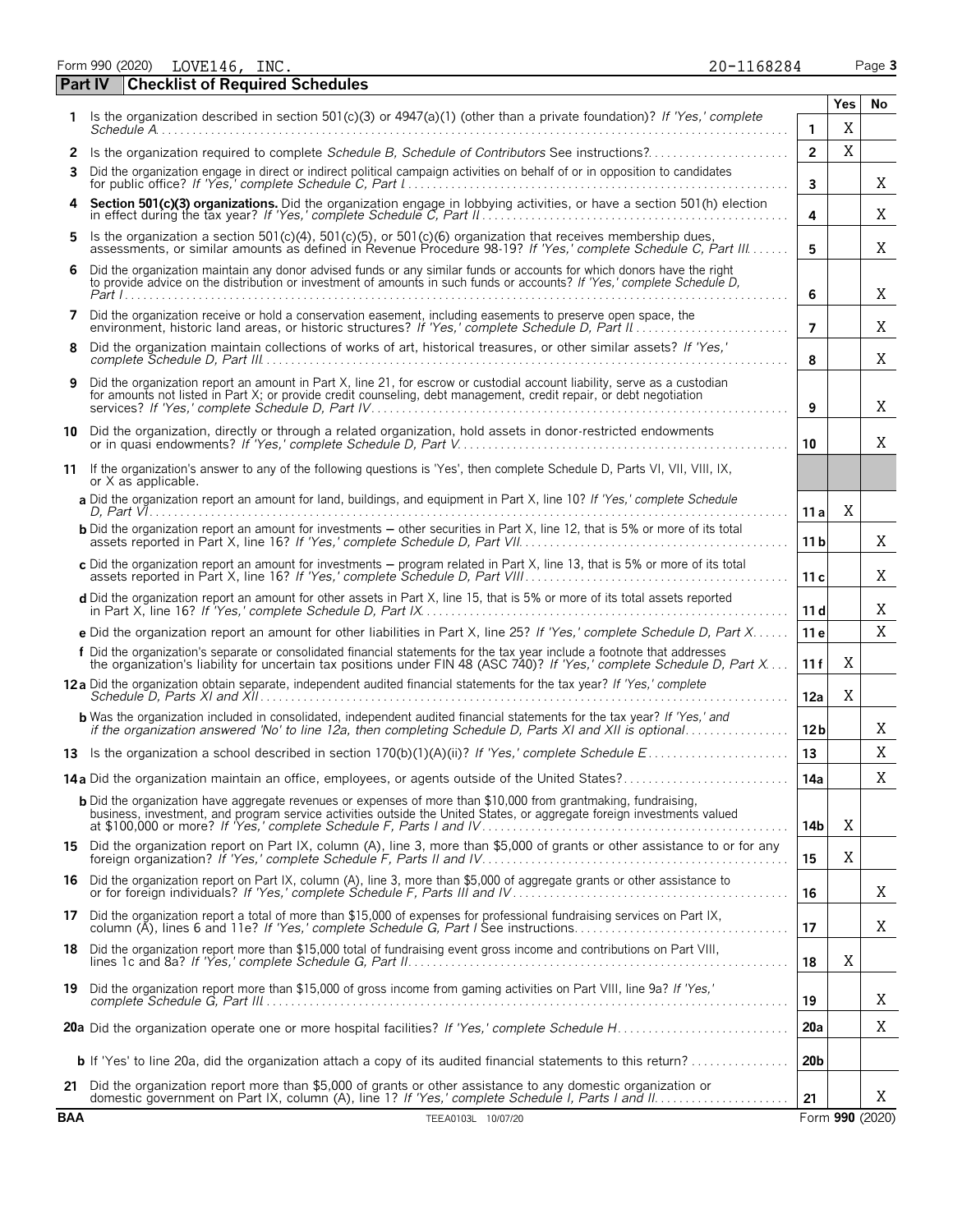Form 990 (2020) LOVE146,INC. 20-1168284 Page **4** LOVE146, INC. 20-1168284

| 20-1168284 |  |  |  |
|------------|--|--|--|
|            |  |  |  |

|            | <b>Checklist of Required Schedules</b> (continued)<br><b>Part IV</b>                                                                                                                                                                                                                                                                  |                 |                |                 |
|------------|---------------------------------------------------------------------------------------------------------------------------------------------------------------------------------------------------------------------------------------------------------------------------------------------------------------------------------------|-----------------|----------------|-----------------|
|            | 22 Did the organization report more than \$5,000 of grants or other assistance to or for domestic individuals on Part IX,                                                                                                                                                                                                             |                 | Yes            | No              |
|            |                                                                                                                                                                                                                                                                                                                                       | 22              |                | X               |
|            | 23 Did the organization answer 'Yes' to Part VII, Section A, line 3, 4, or 5 about compensation of the organization's current<br>and former officers, directors, trustees, key employees, and highest compensated employees? If 'Yes,' complete                                                                                       | 23              | X              |                 |
|            | 24 a Did the organization have a tax-exempt bond issue with an outstanding principal amount of more than \$100,000 as of the last day of the year, that was issued after December 31, 2002? If 'Yes,' answer lines 24b through                                                                                                        | 24a             |                | X               |
|            | <b>b</b> Did the organization invest any proceeds of tax-exempt bonds beyond a temporary period exception?                                                                                                                                                                                                                            | 24 <sub>b</sub> |                |                 |
|            | c Did the organization maintain an escrow account other than a refunding escrow at any time during the year to defease                                                                                                                                                                                                                | 24с             |                |                 |
|            | d Did the organization act as an 'on behalf of' issuer for bonds outstanding at any time during the year?                                                                                                                                                                                                                             | 24d             |                |                 |
|            | 25 a Section 501(c)(3), 501(c)(4), and 501(c)(29) organizations. Did the organization engage in an excess benefit                                                                                                                                                                                                                     | 25a             |                | X               |
|            | <b>b</b> Is the organization aware that it engaged in an excess benefit transaction with a disqualified person in a prior year, and<br>that the transaction has not been reported on any of the organization's prior Forms 990 or 990-EZ? If 'Yes,' complete                                                                          | 25b             |                | Χ               |
|            | 26 Did the organization report any amount on Part X, line 5 or 22, for receivables from or payables to any current or<br>former officer, director, trustee, key employee, creator or founder, substantial contributor, or 35% controlled entity<br>or family member of any of these persons? If 'Yes,' complete Schedule L, Part II   | 26              |                | Χ               |
| 27         | Did the organization provide a grant or other assistance to any current or former officer, director, trustee, key<br>employee, creator or founder, substantial contributor or employee thereof, a grant selection committee<br>member, or to a 35% controlled entity (including an employee thereof) or family member of any of these | 27              |                | Χ               |
|            | 28 Was the organization a party to a business transaction with one of the following parties (see Schedule L, Part IV<br>instructions, for applicable filing thresholds, conditions, and exceptions):                                                                                                                                  |                 |                |                 |
|            | a A current or former officer, director, trustee, key employee, creator or founder, or substantial contributor? If                                                                                                                                                                                                                    | 28a             |                | Χ               |
|            |                                                                                                                                                                                                                                                                                                                                       | 28 <sub>b</sub> |                | X               |
|            | c A 35% controlled entity of one or more individuals and/or organizations described in lines 28a or 28b? If                                                                                                                                                                                                                           | 28c             |                | Χ               |
| 29         | Did the organization receive more than \$25,000 in non-cash contributions? If 'Yes,' complete Schedule M                                                                                                                                                                                                                              | 29              |                | X               |
| 30         | Did the organization receive contributions of art, historical treasures, or other similar assets, or qualified conservation                                                                                                                                                                                                           | 30              |                | Χ               |
| 31         | Did the organization liquidate, terminate, or dissolve and cease operations? If 'Yes,' complete Schedule N, Part I                                                                                                                                                                                                                    | 31              |                | $\overline{X}$  |
|            | 32 Did the organization sell, exchange, dispose of, or transfer more than 25% of its net assets? If 'Yes,' complete                                                                                                                                                                                                                   | 32              |                | Χ               |
| 33         | Did the organization own 100% of an entity disregarded as separate from the organization under Regulations sections                                                                                                                                                                                                                   | 33              |                | Χ               |
|            | 34 Was the organization related to any tax-exempt or taxable entity? If 'Yes,' complete Schedule R, Part II, III, or IV,                                                                                                                                                                                                              | 34              |                | Χ               |
|            |                                                                                                                                                                                                                                                                                                                                       | 35a             |                | $\overline{X}$  |
|            | b If 'Yes' to line 35a, did the organization receive any payment from or engage in any transaction with a controlled<br>entity within the meaning of section 512(b)(13)? If 'Yes,' complete Schedule R, Part V, line 2                                                                                                                | 35 <sub>b</sub> |                |                 |
|            |                                                                                                                                                                                                                                                                                                                                       | 36              |                | Χ               |
|            | 37 Did the organization conduct more than 5% of its activities through an entity that is not a related organization and that is treated as a partnership for federal income tax purposes? If 'Yes,' complete Schedule R, Part                                                                                                         | 37              |                | Χ               |
|            | 38 Did the organization complete Schedule O and provide explanations in Schedule O for Part VI, lines 11b and 19?                                                                                                                                                                                                                     | 38              | X              |                 |
|            | Part V Statements Regarding Other IRS Filings and Tax Compliance                                                                                                                                                                                                                                                                      |                 |                |                 |
|            |                                                                                                                                                                                                                                                                                                                                       |                 | Yes            | No              |
|            | 18                                                                                                                                                                                                                                                                                                                                    |                 |                |                 |
|            | <b>b</b> Enter the number of Forms W-2G included in line 1a. Enter -0- if not applicable<br>1 b<br>0                                                                                                                                                                                                                                  |                 |                |                 |
|            | <b>c</b> Did the organization comply with backup withholding rules for reportable payments to vendors and reportable gaming<br>(gambling) winnings to prize winners?<br>TEEA0104L 10/07/20                                                                                                                                            | 1 <sub>c</sub>  | $\overline{X}$ |                 |
| <b>BAA</b> |                                                                                                                                                                                                                                                                                                                                       |                 |                | Form 990 (2020) |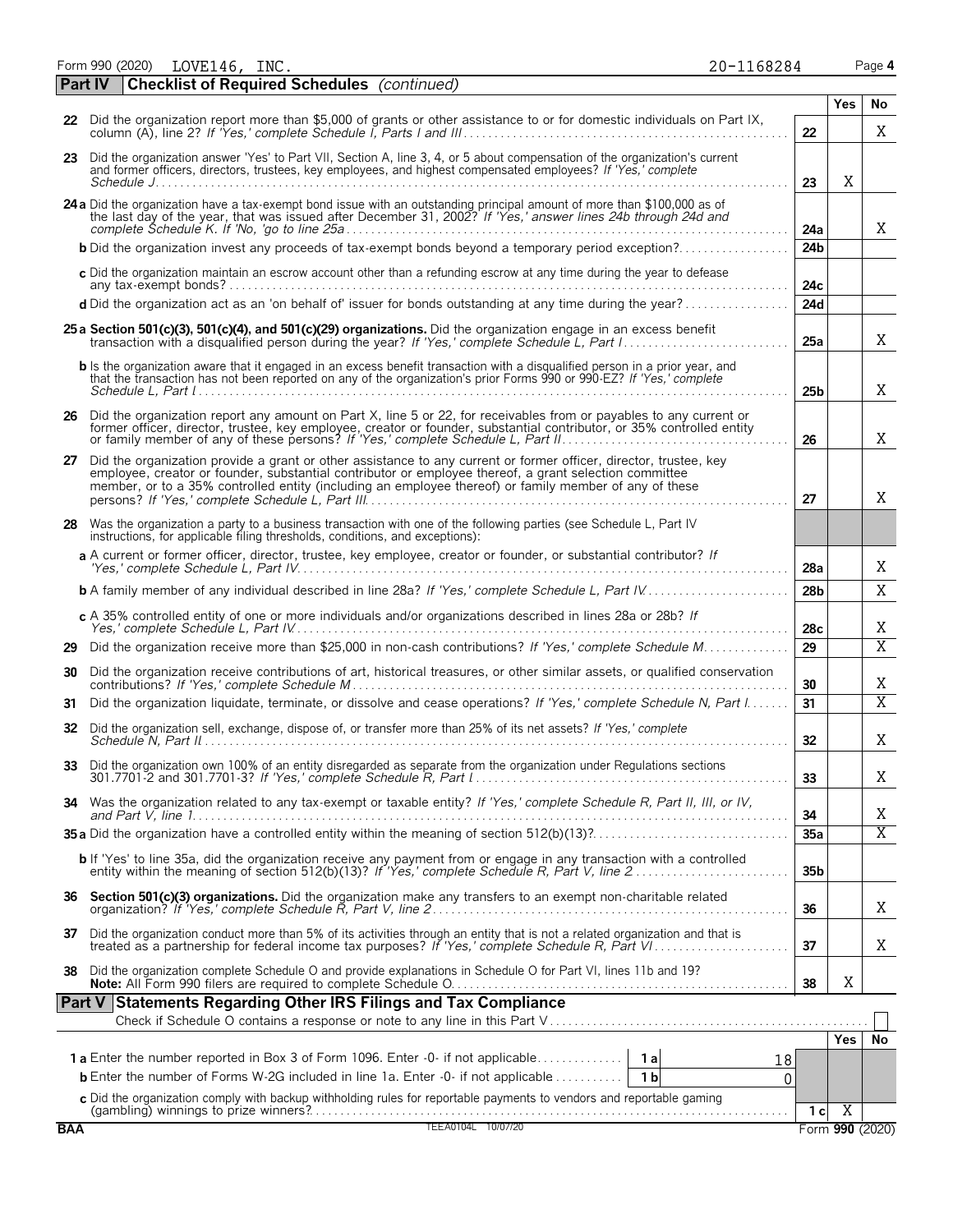|               | Form 990 (2020)<br>20-1168284<br>LOVE146, INC.                                                                                                                                                                                                        |                 |            | Page 5          |
|---------------|-------------------------------------------------------------------------------------------------------------------------------------------------------------------------------------------------------------------------------------------------------|-----------------|------------|-----------------|
| <b>Part V</b> | Statements Regarding Other IRS Filings and Tax Compliance (continued)                                                                                                                                                                                 |                 |            |                 |
|               |                                                                                                                                                                                                                                                       |                 | <b>Yes</b> | No              |
|               | 2a Enter the number of employees reported on Form W-3, Transmittal of Wage and Tax Statements, filed for the calendar year ending with or within the year covered by this return                                                                      |                 |            |                 |
|               | 2a<br>54                                                                                                                                                                                                                                              |                 |            |                 |
|               | <b>b</b> If at least one is reported on line 2a, did the organization file all required federal employment tax returns?                                                                                                                               | 2 <sub>b</sub>  | Χ          |                 |
|               | Note: If the sum of lines 1a and 2a is greater than 250, you may be required to e-file (see instructions)                                                                                                                                             |                 |            |                 |
|               | 3a Did the organization have unrelated business gross income of \$1,000 or more during the year?                                                                                                                                                      | 3a              |            | X               |
|               |                                                                                                                                                                                                                                                       | 3 <sub>b</sub>  |            |                 |
|               | 4a At any time during the calendar year, did the organization have an interest in, or a signature or other authority over, a<br>financial account in a foreign country (such as a bank account, securities account, or other financial account)?      | 4a              |            | X               |
|               | b If 'Yes,' enter the name of the foreign country<br>See instructions for filing requirements for FinCEN Form 114, Report of Foreign Bank and Financial Accounts (FBAR).                                                                              |                 |            |                 |
|               | <b>5a</b> Was the organization a party to a prohibited tax shelter transaction at any time during the tax year?                                                                                                                                       | 5a              |            | $\overline{X}$  |
|               | <b>b</b> Did any taxable party notify the organization that it was or is a party to a prohibited tax shelter transaction?                                                                                                                             | 5 <sub>b</sub>  |            | $\overline{X}$  |
|               |                                                                                                                                                                                                                                                       | 5c              |            |                 |
|               |                                                                                                                                                                                                                                                       |                 |            |                 |
|               | 6 a Does the organization have annual gross receipts that are normally greater than \$100,000, and did the organization                                                                                                                               | 6а              |            | X               |
|               | b If 'Yes,' did the organization include with every solicitation an express statement that such contributions or gifts were                                                                                                                           | 6b              |            |                 |
|               | Organizations that may receive deductible contributions under section 170(c).                                                                                                                                                                         |                 |            |                 |
|               | a Did the organization receive a payment in excess of \$75 made partly as a contribution and partly for goods and                                                                                                                                     |                 |            | $\overline{X}$  |
|               |                                                                                                                                                                                                                                                       | <b>7a</b>       |            |                 |
|               | <b>b</b> If 'Yes,' did the organization notify the donor of the value of the goods or services provided?                                                                                                                                              | 7 <sub>b</sub>  |            |                 |
|               | c Did the organization sell, exchange, or otherwise dispose of tangible personal property for which it was required to file                                                                                                                           | 7 с             |            | X               |
|               |                                                                                                                                                                                                                                                       |                 |            |                 |
|               | e Did the organization receive any funds, directly or indirectly, to pay premiums on a personal benefit contract?                                                                                                                                     | 7е              |            | Χ               |
|               | f Did the organization, during the year, pay premiums, directly or indirectly, on a personal benefit contract?                                                                                                                                        | 7f              |            | X               |
|               | q If the organization received a contribution of qualified intellectual property, did the organization file Form 8899                                                                                                                                 | 7g              |            |                 |
|               | h If the organization received a contribution of cars, boats, airplanes, or other vehicles, did the organization file a                                                                                                                               | 7 h             |            |                 |
| 8             | Sponsoring organizations maintaining donor advised funds. Did a donor advised fund maintained by the sponsoring                                                                                                                                       |                 |            |                 |
|               |                                                                                                                                                                                                                                                       | 8               |            |                 |
|               | Sponsoring organizations maintaining donor advised funds.                                                                                                                                                                                             |                 |            |                 |
|               |                                                                                                                                                                                                                                                       | 9a              |            |                 |
|               | <b>b</b> Did the sponsoring organization make a distribution to a donor, donor advisor, or related person?                                                                                                                                            | 9 <sub>b</sub>  |            |                 |
|               | 10 Section 501(c)(7) organizations. Enter:                                                                                                                                                                                                            |                 |            |                 |
|               | a Initiation fees and capital contributions included on Part VIII, line 12<br>10 a                                                                                                                                                                    |                 |            |                 |
|               | <b>b</b> Gross receipts, included on Form 990, Part VIII, line 12, for public use of club facilities<br>10 <sub>b</sub>                                                                                                                               |                 |            |                 |
|               | 11 Section 501(c)(12) organizations. Enter:                                                                                                                                                                                                           |                 |            |                 |
|               | 11a                                                                                                                                                                                                                                                   |                 |            |                 |
|               | <b>b</b> Gross income from other sources (Do not net amounts due or paid to other sources<br>11 b                                                                                                                                                     |                 |            |                 |
|               | 12a Section 4947(a)(1) non-exempt charitable trusts. Is the organization filing Form 990 in lieu of Form 1041?                                                                                                                                        | 12a             |            |                 |
|               | <b>b</b> If 'Yes,' enter the amount of tax-exempt interest received or accrued during the year<br>12 <sub>b</sub>                                                                                                                                     |                 |            |                 |
|               | 13 Section 501(c)(29) qualified nonprofit health insurance issuers.                                                                                                                                                                                   | 13 a            |            |                 |
|               | <b>Note:</b> See the instructions for additional information the organization must report on Schedule O.                                                                                                                                              |                 |            |                 |
|               | <b>b</b> Enter the amount of reserves the organization is required to maintain by the states in                                                                                                                                                       |                 |            |                 |
|               | 13 <sub>b</sub>                                                                                                                                                                                                                                       |                 |            |                 |
|               | 13c<br><b>c</b> Enter the amount of reserves on hand $\ldots \ldots \ldots \ldots \ldots \ldots \ldots \ldots \ldots \ldots \ldots \ldots$                                                                                                            | 14 a            |            | X               |
|               | <b>14a</b> Did the organization receive any payments for indoor tanning services during the tax year?<br><b>b</b> If 'Yes,' has it filed a Form 720 to report these payments? If 'No,' provide an explanation on Schedule $0, \ldots, \ldots, \ldots$ | 14 <sub>b</sub> |            |                 |
|               |                                                                                                                                                                                                                                                       |                 |            |                 |
|               | 15 Is the organization subject to the section 4960 tax on payment(s) of more than \$1,000,000 in remuneration or                                                                                                                                      | 15              |            | Χ               |
|               | If 'Yes,' see instructions and file Form 4720, Schedule N.                                                                                                                                                                                            |                 |            |                 |
|               | 16 Is the organization an educational institution subject to the section 4968 excise tax on net investment income?                                                                                                                                    | 16              |            | Χ               |
|               | If 'Yes,' complete Form 4720, Schedule O.                                                                                                                                                                                                             |                 |            |                 |
| <b>BAA</b>    | TEEA0105L 10/07/20                                                                                                                                                                                                                                    |                 |            | Form 990 (2020) |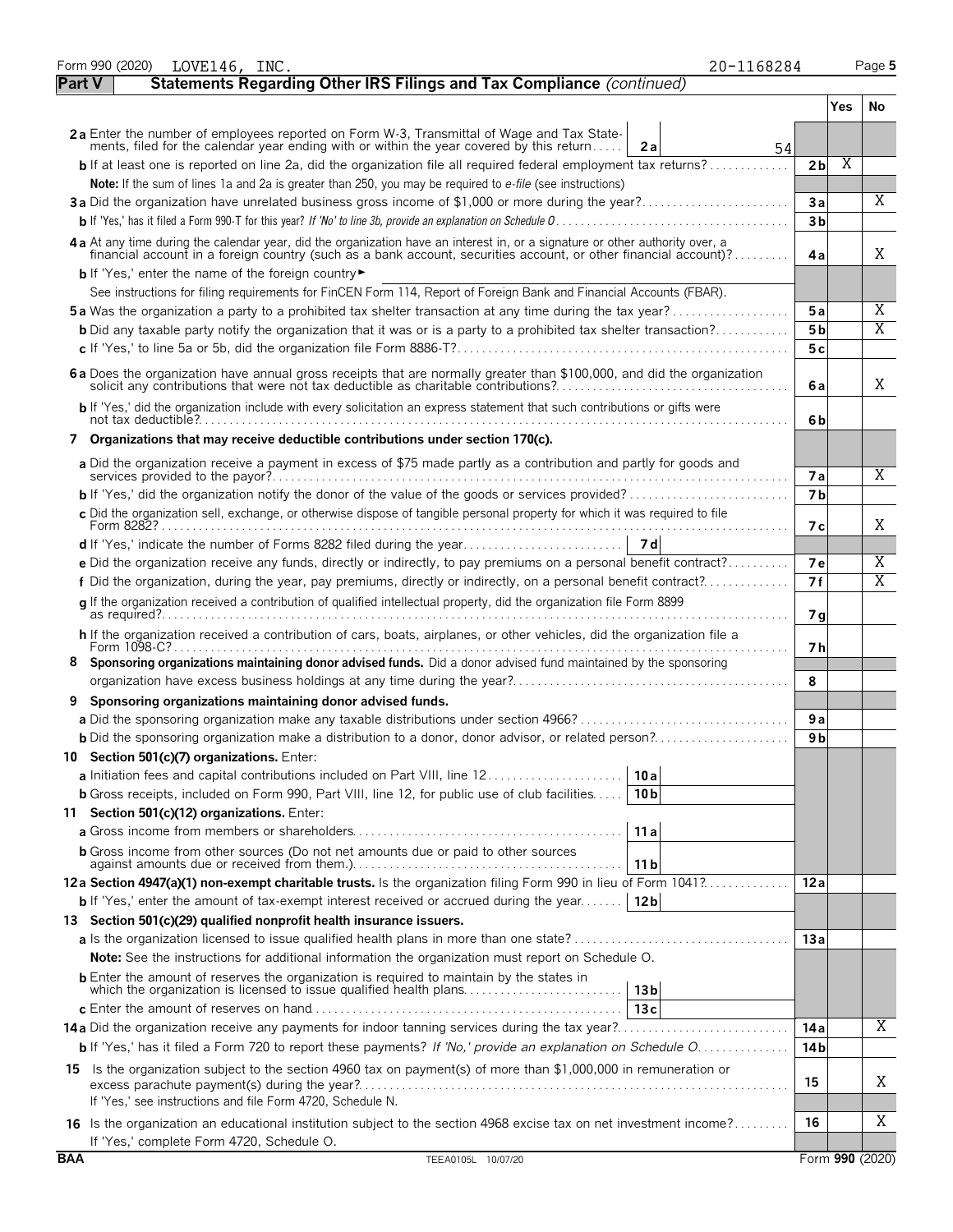|     | Schedule O. See instructions.                                                                                                                                                                                                                                                                                                                 |                 |                         | $\overline{X}$  |
|-----|-----------------------------------------------------------------------------------------------------------------------------------------------------------------------------------------------------------------------------------------------------------------------------------------------------------------------------------------------|-----------------|-------------------------|-----------------|
|     | <b>Section A. Governing Body and Management</b>                                                                                                                                                                                                                                                                                               |                 |                         |                 |
|     |                                                                                                                                                                                                                                                                                                                                               |                 | Yes                     | No              |
|     | <b>1a</b> Enter the number of voting members of the governing body at the end of the tax year<br>1 a<br>If there are material differences in voting rights among members<br>of the governing body, or if the governing body delegated broad<br>authority to an executive committee or similar committee, explain on Schedule O.               |                 |                         |                 |
|     | <b>b</b> Enter the number of voting members included on line 1a, above, who are independent   1b<br>7                                                                                                                                                                                                                                         |                 |                         |                 |
|     | 2 Did any officer, director, trustee, or key employee have a family relationship or a business relationship with any other                                                                                                                                                                                                                    |                 |                         |                 |
|     |                                                                                                                                                                                                                                                                                                                                               | $\overline{2}$  |                         | Χ               |
| 3   | Did the organization delegate control over management duties customarily performed by or under the direct supervision<br>of officers, directors, trustees, or key employees to a management company or other person?                                                                                                                          | $\mathbf{3}$    |                         | Χ               |
|     | Did the organization make any significant changes to its governing documents                                                                                                                                                                                                                                                                  |                 |                         |                 |
|     |                                                                                                                                                                                                                                                                                                                                               | 4               |                         | X               |
| 5.  | Did the organization become aware during the year of a significant diversion of the organization's assets?                                                                                                                                                                                                                                    | 5               |                         | X               |
| 6   |                                                                                                                                                                                                                                                                                                                                               | 6               |                         | Χ               |
|     | 7a Did the organization have members, stockholders, or other persons who had the power to elect or appoint one or more                                                                                                                                                                                                                        | 7а              |                         | X               |
|     | <b>b</b> Are any governance decisions of the organization reserved to (or subject to approval by) members,                                                                                                                                                                                                                                    | 7 b             |                         | X               |
| 8   | Did the organization contemporaneously document the meetings held or written actions undertaken during the year by<br>the following:                                                                                                                                                                                                          |                 |                         |                 |
|     | <b>a</b> The governing body?                                                                                                                                                                                                                                                                                                                  | 8a              | $\overline{X}$          |                 |
|     |                                                                                                                                                                                                                                                                                                                                               | 8 <sub>b</sub>  | $\overline{\text{X}}$   |                 |
| 9   | Is there any officer, director, trustee, or key employee listed in Part VII, Section A, who cannot be reached at the                                                                                                                                                                                                                          |                 |                         |                 |
|     | organization's mailing address? If 'Yes,' provide the names and addresses on Schedule Q                                                                                                                                                                                                                                                       | 9               |                         | X               |
|     | Section B. Policies (This Section B requests information about policies not required by the Internal Revenue Code.)                                                                                                                                                                                                                           |                 | <b>Yes</b>              |                 |
|     |                                                                                                                                                                                                                                                                                                                                               | 10a             |                         | No<br>Χ         |
|     | b If 'Yes,' did the organization have written policies and procedures governing the activities of such chapters, affiliates, and branches to ensure their                                                                                                                                                                                     |                 |                         |                 |
|     |                                                                                                                                                                                                                                                                                                                                               | 10 <sub>b</sub> |                         |                 |
|     |                                                                                                                                                                                                                                                                                                                                               | 11a             | Χ                       |                 |
|     | <b>b</b> Describe in Schedule O the process, if any, used by the organization to review this Form 990. SEE SCHEDULE O                                                                                                                                                                                                                         |                 |                         |                 |
|     |                                                                                                                                                                                                                                                                                                                                               | 12a             | Χ                       |                 |
|     | <b>b</b> Were officers, directors, or trustees, and key employees required to disclose annually interests that could give rise                                                                                                                                                                                                                | 12 <sub>b</sub> | Χ                       |                 |
|     | c Did the organization regularly and consistently monitor and enforce compliance with the policy? If 'Yes,' describe in                                                                                                                                                                                                                       | 12 c            | X                       |                 |
|     |                                                                                                                                                                                                                                                                                                                                               | 13              | $\overline{X}$          |                 |
|     | Did the organization have a written document retention and destruction policy?                                                                                                                                                                                                                                                                | 14              | $\overline{X}$          |                 |
|     | 15 Did the process for determining compensation of the following persons include a review and approval by independent<br>persons, comparability data, and contemporaneous substantiation of the deliberation and decision?                                                                                                                    |                 |                         |                 |
|     | a The organization's CEO, Executive Director, or top management official. SEE SCHEDULE 0                                                                                                                                                                                                                                                      | 15a             | $\overline{\mathbf{X}}$ |                 |
|     |                                                                                                                                                                                                                                                                                                                                               | 15 <sub>b</sub> |                         | Χ               |
|     | If 'Yes' to line 15a or 15b, describe the process in Schedule O (see instructions).                                                                                                                                                                                                                                                           |                 |                         |                 |
|     | <b>16a</b> Did the organization invest in, contribute assets to, or participate in a joint venture or similar arrangement with a                                                                                                                                                                                                              | 16 a            |                         | Χ               |
|     | b If 'Yes,' did the organization follow a written policy or procedure requiring the organization to evaluate its<br>participation in joint venture arrangements under applicable federal tax law, and take steps to safeguard the                                                                                                             |                 |                         |                 |
|     | <b>Section C. Disclosure</b>                                                                                                                                                                                                                                                                                                                  | 16 b            |                         |                 |
|     | 17 List the states with which a copy of this Form 990 is required to be filed $\blacktriangleright$<br>CONCSCGACACTNY                                                                                                                                                                                                                         |                 |                         |                 |
|     | 18 Section 6104 requires an organization to make its Forms 1023 (1024 or 1024-A, if applicable), 990, and 990-T (Section 501(c)(3)s only)                                                                                                                                                                                                     |                 |                         |                 |
|     | available for public inspection. Indicate how you made these available. Check all that apply.<br>X<br>X<br>Another's website<br>Upon request<br>Other (explain on Schedule O)<br>Own website                                                                                                                                                  |                 |                         |                 |
|     |                                                                                                                                                                                                                                                                                                                                               |                 |                         |                 |
| 20  | 19 Describe on Schedule O whether (and if so, how) the organization made its governing documents, conflict of interest policy, and financial statements available to<br>the public during the tax year.<br>SEE SCHEDULE O<br>State the name, address, and telephone number of the person who possesses the organization's books and records ► |                 |                         |                 |
|     | LOVE146, INC. 839 CHAPEL STREET NEW HAVEN CT 06511 203-772-4420                                                                                                                                                                                                                                                                               |                 |                         |                 |
| BAA | TEEA0106L 10/07/20                                                                                                                                                                                                                                                                                                                            |                 |                         | Form 990 (2020) |

Form 990 (2020) Page **6** LOVE146, INC. 20-1168284 **Part VI Governance, Management, and Disclosure** *For each 'Yes' response to lines 2 through 7b below, and for a 'No' response to line 8a, 8b, or 10b below, describe the circumstances, processes, or changes on*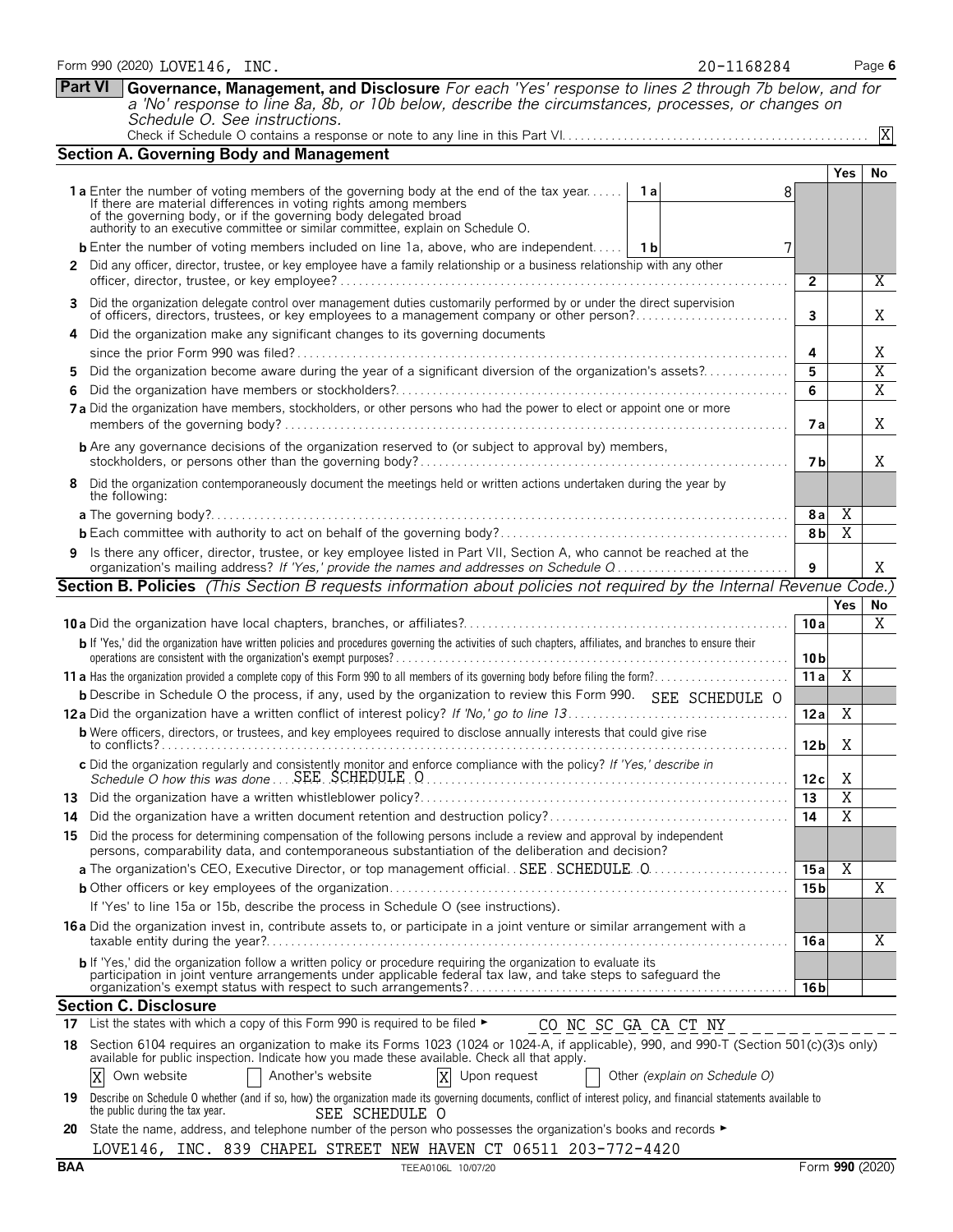| 20-1168284                                                                                                                         | Page 7                                                                                                                                  |
|------------------------------------------------------------------------------------------------------------------------------------|-----------------------------------------------------------------------------------------------------------------------------------------|
| Part VII   Compensation of Officers, Directors, Trustees, Key Employees, Highest Compensated Employees, and                        |                                                                                                                                         |
|                                                                                                                                    |                                                                                                                                         |
| Section A. Officers, Directors, Trustees, Key Employees, and Highest Compensated Employees                                         |                                                                                                                                         |
| 1 a Complete this table for all persons required to be listed. Report compensation for the calendar year ending with or within the |                                                                                                                                         |
|                                                                                                                                    | المتراومون والمستقر والمستخدم والمستحدث والمستشر والمستريم والمطروع والمستحدث والمستحدث والمتحدث والمستحدث والمستحدث والمستحار المستحدث |

? List all of the organization's **current** officers, directors, trustees (whether individuals or organizations), regardless of amount of compensation. Enter -0- in columns (D), (E), and (F) if no compensation was paid.

? List all of the organization's **current** key employees, if any. See instructions for definition of 'key employee.'

? List the organization's five **current** highest compensated employees (other than an officer, director, trustee, or key employee) who received reportable compensation (Box 5 of Form W-2 and/or Box 7 of Form 1099-MISC) of more than \$100,000 from the organization and any related organizations.

? List all of the organization's **former** officers, key employees, and highest compensated employees who received more than \$100,000 of reportable compensation from the organization and any related organizations.

? List all of the organization's **former directors or trustees** that received, in the capacity as a former director or trustee of the

organization, more than \$10,000 of reportable compensation from the organization and any related organizations.

See instructions for the order in which to list the persons above.

Check this box if neither the organization nor any related organization compensated any current officer, director, or trustee.

|            |                            |                                                                                                                                   |                         |                       | (C)         |                   |                                                                                        |                                                            |                                                                 |                                                                       |
|------------|----------------------------|-----------------------------------------------------------------------------------------------------------------------------------|-------------------------|-----------------------|-------------|-------------------|----------------------------------------------------------------------------------------|------------------------------------------------------------|-----------------------------------------------------------------|-----------------------------------------------------------------------|
|            | (A)<br>Name and title      | (B)<br>Average<br>hours<br>per                                                                                                    |                         |                       |             | director/trustee) | Position (do not check more<br>than one box, unless person<br>is both an officer and a | (D)<br>Reportable<br>compensation from<br>the organization | (E)<br>Reportable<br>compensation from<br>related organizations | (F)<br>Estimated amount<br>of other                                   |
|            |                            | week<br>week<br>(list any $\frac{Q}{R}$ )<br>hours for $\frac{Q}{Q}$<br>related<br>organiza-<br>tions<br>below<br>dotted<br>line) | əətəriqlal trustee<br>Σ | Institutional trustee | Officer     |                   | Former<br>Highest compensated<br>Key employee                                          | (W-2/1099-MISC)                                            | (W-2/1099-MISC)                                                 | compensation from<br>the organization<br>and related<br>organizations |
|            | (1) AMY CASSAVINA HALL     | 40                                                                                                                                |                         |                       |             |                   |                                                                                        |                                                            |                                                                 |                                                                       |
|            | EXECUTIVE DIR.             | $\Omega$                                                                                                                          |                         |                       | X           |                   |                                                                                        | 196, 155.                                                  | 0.                                                              | 437.                                                                  |
|            | (2) ROBERT MORRIS          | 40                                                                                                                                |                         |                       |             |                   |                                                                                        |                                                            |                                                                 |                                                                       |
|            | PRESIDENT                  | 0                                                                                                                                 | Χ                       |                       | Χ           |                   |                                                                                        | 105,227                                                    | 0.                                                              | 31, 217.                                                              |
|            | (3) BRIAN<br>MCGOWN        | $\mathbf{1}$                                                                                                                      |                         |                       |             |                   |                                                                                        |                                                            |                                                                 |                                                                       |
|            | <b>DIRECTOR</b>            | $\mathbf{0}$                                                                                                                      | X                       |                       |             |                   |                                                                                        | $\mathbf 0$                                                | 0.                                                              | $0_{.}$                                                               |
|            | (4) ALYSIA NICOLE HARRIS   | $\overline{2}$                                                                                                                    |                         |                       |             |                   |                                                                                        |                                                            |                                                                 |                                                                       |
|            | DIRECTOR/DEI               | 0                                                                                                                                 | X                       |                       | X           |                   |                                                                                        | $\mathbf 0$                                                | 0.                                                              | $0$ .                                                                 |
|            | (5) BEN ELMORE             | $\mathbf{1}$                                                                                                                      |                         |                       |             |                   |                                                                                        |                                                            |                                                                 |                                                                       |
|            | <b>DIRECTOR</b>            | $\mathbf{0}$                                                                                                                      | X                       |                       |             |                   |                                                                                        | $\mathbf 0$                                                | 0.                                                              | 0.                                                                    |
|            | (6) MARY LANDERHOLM        | $\overline{1}$                                                                                                                    |                         |                       |             |                   |                                                                                        |                                                            |                                                                 |                                                                       |
|            | <b>DIRECTOR</b>            | $\Omega$                                                                                                                          | X                       |                       |             |                   |                                                                                        | $\mathbf 0$                                                | 0.                                                              | $0$ .                                                                 |
|            | (7) KATHY MASKELL          | $\overline{1}$                                                                                                                    |                         |                       |             |                   |                                                                                        |                                                            |                                                                 |                                                                       |
|            | <b>DIRECTOR</b>            | 0                                                                                                                                 | X                       |                       |             |                   |                                                                                        | $\mathbf 0$                                                | 0.                                                              | 0.                                                                    |
|            | (8) DAVID SULLIVAN         | $\overline{2}$                                                                                                                    |                         |                       |             |                   |                                                                                        |                                                            |                                                                 |                                                                       |
|            | TREASURER                  | $\overline{0}$                                                                                                                    | X                       |                       | X           |                   |                                                                                        | $\mathbf 0$                                                | $\mathbf{0}$ .                                                  | $0_{.}$                                                               |
|            | (9) PEGGY CRANE            | $\overline{2}$                                                                                                                    |                         |                       |             |                   |                                                                                        |                                                            |                                                                 |                                                                       |
|            | SECRETARY                  | $\overline{0}$                                                                                                                    | X                       |                       | $\mathbf X$ |                   |                                                                                        | $\mathbf 0$                                                | $\mathbf{0}$ .                                                  | $\boldsymbol{0}$ .                                                    |
|            | (10) LETICIA HASHEM        | $\overline{2}$                                                                                                                    |                         |                       |             |                   |                                                                                        |                                                            |                                                                 |                                                                       |
|            | <b>CHAIR</b>               | $\mathbf 0$                                                                                                                       | X                       |                       | X           |                   |                                                                                        | $\mathbf 0$                                                | $0$ .                                                           | 0.                                                                    |
|            | (11) SARAH JAKIEL          | $\overline{1}$                                                                                                                    |                         |                       |             |                   |                                                                                        |                                                            |                                                                 |                                                                       |
|            | <b>DIRECTOR</b>            | 0                                                                                                                                 | X                       |                       |             |                   |                                                                                        | $\mathbf{0}$                                               | 0.                                                              | $\boldsymbol{0}$ .                                                    |
|            | (12) DESIREA STOTT-RODGERS | $\overline{2}$                                                                                                                    |                         |                       |             |                   |                                                                                        |                                                            |                                                                 |                                                                       |
|            | SECRETARY                  | $\overline{0}$                                                                                                                    | X                       |                       | X           |                   |                                                                                        | $\mathbf{0}$ .                                             | 0.                                                              | $0$ .                                                                 |
| (13)       |                            |                                                                                                                                   |                         |                       |             |                   |                                                                                        |                                                            |                                                                 |                                                                       |
| (14)       |                            |                                                                                                                                   |                         |                       |             |                   |                                                                                        |                                                            |                                                                 |                                                                       |
| <b>BAA</b> |                            | TEEA0107L 10/07/20                                                                                                                |                         |                       |             |                   |                                                                                        |                                                            |                                                                 | Form 990 (2020)                                                       |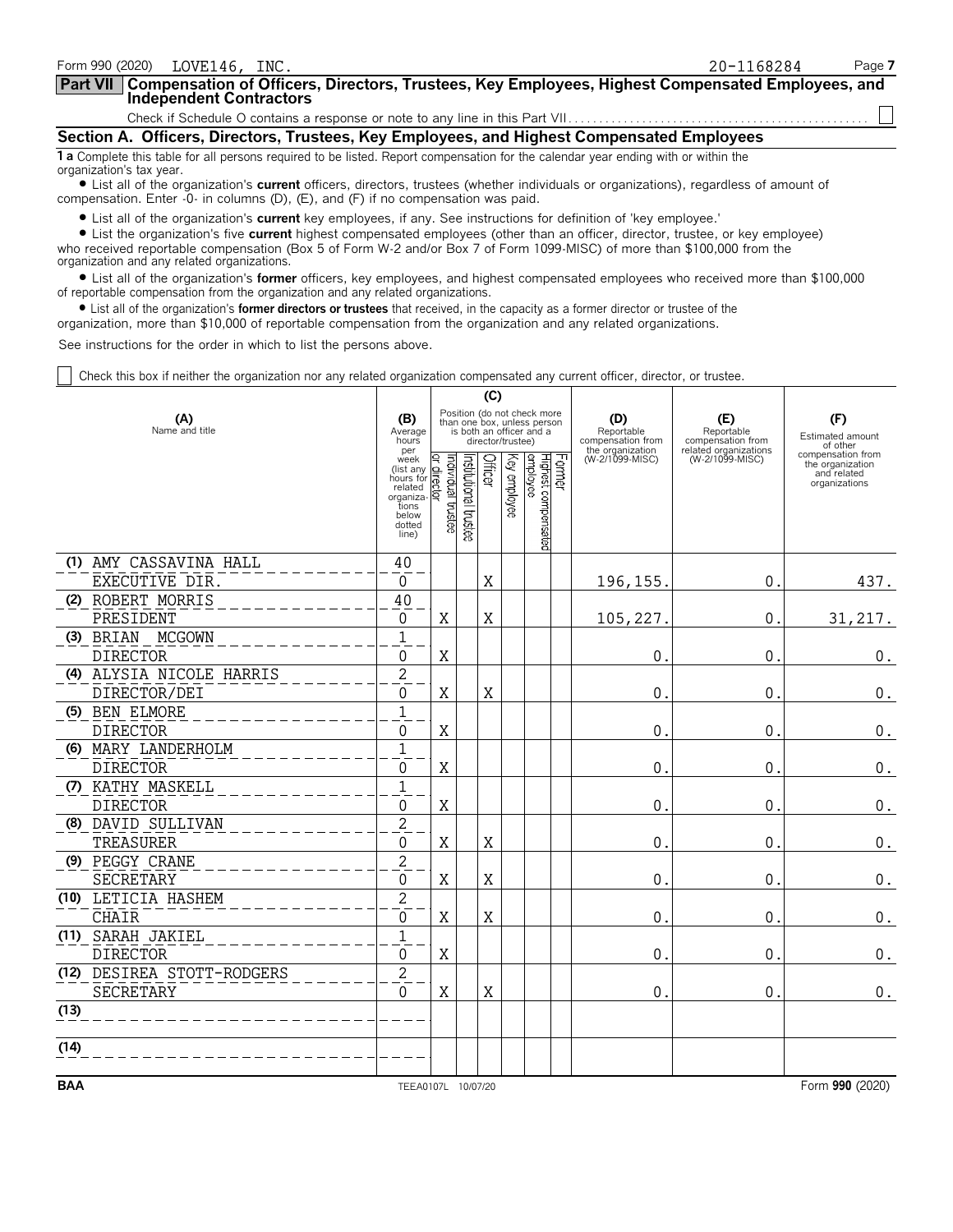#### Form 990 (2020) Page **8** LOVE146, INC. 20-1168284

|      | Part VII Section A. Officers, Directors, Trustees, Key Employees, and Highest Compensated Employees (continued)                                                                                                                                        |                              |             |                                              |         |              |                                                                                                             |        |                                        |                                          |              |                                       |         |
|------|--------------------------------------------------------------------------------------------------------------------------------------------------------------------------------------------------------------------------------------------------------|------------------------------|-------------|----------------------------------------------|---------|--------------|-------------------------------------------------------------------------------------------------------------|--------|----------------------------------------|------------------------------------------|--------------|---------------------------------------|---------|
|      |                                                                                                                                                                                                                                                        | (B)                          |             |                                              | (C)     |              |                                                                                                             |        |                                        |                                          |              |                                       |         |
|      | (A)<br>Name and title                                                                                                                                                                                                                                  | Average<br>hours<br>per      |             |                                              |         |              | Position<br>(do not check more than one<br>box, unless person is both an<br>officer and a director/trustee) |        | (D)<br>Reportable<br>compensation from | (E)<br>Reportable<br>compensation from   |              | (F)<br>Estimated amount<br>of other   |         |
|      |                                                                                                                                                                                                                                                        | week<br>(list any<br>hours   |             | Institutional trustee<br>Tindividual trustee | Officer |              |                                                                                                             | Former | the organization<br>(W-2/1099-MISC)    | related organizations<br>(W-2/1099-MISC) |              | compensation from<br>the organization |         |
|      |                                                                                                                                                                                                                                                        | for<br>related               | or director |                                              |         | Key employee | Highest compensated<br>employee                                                                             |        |                                        |                                          |              | and related<br>organizations          |         |
|      |                                                                                                                                                                                                                                                        | organiza<br>- tions<br>below |             |                                              |         |              |                                                                                                             |        |                                        |                                          |              |                                       |         |
|      |                                                                                                                                                                                                                                                        | dotted<br>line)              |             |                                              |         |              |                                                                                                             |        |                                        |                                          |              |                                       |         |
|      |                                                                                                                                                                                                                                                        |                              |             |                                              |         |              |                                                                                                             |        |                                        |                                          |              |                                       |         |
| (15) |                                                                                                                                                                                                                                                        |                              |             |                                              |         |              |                                                                                                             |        |                                        |                                          |              |                                       |         |
| (16) |                                                                                                                                                                                                                                                        |                              |             |                                              |         |              |                                                                                                             |        |                                        |                                          |              |                                       |         |
| (17) |                                                                                                                                                                                                                                                        |                              |             |                                              |         |              |                                                                                                             |        |                                        |                                          |              |                                       |         |
| (18) |                                                                                                                                                                                                                                                        |                              |             |                                              |         |              |                                                                                                             |        |                                        |                                          |              |                                       |         |
| (19) |                                                                                                                                                                                                                                                        |                              |             |                                              |         |              |                                                                                                             |        |                                        |                                          |              |                                       |         |
| (20) |                                                                                                                                                                                                                                                        |                              |             |                                              |         |              |                                                                                                             |        |                                        |                                          |              |                                       |         |
| (21) |                                                                                                                                                                                                                                                        |                              |             |                                              |         |              |                                                                                                             |        |                                        |                                          |              |                                       |         |
| (22) |                                                                                                                                                                                                                                                        |                              |             |                                              |         |              |                                                                                                             |        |                                        |                                          |              |                                       |         |
| (23) |                                                                                                                                                                                                                                                        |                              |             |                                              |         |              |                                                                                                             |        |                                        |                                          |              |                                       |         |
|      |                                                                                                                                                                                                                                                        |                              |             |                                              |         |              |                                                                                                             |        |                                        |                                          |              |                                       |         |
| (24) |                                                                                                                                                                                                                                                        |                              |             |                                              |         |              |                                                                                                             |        |                                        |                                          |              |                                       |         |
| (25) |                                                                                                                                                                                                                                                        |                              |             |                                              |         |              |                                                                                                             |        |                                        |                                          |              |                                       |         |
|      | 1 b Subtotal.                                                                                                                                                                                                                                          |                              |             |                                              |         |              |                                                                                                             |        | 301, 382.                              | $0$ .                                    |              |                                       | 31,654. |
|      |                                                                                                                                                                                                                                                        |                              |             |                                              |         |              |                                                                                                             |        | 0.                                     | 0.                                       |              |                                       | 0.      |
|      |                                                                                                                                                                                                                                                        |                              |             |                                              |         |              |                                                                                                             |        | 301, 382.                              | 0.                                       |              |                                       | 31,654. |
|      | 2 Total number of individuals (including but not limited to those listed above) who received more than \$100,000 of reportable compensation<br>from the organization $\blacktriangleright$<br>2                                                        |                              |             |                                              |         |              |                                                                                                             |        |                                        |                                          |              |                                       |         |
|      |                                                                                                                                                                                                                                                        |                              |             |                                              |         |              |                                                                                                             |        |                                        |                                          |              | Yes                                   | No      |
| 3    | Did the organization list any <b>former</b> officer, director, trustee, key employee, or highest compensated employee                                                                                                                                  |                              |             |                                              |         |              |                                                                                                             |        |                                        |                                          | $\mathbf{3}$ |                                       | X       |
| 4    |                                                                                                                                                                                                                                                        |                              |             |                                              |         |              |                                                                                                             |        |                                        |                                          |              |                                       |         |
|      | For any individual listed on line 1a, is the sum of reportable compensation and other compensation from the organization and related organizations greater than \$150,000? If 'Yes,' complete Schedule J for                                           |                              |             |                                              |         |              |                                                                                                             |        |                                        |                                          | 4            | Χ                                     |         |
| 5    | Did any person listed on line 1a receive or accrue compensation from any unrelated organization or individual                                                                                                                                          |                              |             |                                              |         |              |                                                                                                             |        |                                        |                                          | 5            |                                       | X       |
|      | <b>Section B. Independent Contractors</b>                                                                                                                                                                                                              |                              |             |                                              |         |              |                                                                                                             |        |                                        |                                          |              |                                       |         |
|      | Complete this table for your five highest compensated independent contractors that received more than \$100,000 of<br>compensation from the organization. Report compensation for the calendar year ending with or within the organization's tax year. |                              |             |                                              |         |              |                                                                                                             |        |                                        |                                          |              |                                       |         |
|      | (A)<br>Name and business address                                                                                                                                                                                                                       |                              |             |                                              |         |              |                                                                                                             |        | (B)<br>Description of services         |                                          | Compensation | (C)                                   |         |
|      |                                                                                                                                                                                                                                                        |                              |             |                                              |         |              |                                                                                                             |        |                                        |                                          |              |                                       |         |
|      |                                                                                                                                                                                                                                                        |                              |             |                                              |         |              |                                                                                                             |        |                                        |                                          |              |                                       |         |
|      |                                                                                                                                                                                                                                                        |                              |             |                                              |         |              |                                                                                                             |        |                                        |                                          |              |                                       |         |
|      |                                                                                                                                                                                                                                                        |                              |             |                                              |         |              |                                                                                                             |        |                                        |                                          |              |                                       |         |
|      | 2 Total number of independent contractors (including but not limited to those listed above) who received more than                                                                                                                                     |                              |             |                                              |         |              |                                                                                                             |        |                                        |                                          |              |                                       |         |
|      | \$100,000 of compensation from the organization $\blacktriangleright$ 0                                                                                                                                                                                |                              |             |                                              |         |              |                                                                                                             |        |                                        |                                          |              |                                       |         |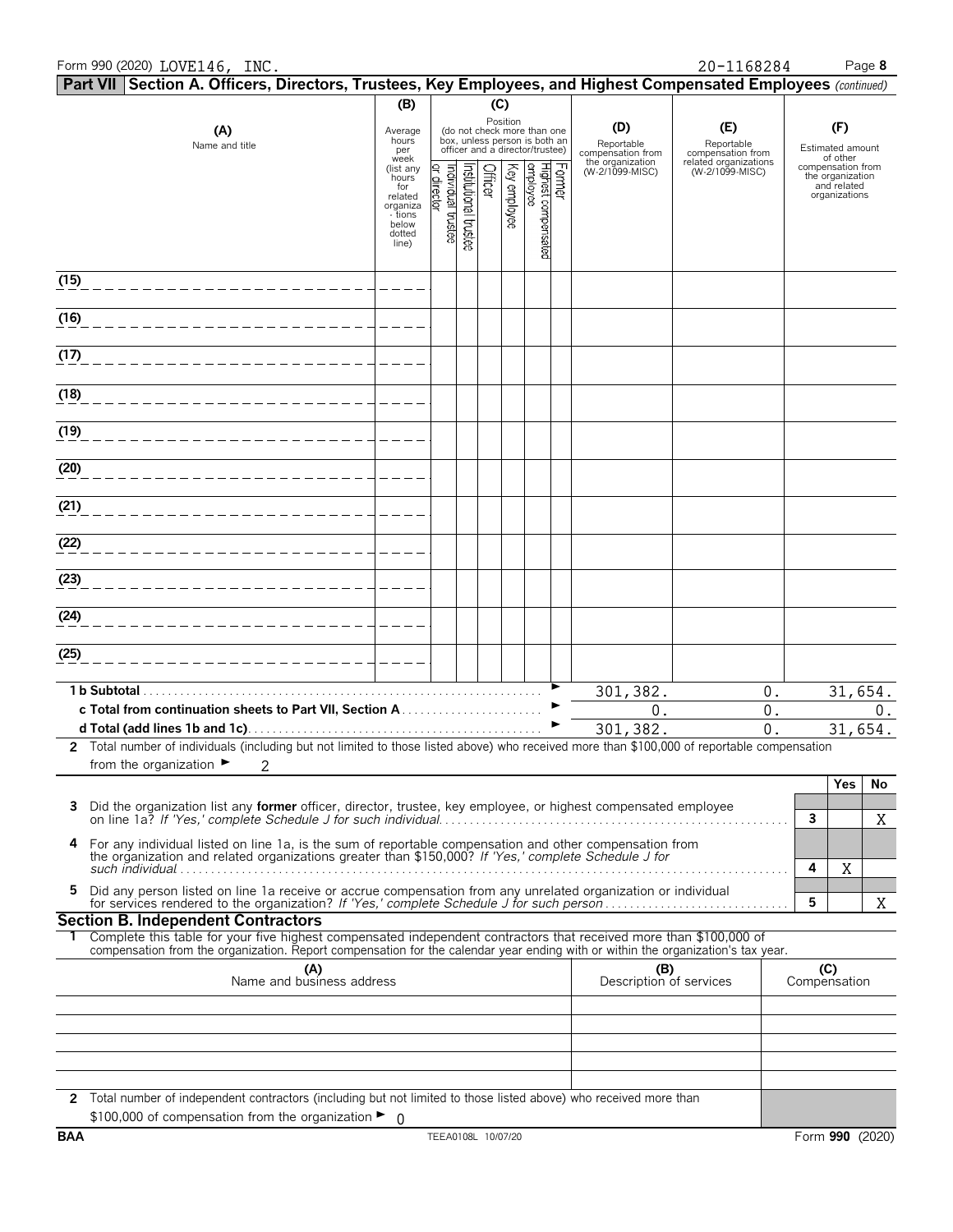|                                                           |    |                                                                                                            |                      | (A)<br>Total revenue | (B)<br>Related or<br>exempt<br>function<br>revenue | (C)<br>Unrelated<br>business<br>revenue | (D)<br>Revenue<br>excluded from tax<br>under sections<br>512-514 |
|-----------------------------------------------------------|----|------------------------------------------------------------------------------------------------------------|----------------------|----------------------|----------------------------------------------------|-----------------------------------------|------------------------------------------------------------------|
|                                                           |    | 1a Federated campaigns<br>1a                                                                               |                      |                      |                                                    |                                         |                                                                  |
| Contributions, Gifts, Grants<br>and Other Similar Amounts |    | 1 <sub>b</sub><br><b>b</b> Membership dues                                                                 |                      |                      |                                                    |                                         |                                                                  |
|                                                           |    | c Fundraising events<br>1c                                                                                 | 134,747.             |                      |                                                    |                                         |                                                                  |
|                                                           |    | <b>d</b> Related organizations $\ldots$<br>1 <sub>d</sub>                                                  |                      |                      |                                                    |                                         |                                                                  |
|                                                           |    | 1e<br><b>e</b> Government grants (contributions) $\ldots$<br>f All other contributions, gifts, grants, and | 1,665,215.           |                      |                                                    |                                         |                                                                  |
|                                                           |    | similar amounts not included above<br>1f                                                                   | 2,424,698.           |                      |                                                    |                                         |                                                                  |
|                                                           |    | g Noncash contributions included in<br>1 <sub>g</sub>                                                      | 7,808.               |                      |                                                    |                                         |                                                                  |
|                                                           |    | h Total. Add lines 1a-1f                                                                                   | ►                    | 4,224,660.           |                                                    |                                         |                                                                  |
| Program Service Revenue                                   |    |                                                                                                            | <b>Business Code</b> |                      |                                                    |                                         |                                                                  |
|                                                           | b  | 2a PROGRAM SERVICES                                                                                        | 900099               | 110,520.             | 110,520.                                           |                                         |                                                                  |
|                                                           |    | . _ _ _ _ _ _ _ _ _ _ _ _ _ _ _ _ <del>_ _</del> _                                                         |                      |                      |                                                    |                                         |                                                                  |
|                                                           |    |                                                                                                            |                      |                      |                                                    |                                         |                                                                  |
|                                                           |    |                                                                                                            |                      |                      |                                                    |                                         |                                                                  |
|                                                           |    | f All other program service revenue                                                                        |                      |                      |                                                    |                                         |                                                                  |
|                                                           |    |                                                                                                            |                      | 110,520.             |                                                    |                                         |                                                                  |
|                                                           | 3  | Investment income (including dividends, interest, and                                                      |                      | 351.                 |                                                    |                                         | 351.                                                             |
|                                                           | 4  | Income from investment of tax-exempt bond proceeds ▶                                                       |                      |                      |                                                    |                                         |                                                                  |
|                                                           | 5  |                                                                                                            |                      |                      |                                                    |                                         |                                                                  |
|                                                           |    | (i) Real                                                                                                   | (ii) Personal        |                      |                                                    |                                         |                                                                  |
|                                                           |    | 6a<br>6a Gross rents                                                                                       |                      |                      |                                                    |                                         |                                                                  |
|                                                           |    | 6 <sub>b</sub><br><b>b</b> Less: rental expenses<br>c Rental income or (loss) 6c                           |                      |                      |                                                    |                                         |                                                                  |
|                                                           |    | d Net rental income or (loss)                                                                              |                      |                      |                                                    |                                         |                                                                  |
|                                                           |    | (i) Securities<br>7 a Gross amount from                                                                    | (ii) Other           |                      |                                                    |                                         |                                                                  |
|                                                           |    | sales of assets<br>7a<br>other than inventory                                                              |                      |                      |                                                    |                                         |                                                                  |
|                                                           |    | <b>b</b> Less: cost or other basis                                                                         |                      |                      |                                                    |                                         |                                                                  |
|                                                           |    | <b>7b</b><br>and sales expenses<br>7c<br>$c$ Gain or (loss)                                                |                      |                      |                                                    |                                         |                                                                  |
|                                                           |    |                                                                                                            |                      |                      |                                                    |                                         |                                                                  |
|                                                           |    | <b>8a</b> Gross income from fundraising events                                                             |                      |                      |                                                    |                                         |                                                                  |
|                                                           |    | (not including $\zeta$<br>134,747.                                                                         |                      |                      |                                                    |                                         |                                                                  |
|                                                           |    | of contributions reported on line 1c).                                                                     |                      |                      |                                                    |                                         |                                                                  |
|                                                           |    | See Part IV, line 18<br><b>b</b> Less: direct expenses                                                     | 8a<br>8b             |                      |                                                    |                                         |                                                                  |
| <b>Other Revenue</b>                                      |    | c Net income or (loss) from fundraising events                                                             |                      |                      |                                                    |                                         |                                                                  |
|                                                           |    | 9 a Gross income from gaming activities.                                                                   |                      |                      |                                                    |                                         |                                                                  |
|                                                           |    | See Part IV, line 19.                                                                                      | 9a                   |                      |                                                    |                                         |                                                                  |
|                                                           |    | <b>b</b> Less: direct expenses                                                                             | 9 <sub>b</sub>       |                      |                                                    |                                         |                                                                  |
|                                                           |    | c Net income or (loss) from gaming activities                                                              |                      |                      |                                                    |                                         |                                                                  |
|                                                           |    | 10a Gross sales of inventory, less<br>returns and allowances                                               | 10a                  |                      |                                                    |                                         |                                                                  |
|                                                           |    | <b>b</b> Less: cost of goods sold                                                                          | 10b                  |                      |                                                    |                                         |                                                                  |
|                                                           |    | c Net income or (loss) from sales of inventory                                                             |                      |                      |                                                    |                                         |                                                                  |
|                                                           |    |                                                                                                            | <b>Business Code</b> |                      |                                                    |                                         |                                                                  |
| Miscellaneous                                             |    | <u>110 MISCELLANEOUS INCOME</u>                                                                            | 900099               | 20,084.              | 20,084.                                            |                                         |                                                                  |
| Revenu                                                    |    | b<br>FURNISHINGS DISPOSITIONS                                                                              | 900099               | 8,902.               | 8,902.                                             |                                         |                                                                  |
|                                                           |    | <b>d</b> All other revenue $\ldots$ , $\ldots$                                                             |                      |                      |                                                    |                                         |                                                                  |
|                                                           |    | e Total. Add lines 11a-11d                                                                                 | ▶                    | 28,986.              |                                                    |                                         |                                                                  |
|                                                           | 12 | Total revenue. See instructions                                                                            |                      | 4,364,517.           | 139,506.                                           | $\mathbf 0$                             | 351.                                                             |
| <b>BAA</b>                                                |    |                                                                                                            |                      | TEEA0109L 10/07/20   |                                                    |                                         | Form 990 (2020)                                                  |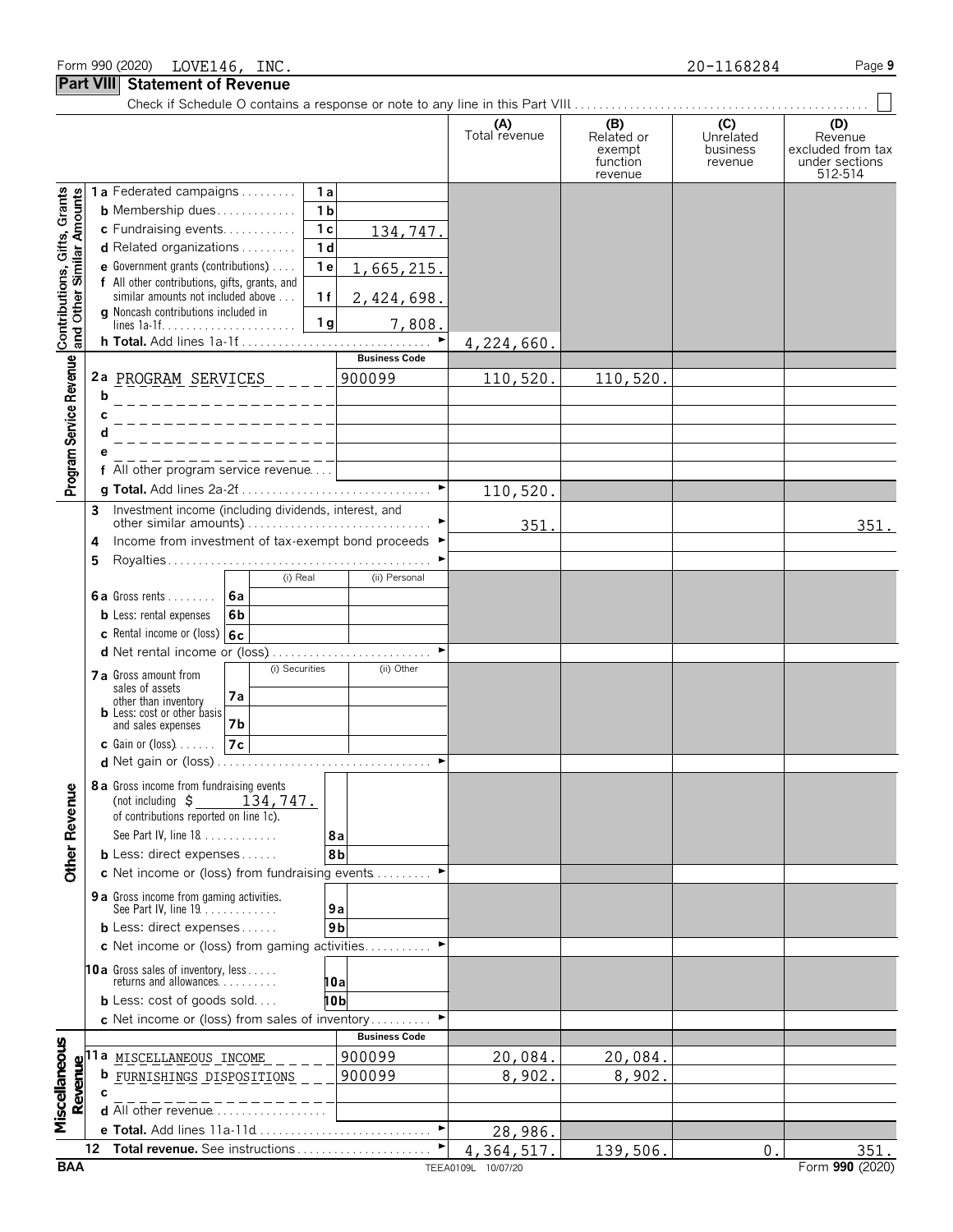| Section 501(c)(3) and 501(c)(4) organizations must complete all columns. All other organizations must complete column (A). |                                                                                                                                                                                                                                                       |                       |                             |                                    |                         |  |  |  |  |  |  |
|----------------------------------------------------------------------------------------------------------------------------|-------------------------------------------------------------------------------------------------------------------------------------------------------------------------------------------------------------------------------------------------------|-----------------------|-----------------------------|------------------------------------|-------------------------|--|--|--|--|--|--|
|                                                                                                                            |                                                                                                                                                                                                                                                       |                       | (B)                         | $\overline{C}$                     | (D)                     |  |  |  |  |  |  |
|                                                                                                                            | Do not include amounts reported on lines<br>6b, 7b, 8b, 9b, and 10b of Part VIII.                                                                                                                                                                     | (A)<br>Total expenses | Program service<br>expenses | Management and<br>general expenses | Fundraising<br>expenses |  |  |  |  |  |  |
| 1.                                                                                                                         | Grants and other assistance to domestic<br>organizations and domestic governments.                                                                                                                                                                    | 289,999.              | 289,999.                    |                                    |                         |  |  |  |  |  |  |
|                                                                                                                            | 2 Grants and other assistance to domestic<br>individuals. See Part IV, line 22                                                                                                                                                                        |                       |                             |                                    |                         |  |  |  |  |  |  |
| 3                                                                                                                          | Grants and other assistance to foreign<br>organizations, foreign governments, and for-<br>eign individuals. See Part IV, lines 15 and 16                                                                                                              |                       |                             |                                    |                         |  |  |  |  |  |  |
| 4                                                                                                                          | Benefits paid to or for members                                                                                                                                                                                                                       |                       |                             |                                    |                         |  |  |  |  |  |  |
| 5                                                                                                                          | Compensation of current officers, directors,<br>trustees, and key employees                                                                                                                                                                           | 261,823.              | 73, 217.                    | 143,754.                           | 44,852.                 |  |  |  |  |  |  |
|                                                                                                                            | Compensation not included above to<br>disqualified persons (as defined under<br>section 4958(f)(1)) and persons described                                                                                                                             | 0.                    | 0.                          | 0.                                 | υ.                      |  |  |  |  |  |  |
|                                                                                                                            | 7 Other salaries and wages                                                                                                                                                                                                                            | 2,423,822.            | 1,753,333.                  | 402,929.                           | 267,560.                |  |  |  |  |  |  |
| 8                                                                                                                          | Pension plan accruals and contributions<br>(include section $401(k)$ and $403(b)$                                                                                                                                                                     |                       |                             |                                    |                         |  |  |  |  |  |  |
| 9                                                                                                                          | Other employee benefits                                                                                                                                                                                                                               | 322,056.              | 249,255.                    | 41,021.                            | 31,780.                 |  |  |  |  |  |  |
| 10                                                                                                                         | Payroll taxes                                                                                                                                                                                                                                         | 212, 951.             | 144,831                     | 43,348.                            | 24,772.                 |  |  |  |  |  |  |
|                                                                                                                            | 11 Fees for services (nonemployees):                                                                                                                                                                                                                  |                       |                             |                                    |                         |  |  |  |  |  |  |
|                                                                                                                            | a Management                                                                                                                                                                                                                                          |                       |                             |                                    |                         |  |  |  |  |  |  |
|                                                                                                                            |                                                                                                                                                                                                                                                       | 3,326.                |                             | 3,326.                             |                         |  |  |  |  |  |  |
|                                                                                                                            |                                                                                                                                                                                                                                                       | 12,606.               |                             | 12,606.                            |                         |  |  |  |  |  |  |
|                                                                                                                            |                                                                                                                                                                                                                                                       |                       |                             |                                    |                         |  |  |  |  |  |  |
|                                                                                                                            | e Professional fundraising services. See Part IV, line 17                                                                                                                                                                                             |                       |                             |                                    |                         |  |  |  |  |  |  |
|                                                                                                                            | f Investment management fees                                                                                                                                                                                                                          |                       |                             |                                    |                         |  |  |  |  |  |  |
|                                                                                                                            | <b>g</b> Other. (If line 11q amount exceeds 10% of line 25, column<br>(A) amount, list line 11g expenses on Schedule $0.$ )                                                                                                                           | 6,523.                |                             | 6,523.                             |                         |  |  |  |  |  |  |
|                                                                                                                            | 12 Advertising and promotion                                                                                                                                                                                                                          | 3,758.                | 1,156.                      |                                    | 2,602.                  |  |  |  |  |  |  |
| 13                                                                                                                         | Office expenses                                                                                                                                                                                                                                       | 234,922.              | 140,005.                    | 22, 141.                           | 72,776.                 |  |  |  |  |  |  |
| 14                                                                                                                         | Information technology                                                                                                                                                                                                                                | 79,156.               | 24,488.                     | 48,346.                            | 6,322.                  |  |  |  |  |  |  |
| 15                                                                                                                         |                                                                                                                                                                                                                                                       |                       |                             |                                    |                         |  |  |  |  |  |  |
| 16                                                                                                                         | Occupancy                                                                                                                                                                                                                                             | 79,223.               | 62,727.                     | 12,804.                            | 3,692.                  |  |  |  |  |  |  |
| 17                                                                                                                         |                                                                                                                                                                                                                                                       | 86,889.               | 85,209.                     | 1,014.                             | 666.                    |  |  |  |  |  |  |
| 18                                                                                                                         | Payments of travel or entertainment<br>expenses for any federal, state, or local                                                                                                                                                                      |                       |                             |                                    |                         |  |  |  |  |  |  |
| 19                                                                                                                         | Conferences, conventions, and meetings                                                                                                                                                                                                                | 29,495.               | 27,030.                     | 1,571.                             | 894.                    |  |  |  |  |  |  |
| 20                                                                                                                         | $Interest \dots \dots \dots \dots \dots \dots \dots \dots \dots \dots \dots \dots \dots$                                                                                                                                                              |                       |                             |                                    |                         |  |  |  |  |  |  |
| 21                                                                                                                         | Payments to affiliates                                                                                                                                                                                                                                |                       |                             |                                    |                         |  |  |  |  |  |  |
| 22                                                                                                                         | Depreciation, depletion, and amortization                                                                                                                                                                                                             | 8,473.                | 6,027.                      | $\overline{1}$ , 379.              | 1,067.                  |  |  |  |  |  |  |
| 23                                                                                                                         | Insurance                                                                                                                                                                                                                                             | 56,014.               | 50,867.                     | 4,287.                             | 860.                    |  |  |  |  |  |  |
| 24                                                                                                                         | Other expenses. Itemize expenses not<br>covered above (List miscellaneous expenses<br>on line 24e. If line 24e amount exceeds 10%<br>of line 25, column (A) amount, list line 24e<br>expenses on Schedule O.)                                         |                       |                             |                                    |                         |  |  |  |  |  |  |
|                                                                                                                            | a CONTRACT LABOR                                                                                                                                                                                                                                      | 113,498.              | 111,408.                    | 2,090.                             |                         |  |  |  |  |  |  |
|                                                                                                                            | <b>b</b> PROGRAM SUPPLIES                                                                                                                                                                                                                             | 100,902               | 100,902                     |                                    |                         |  |  |  |  |  |  |
|                                                                                                                            | c OTHER                                                                                                                                                                                                                                               | 6,680                 | 1,174                       | 5,506.                             |                         |  |  |  |  |  |  |
| d                                                                                                                          |                                                                                                                                                                                                                                                       |                       |                             |                                    |                         |  |  |  |  |  |  |
|                                                                                                                            | $e$ All other expenses                                                                                                                                                                                                                                |                       |                             |                                    |                         |  |  |  |  |  |  |
| 25                                                                                                                         | Total functional expenses. Add lines 1 through 24e.                                                                                                                                                                                                   | 4,332,116.            | 3, 121, 628.                | 752,645.                           | 457,843.                |  |  |  |  |  |  |
| 26                                                                                                                         | Joint costs. Complete this line only if<br>the organization reported in column (B)<br>joint costs from a combined educational<br>campaign and fundraising solicitation.<br>Check here $\blacktriangleright$<br>if following<br>SOP 98-2 (ASC 958-720) |                       |                             |                                    |                         |  |  |  |  |  |  |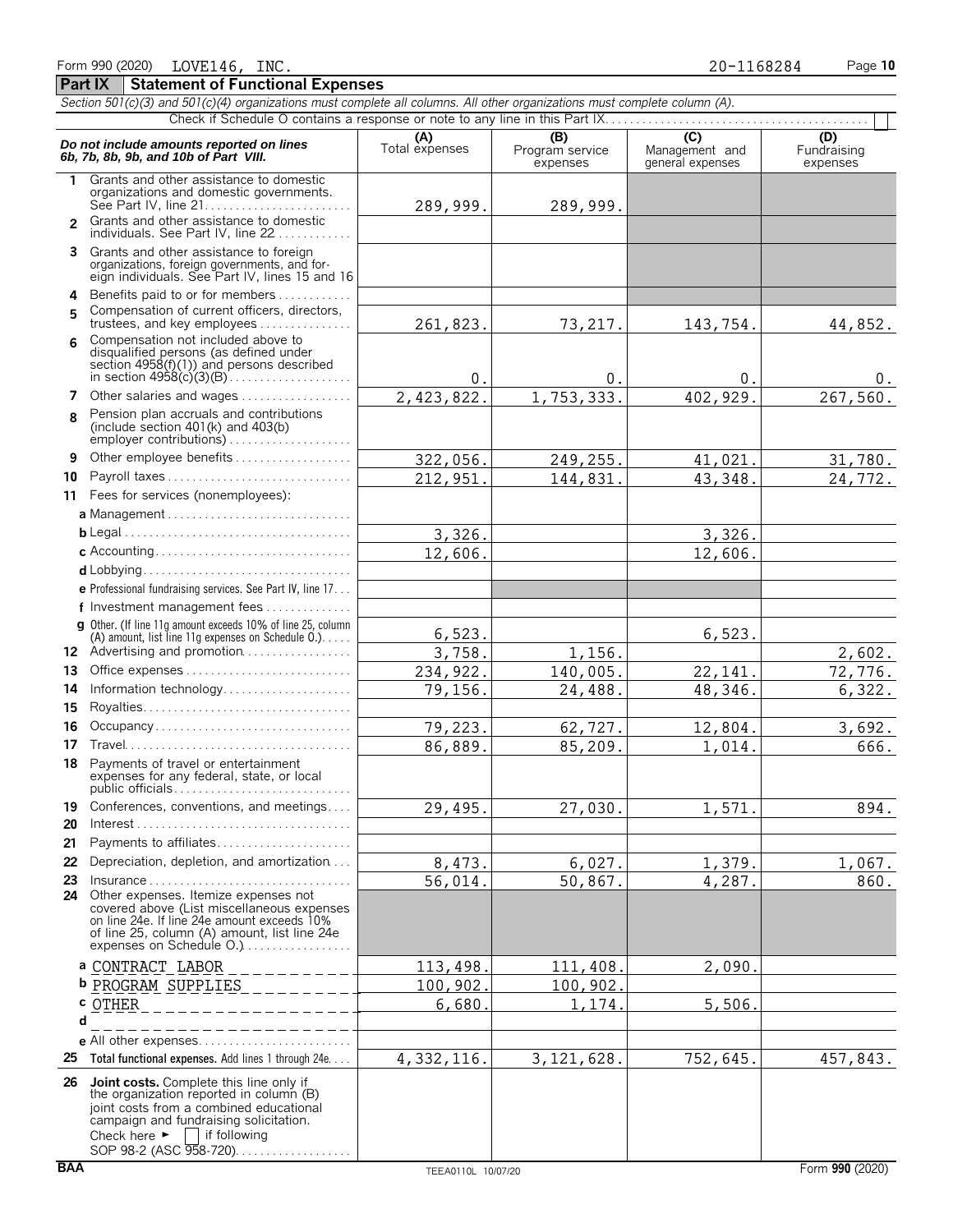|                             |        | Form 990 (2020)<br>LOVE146, INC.                                                                                                                                                                                 |                    |          |                          | 20-1168284              | Page 11                  |
|-----------------------------|--------|------------------------------------------------------------------------------------------------------------------------------------------------------------------------------------------------------------------|--------------------|----------|--------------------------|-------------------------|--------------------------|
|                             | Part X | <b>Balance Sheet</b>                                                                                                                                                                                             |                    |          |                          |                         |                          |
|                             |        |                                                                                                                                                                                                                  |                    |          |                          |                         |                          |
|                             |        |                                                                                                                                                                                                                  |                    |          | (A)<br>Beginning of year |                         | (B)<br>End of year       |
|                             | 1      |                                                                                                                                                                                                                  |                    |          | 1,295,564.               | 1                       | 1,249,176.               |
|                             | 2      |                                                                                                                                                                                                                  |                    |          |                          | $\overline{2}$          |                          |
|                             | 3      |                                                                                                                                                                                                                  |                    |          |                          | $\overline{\mathbf{3}}$ |                          |
|                             | 4      |                                                                                                                                                                                                                  |                    |          | 184, 916.                | 4                       | 374,487.                 |
|                             | 5      | Loans and other receivables from any current or former officer, director, trustee, key employee, creator or founder, substantial contributor, or 35% controlled entity or family member of any of these persons  |                    |          |                          | 5                       |                          |
|                             | 6      | Loans and other receivables from other disqualified persons (as defined under                                                                                                                                    |                    |          |                          |                         |                          |
|                             |        | section 4958(f)(1)), and persons described in section $4958(c)(3)(B)$                                                                                                                                            |                    |          |                          | 6                       |                          |
|                             | 7      |                                                                                                                                                                                                                  |                    |          |                          | $\overline{7}$          |                          |
| Assets                      | 8      |                                                                                                                                                                                                                  |                    |          |                          | 8                       |                          |
|                             | 9      |                                                                                                                                                                                                                  |                    |          | 145,752.                 | 9                       | 74,337.                  |
|                             |        |                                                                                                                                                                                                                  |                    | 199,579. |                          |                         |                          |
|                             |        |                                                                                                                                                                                                                  |                    | 192,686. | 15,366.                  | 10c                     | 6,893.                   |
|                             | 11     |                                                                                                                                                                                                                  |                    |          |                          | 11                      |                          |
|                             | 12     |                                                                                                                                                                                                                  |                    |          |                          | 12                      |                          |
|                             | 13     | Investments - program-related. See Part IV, line 11                                                                                                                                                              |                    |          | 13                       |                         |                          |
|                             | 14     |                                                                                                                                                                                                                  |                    |          |                          | 14                      |                          |
|                             | 15     |                                                                                                                                                                                                                  |                    |          | 6, 261.                  | 15                      | 1,716.                   |
|                             | 16     |                                                                                                                                                                                                                  |                    |          | 1,647,859.               | 16                      | 1,706,609.               |
|                             | 17     |                                                                                                                                                                                                                  |                    |          | 106,163.                 | 17                      | 131,612.                 |
|                             | 18     |                                                                                                                                                                                                                  |                    |          |                          | 18                      |                          |
|                             | 19     |                                                                                                                                                                                                                  |                    |          | 10,050                   | 19                      | 10,950.                  |
|                             | 20     |                                                                                                                                                                                                                  |                    |          |                          | 20                      |                          |
|                             | 21     | Escrow or custodial account liability. Complete Part IV of Schedule D.                                                                                                                                           |                    |          |                          | 21                      |                          |
| Liabilities                 | 22     | Loans and other payables to any current or former officer, director, trustee,<br>key employee, creator or founder, substantial contributor, or 35%<br>controlled entity or family member of any of these persons |                    |          |                          | 22                      |                          |
|                             | 23     | Secured mortgages and notes payable to unrelated third parties                                                                                                                                                   |                    |          |                          | 23                      |                          |
|                             | 24     | Unsecured notes and loans payable to unrelated third parties                                                                                                                                                     |                    |          |                          | 24                      |                          |
|                             | 25     | Other liabilities (including federal income tax, payables to related third parties, and other liabilities not included on lines 17-24). Complete Part X of Schedule D.                                           |                    |          |                          | 25                      |                          |
|                             | 26     |                                                                                                                                                                                                                  |                    |          | 116,213.                 | 26                      | 142,562.                 |
|                             |        | Organizations that follow FASB ASC 958, check here ►<br>and complete lines 27, 28, 32, and 33.                                                                                                                   | X                  |          |                          |                         |                          |
|                             | 27     |                                                                                                                                                                                                                  |                    |          | 1,323,146.               | 27                      | $\overline{1,373,747}$ . |
|                             | 28     |                                                                                                                                                                                                                  |                    |          | 208,500.                 | 28                      | 190,300.                 |
| Net Assets or Fund Balances |        | Organizations that do not follow FASB ASC 958, check here ►<br>and complete lines 29 through 33.                                                                                                                 |                    |          |                          |                         |                          |
|                             | 29     | Capital stock or trust principal, or current funds                                                                                                                                                               |                    |          |                          | 29                      |                          |
|                             | 30     | Paid-in or capital surplus, or land, building, or equipment fund                                                                                                                                                 |                    |          |                          | 30                      |                          |
|                             | 31     | Retained earnings, endowment, accumulated income, or other funds                                                                                                                                                 |                    |          |                          | 31                      |                          |
|                             | 32     |                                                                                                                                                                                                                  |                    |          | 1,531,646                | 32                      | 1,564,047.               |
|                             | 33     | Total liabilities and net assets/fund balances                                                                                                                                                                   |                    |          | 1,647,859.               | 33                      | 1,706,609.               |
| <b>BAA</b>                  |        |                                                                                                                                                                                                                  | TEEA0111L 10/07/20 |          |                          |                         | Form 990 (2020)          |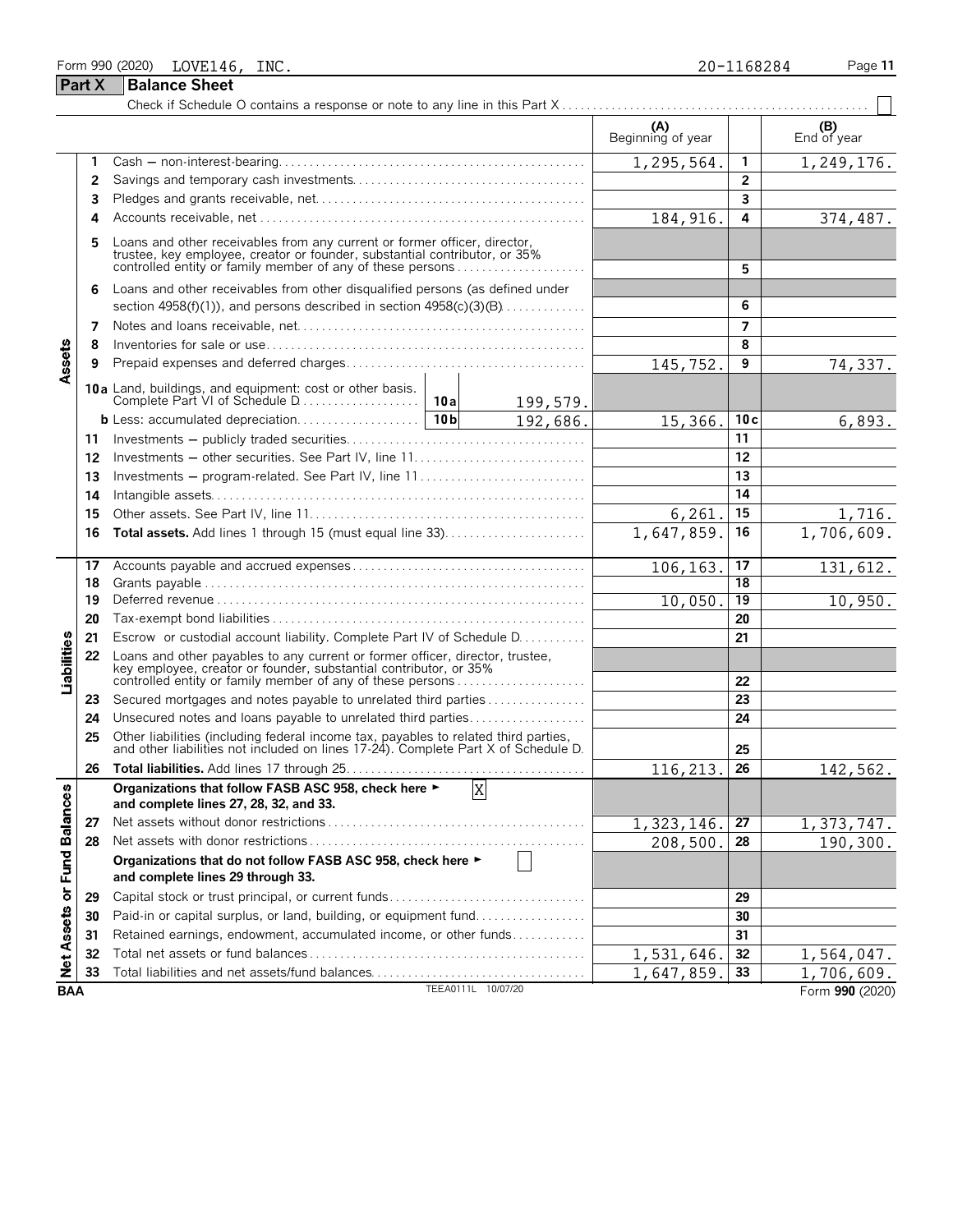|            |   | Form 990 (2020) | LOVE146, INC.                                         |  |                                                                                                                                                                                                                                    | 20-1168284     |                |            | Page 12         |
|------------|---|-----------------|-------------------------------------------------------|--|------------------------------------------------------------------------------------------------------------------------------------------------------------------------------------------------------------------------------------|----------------|----------------|------------|-----------------|
| Part XI    |   |                 |                                                       |  | <b>Reconciliation of Net Assets</b>                                                                                                                                                                                                |                |                |            |                 |
|            |   |                 |                                                       |  |                                                                                                                                                                                                                                    |                |                |            |                 |
| 1          |   |                 |                                                       |  |                                                                                                                                                                                                                                    | $\overline{1}$ |                | 4,364,517. |                 |
| 2          |   |                 |                                                       |  |                                                                                                                                                                                                                                    | $\overline{2}$ |                | 4,332,116. |                 |
| 3          |   |                 |                                                       |  |                                                                                                                                                                                                                                    | $\overline{3}$ |                |            | 32,401.         |
| 4          |   |                 |                                                       |  |                                                                                                                                                                                                                                    | 4              |                |            | 1,531,646.      |
| 5          |   |                 |                                                       |  |                                                                                                                                                                                                                                    | 5              |                |            |                 |
| 6          |   |                 |                                                       |  |                                                                                                                                                                                                                                    | 6              |                |            |                 |
| 7          |   |                 |                                                       |  |                                                                                                                                                                                                                                    | $\overline{7}$ |                |            |                 |
| 8          |   |                 |                                                       |  |                                                                                                                                                                                                                                    | 8              |                |            |                 |
| 9          |   |                 |                                                       |  |                                                                                                                                                                                                                                    |                |                |            | 0.              |
| 10         |   |                 |                                                       |  | Net assets or fund balances at end of year. Combine lines 3 through 9 (must equal Part X, line 32,                                                                                                                                 | 10             |                |            | 1,564,047.      |
|            |   |                 |                                                       |  | <b>Part XII   Financial Statements and Reporting</b>                                                                                                                                                                               |                |                |            |                 |
|            |   |                 |                                                       |  |                                                                                                                                                                                                                                    |                |                |            |                 |
|            |   |                 |                                                       |  |                                                                                                                                                                                                                                    |                |                | <b>Yes</b> | No              |
| 1          |   |                 |                                                       |  | Accounting method used to prepare the Form 990:<br><b>Cash</b><br>X Accrual<br>Other                                                                                                                                               |                |                |            |                 |
|            |   | in Schedule O.  |                                                       |  | If the organization changed its method of accounting from a prior year or checked 'Other,' explain                                                                                                                                 |                |                |            |                 |
|            |   |                 |                                                       |  | 2a Were the organization's financial statements compiled or reviewed by an independent accountant?                                                                                                                                 |                | 2a             |            | X               |
|            |   |                 | Separate basis                                        |  | If 'Yes,' check a box below to indicate whether the financial statements for the year were compiled or reviewed on a<br>separate basis, consolidated basis, or both:<br>Consolidated basis<br>Both consolidated and separate basis |                |                |            |                 |
|            |   |                 |                                                       |  | <b>b</b> Were the organization's financial statements audited by an independent accountant?                                                                                                                                        |                | 2 <sub>b</sub> | X          |                 |
|            | X |                 | basis, consolidated basis, or both:<br>Separate basis |  | If 'Yes,' check a box below to indicate whether the financial statements for the year were audited on a separate<br>Consolidated basis<br>Both consolidated and separate basis                                                     |                |                |            |                 |
|            |   |                 |                                                       |  | c If 'Yes' to line 2a or 2b, does the organization have a committee that assumes responsibility for oversight of the audit,<br>review, or compilation of its financial statements and selection of an independent accountant?      |                | 2c             | X          |                 |
|            |   | on Schedule O.  |                                                       |  | If the organization changed either its oversight process or selection process during the tax year, explain                                                                                                                         |                |                |            |                 |
|            |   |                 |                                                       |  | 3a As a result of a federal award, was the organization required to undergo an audit or audits as set forth in the Single                                                                                                          |                | Зa             | X          |                 |
|            |   |                 |                                                       |  | b If 'Yes,' did the organization undergo the required audit or audits? If the organization did not undergo the required audit<br>or audits, explain why on Schedule O and describe any steps taken to undergo such audits          |                | 3b             | X          |                 |
| <b>BAA</b> |   |                 |                                                       |  | TEEA0112L 10/19/20                                                                                                                                                                                                                 |                |                |            | Form 990 (2020) |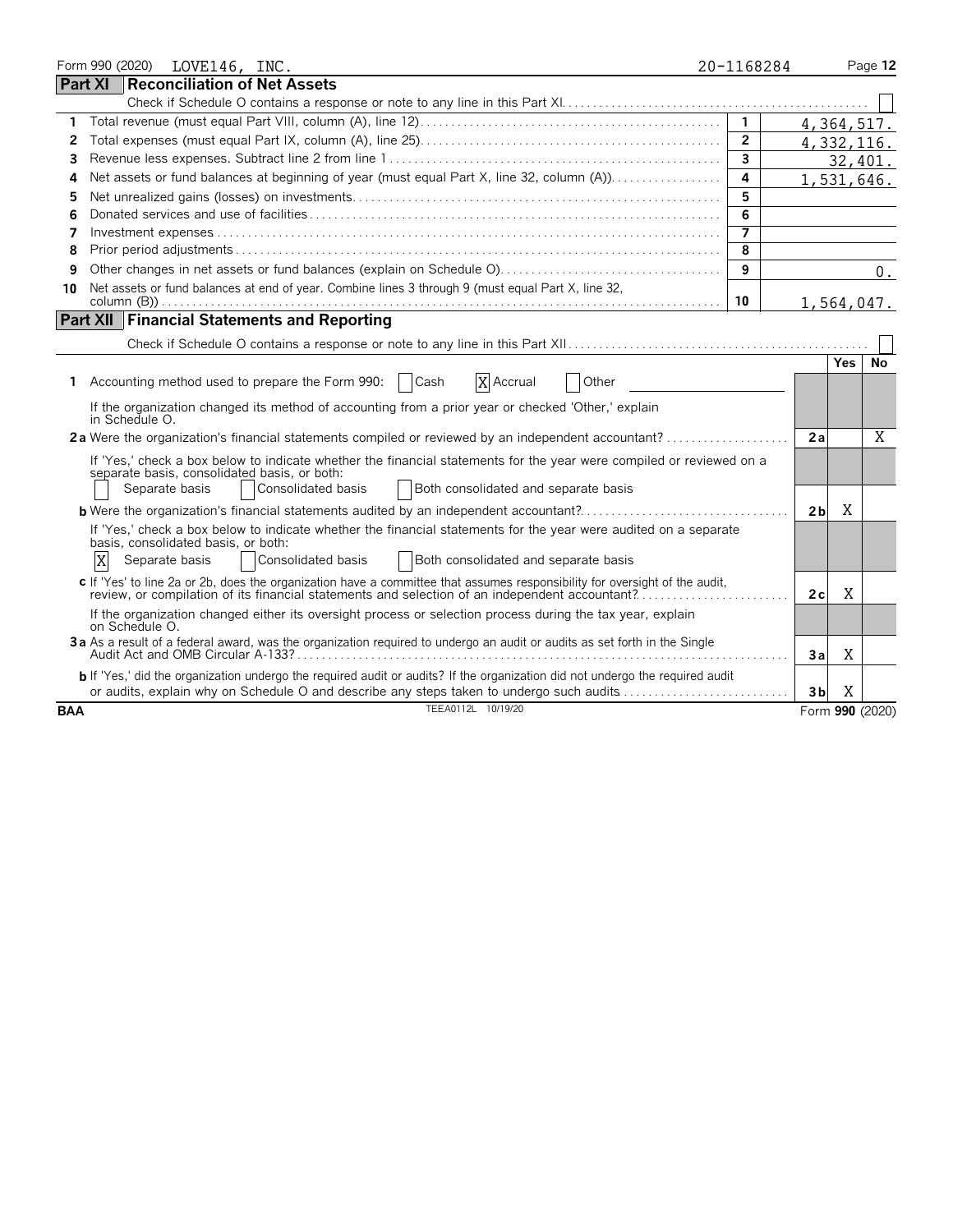# **CHEDULE A** Public Charity Status and Public Support<br>
(Form 990 or 990-EZ) Complete if the organization is a section 501(c)(3) organization or a section

**COMPOSCHEDULE A**<br>(Form 990 or 990-EZ) Complete if the organization is a section 501(c)(3) organization or a section<br>4947(a)(1) nonexempt charitable trust.

Attach to Form 990 or Form 990-EZ.

Department of the Treasury  $\rightarrow$  Go to *www.irs.gov/Form990 for instructions and the latest information.* 

| 2020                                |  |
|-------------------------------------|--|
| <b>Open to Public</b><br>Inspection |  |

| Maura af tha annsnimstian  |  |  |
|----------------------------|--|--|
| 11101110111001010000011100 |  |  |

|        |   | Name of the organization                                                                                                                                                                                                                                                                                                                                                                                                                                                         |                                                                                                                                                                                            |                                                       |                                                       |    | <b>Employer identification number</b>                            |                                                    |  |  |  |  |
|--------|---|----------------------------------------------------------------------------------------------------------------------------------------------------------------------------------------------------------------------------------------------------------------------------------------------------------------------------------------------------------------------------------------------------------------------------------------------------------------------------------|--------------------------------------------------------------------------------------------------------------------------------------------------------------------------------------------|-------------------------------------------------------|-------------------------------------------------------|----|------------------------------------------------------------------|----------------------------------------------------|--|--|--|--|
|        |   | LOVE146, INC.                                                                                                                                                                                                                                                                                                                                                                                                                                                                    |                                                                                                                                                                                            |                                                       |                                                       |    | 20-1168284                                                       |                                                    |  |  |  |  |
| Part I |   | Reason for Public Charity Status. (All organizations must complete this part.) See instructions.                                                                                                                                                                                                                                                                                                                                                                                 |                                                                                                                                                                                            |                                                       |                                                       |    |                                                                  |                                                    |  |  |  |  |
|        |   | The organization is not a private foundation because it is: (For lines 1 through 12, check only one box.)                                                                                                                                                                                                                                                                                                                                                                        |                                                                                                                                                                                            |                                                       |                                                       |    |                                                                  |                                                    |  |  |  |  |
| 1      |   | A church, convention of churches, or association of churches described in section 170(b)(1)(A)(i).                                                                                                                                                                                                                                                                                                                                                                               |                                                                                                                                                                                            |                                                       |                                                       |    |                                                                  |                                                    |  |  |  |  |
| 2      |   | A school described in section 170(b)(1)(A)(ii). (Attach Schedule E (Form 990 or 990-EZ).)                                                                                                                                                                                                                                                                                                                                                                                        |                                                                                                                                                                                            |                                                       |                                                       |    |                                                                  |                                                    |  |  |  |  |
| 3      |   | A hospital or a cooperative hospital service organization described in section 170(b)(1)(A)(iii).                                                                                                                                                                                                                                                                                                                                                                                |                                                                                                                                                                                            |                                                       |                                                       |    |                                                                  |                                                    |  |  |  |  |
| 4      |   | A medical research organization operated in conjunction with a hospital described in section 170(b)(1)(A)(iii). Enter the hospital's                                                                                                                                                                                                                                                                                                                                             |                                                                                                                                                                                            |                                                       |                                                       |    |                                                                  |                                                    |  |  |  |  |
|        |   | name, city, and state:                                                                                                                                                                                                                                                                                                                                                                                                                                                           |                                                                                                                                                                                            |                                                       |                                                       |    |                                                                  |                                                    |  |  |  |  |
| 5      |   | An organization operated for the benefit of a college or university owned or operated by a governmental unit described in<br>section 170(b)(1)(A)(iv). (Complete Part II.)                                                                                                                                                                                                                                                                                                       |                                                                                                                                                                                            |                                                       |                                                       |    |                                                                  |                                                    |  |  |  |  |
| 6      |   |                                                                                                                                                                                                                                                                                                                                                                                                                                                                                  | A federal, state, or local government or governmental unit described in section 170(b)(1)(A)(v).                                                                                           |                                                       |                                                       |    |                                                                  |                                                    |  |  |  |  |
| 7      | Χ |                                                                                                                                                                                                                                                                                                                                                                                                                                                                                  | An organization that normally receives a substantial part of its support from a governmental unit or from the general public described<br>in section 170(b)(1)(A)(vi). (Complete Part II.) |                                                       |                                                       |    |                                                                  |                                                    |  |  |  |  |
| 8      |   | A community trust described in section 170(b)(1)(A)(vi). (Complete Part II.)                                                                                                                                                                                                                                                                                                                                                                                                     |                                                                                                                                                                                            |                                                       |                                                       |    |                                                                  |                                                    |  |  |  |  |
| 9      |   | An agricultural research organization described in section 170(b)(1)(A)(ix) operated in conjunction with a land-grant college                                                                                                                                                                                                                                                                                                                                                    |                                                                                                                                                                                            |                                                       |                                                       |    |                                                                  |                                                    |  |  |  |  |
|        |   | or university or a non-land-grant college of agriculture (see instructions). Enter the name, city, and state of the college or                                                                                                                                                                                                                                                                                                                                                   |                                                                                                                                                                                            |                                                       |                                                       |    |                                                                  |                                                    |  |  |  |  |
|        |   | university:                                                                                                                                                                                                                                                                                                                                                                                                                                                                      |                                                                                                                                                                                            | _________________________________                     |                                                       |    |                                                                  |                                                    |  |  |  |  |
| 10     |   | An organization that normally receives (1) more than 33-1/3% of its support from contributions, membership fees, and gross receipts<br>from activities related to its exempt functions, subject to certain exceptions; and (2) no more than 33-1/3% of its support from gross<br>investment income and unrelated business taxable income (less section 511 tax) from businesses acquired by the organization after<br>June 30, 1975. See section 509(a)(2). (Complete Part III.) |                                                                                                                                                                                            |                                                       |                                                       |    |                                                                  |                                                    |  |  |  |  |
| 11     |   | An organization organized and operated exclusively to test for public safety. See section 509(a)(4).                                                                                                                                                                                                                                                                                                                                                                             |                                                                                                                                                                                            |                                                       |                                                       |    |                                                                  |                                                    |  |  |  |  |
| 12     |   | An organization organized and operated exclusively for the benefit of, to perform the functions of, or to carry out the purposes of one<br>or more publicly supported organizations described in section 509(a)(1) or section 509(a)(2). See section 509(a)(3). Check the box in                                                                                                                                                                                                 |                                                                                                                                                                                            |                                                       |                                                       |    |                                                                  |                                                    |  |  |  |  |
|        |   | lines 12a through 12d that describes the type of supporting organization and complete lines 12e, 12f, and 12g.                                                                                                                                                                                                                                                                                                                                                                   |                                                                                                                                                                                            |                                                       |                                                       |    |                                                                  |                                                    |  |  |  |  |
| а      |   | Type I. A supporting organization operated, supervised, or controlled by its supported organization(s), typically by giving the supported organization(s) the power to regularly appoint or elect a majority of the directors<br>complete Part IV, Sections A and B.                                                                                                                                                                                                             |                                                                                                                                                                                            |                                                       |                                                       |    |                                                                  |                                                    |  |  |  |  |
| b      |   | Type II. A supporting organization supervised or controlled in connection with its supported organization(s), by having control or<br>management of the supporting organization vested in the same persons that control or manage the supported organization(s). You<br>must complete Part IV, Sections A and C.                                                                                                                                                                 |                                                                                                                                                                                            |                                                       |                                                       |    |                                                                  |                                                    |  |  |  |  |
| C      |   | Type III functionally integrated. A supporting organization operated in connection with, and functionally integrated with, its supported organization(s) (see instructions). You must complete Part IV, Sections A, D, and E.                                                                                                                                                                                                                                                    |                                                                                                                                                                                            |                                                       |                                                       |    |                                                                  |                                                    |  |  |  |  |
| d      |   | Type III non-functionally integrated. A supporting organization operated in connection with its supported organization(s) that is not<br>functionally integrated. The organization generally must satisfy a distribution requirement and an attentiveness requirement (see                                                                                                                                                                                                       |                                                                                                                                                                                            |                                                       |                                                       |    |                                                                  |                                                    |  |  |  |  |
| е      |   | instructions). You must complete Part IV, Sections A and D, and Part V.<br>Check this box if the organization received a written determination from the IRS that it is a Type I, Type II, Type III functionally                                                                                                                                                                                                                                                                  |                                                                                                                                                                                            |                                                       |                                                       |    |                                                                  |                                                    |  |  |  |  |
|        |   | integrated, or Type III non-functionally integrated supporting organization.                                                                                                                                                                                                                                                                                                                                                                                                     |                                                                                                                                                                                            |                                                       |                                                       |    |                                                                  |                                                    |  |  |  |  |
|        |   | g Provide the following information about the supported organization(s).                                                                                                                                                                                                                                                                                                                                                                                                         |                                                                                                                                                                                            |                                                       |                                                       |    |                                                                  |                                                    |  |  |  |  |
|        |   | (i) Name of supported organization (ii) EIN (iii) Type of organization                                                                                                                                                                                                                                                                                                                                                                                                           |                                                                                                                                                                                            | (described on lines 1-10<br>above (see instructions)) | organization listed<br>in your governing<br>document? |    | (iv) Is the (v) Amount of monetary<br>support (see instructions) | (vi) Amount of other<br>support (see instructions) |  |  |  |  |
|        |   |                                                                                                                                                                                                                                                                                                                                                                                                                                                                                  |                                                                                                                                                                                            |                                                       | <b>Yes</b>                                            | No |                                                                  |                                                    |  |  |  |  |
|        |   |                                                                                                                                                                                                                                                                                                                                                                                                                                                                                  |                                                                                                                                                                                            |                                                       |                                                       |    |                                                                  |                                                    |  |  |  |  |
| (A)    |   |                                                                                                                                                                                                                                                                                                                                                                                                                                                                                  |                                                                                                                                                                                            |                                                       |                                                       |    |                                                                  |                                                    |  |  |  |  |
| (B)    |   |                                                                                                                                                                                                                                                                                                                                                                                                                                                                                  |                                                                                                                                                                                            |                                                       |                                                       |    |                                                                  |                                                    |  |  |  |  |
| (C)    |   |                                                                                                                                                                                                                                                                                                                                                                                                                                                                                  |                                                                                                                                                                                            |                                                       |                                                       |    |                                                                  |                                                    |  |  |  |  |
| (D)    |   |                                                                                                                                                                                                                                                                                                                                                                                                                                                                                  |                                                                                                                                                                                            |                                                       |                                                       |    |                                                                  |                                                    |  |  |  |  |
| (E)    |   |                                                                                                                                                                                                                                                                                                                                                                                                                                                                                  |                                                                                                                                                                                            |                                                       |                                                       |    |                                                                  |                                                    |  |  |  |  |
| Total  |   |                                                                                                                                                                                                                                                                                                                                                                                                                                                                                  |                                                                                                                                                                                            |                                                       |                                                       |    |                                                                  |                                                    |  |  |  |  |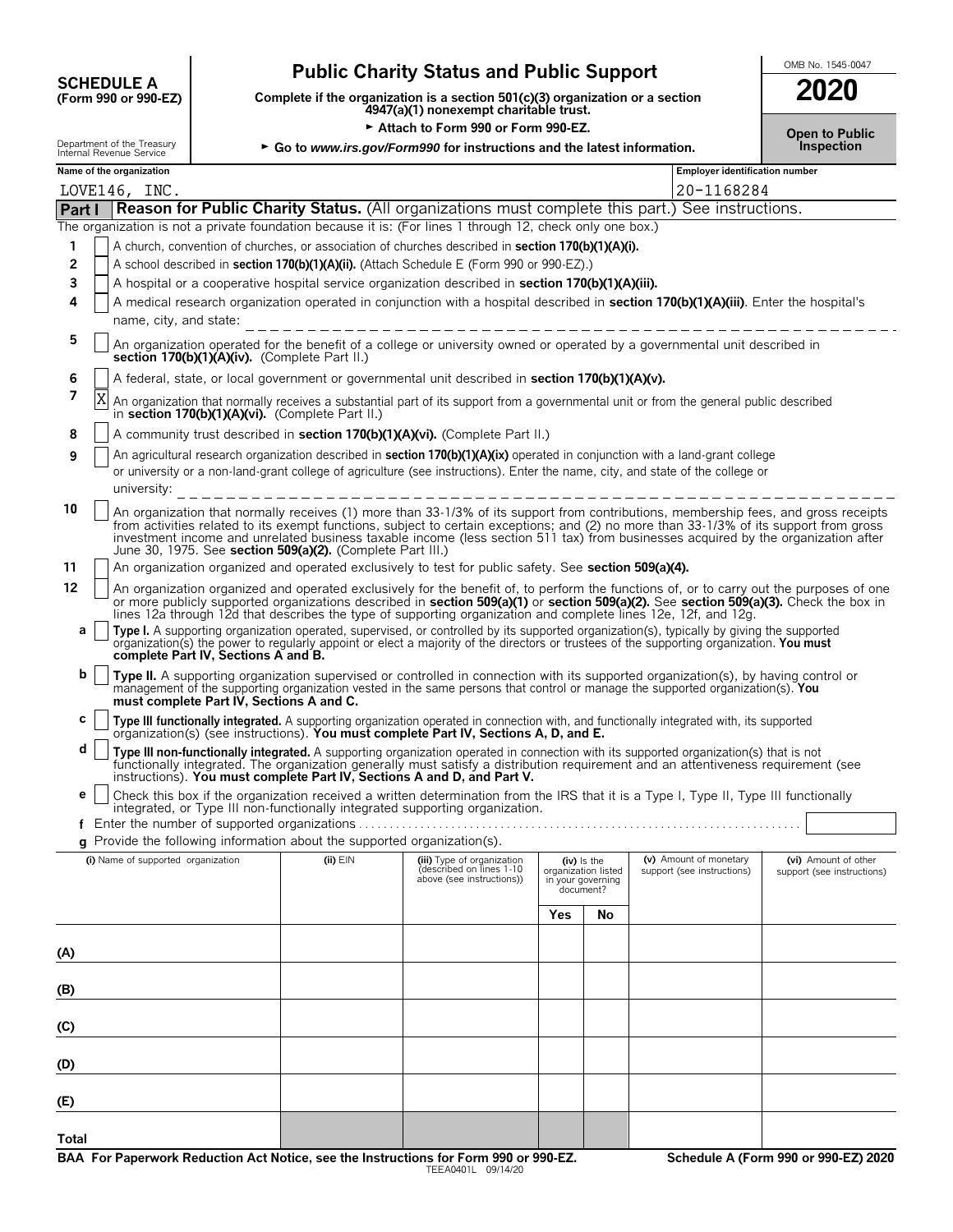|    | organization fails to qualify under the tests listed below, please complete Part III.)                                                                                                                                                                                                                                                                                                                  |            |            |            |                                                     |                 |               |
|----|---------------------------------------------------------------------------------------------------------------------------------------------------------------------------------------------------------------------------------------------------------------------------------------------------------------------------------------------------------------------------------------------------------|------------|------------|------------|-----------------------------------------------------|-----------------|---------------|
|    | <b>Section A. Public Support</b>                                                                                                                                                                                                                                                                                                                                                                        |            |            |            |                                                     |                 |               |
|    | Calendar year (or fiscal year<br>beginning in) $\rightarrow$                                                                                                                                                                                                                                                                                                                                            | (a) 2016   | $(b)$ 2017 | $(c)$ 2018 | $(d)$ 2019                                          | (e) 2020        | (f) Total     |
|    | 1 Gifts, grants, contributions, and<br>membership fees received. (Do not<br>include any 'unusual grants.'). $\ldots$                                                                                                                                                                                                                                                                                    |            |            |            | $3,884,598.$ 4, 490, 851. 3, 874, 186. 4, 801, 581. | 4,224,660.      | 21, 275, 876. |
|    | 2 Tax revenues levied for the<br>organization's benefit and<br>either paid to or expended                                                                                                                                                                                                                                                                                                               |            |            |            |                                                     |                 | $0_{.}$       |
| 3  | The value of services or<br>facilities furnished by a<br>governmental unit to the<br>organization without charge                                                                                                                                                                                                                                                                                        |            |            |            |                                                     |                 | $0$ .         |
| 4  | <b>Total.</b> Add lines 1 through 3                                                                                                                                                                                                                                                                                                                                                                     | 3,884,598. | 4,490,851. | 3,874,186. | 4,801,581.                                          | 4,224,660.      | 21, 275, 876. |
| 5. | The portion of total<br>contributions by each person<br>(other than a governmental<br>unit or publicly supported<br>organization) included on line 1<br>that exceeds 2% of the amount<br>shown on line 11, column $(f)$                                                                                                                                                                                 |            |            |            |                                                     |                 | $0_{.}$       |
| 6  | <b>Public support.</b> Subtract line 5                                                                                                                                                                                                                                                                                                                                                                  |            |            |            |                                                     |                 | 21, 275, 876. |
|    | <b>Section B. Total Support</b>                                                                                                                                                                                                                                                                                                                                                                         |            |            |            |                                                     |                 |               |
|    | Calendar year (or fiscal year<br>beginning in) $\rightarrow$                                                                                                                                                                                                                                                                                                                                            | (a) 2016   | $(b)$ 2017 | $(c)$ 2018 | $(d)$ 2019                                          | (e) 2020        | (f) Total     |
|    | 7 Amounts from line 4.                                                                                                                                                                                                                                                                                                                                                                                  | 3,884,598. | 4,490,851. | 3,874,186. | 4,801,581.                                          | 4,224,660.      | 21, 275, 876. |
| 8  | Gross income from interest,<br>dividends, payments received<br>on securities loans, rents,<br>royalties, and income from<br>similar sources                                                                                                                                                                                                                                                             | 1,053.     | 1,361.     | 4,510.     | 981.                                                | 351.            | 8,256.        |
| 9  | Net income from unrelated<br>business activities, whether or<br>not the business is regularly                                                                                                                                                                                                                                                                                                           |            |            |            |                                                     |                 | $0$ .         |
| 10 | Other income. Do not include<br>gain or loss from the sale of<br>capital assets (Explain in Part VI.)                                                                                                                                                                                                                                                                                                   |            |            | 24,320.    | 11,978.                                             | 28,986.         | 65,284.       |
|    | 11 Total support. Add lines 7<br>through $10$                                                                                                                                                                                                                                                                                                                                                           |            |            |            |                                                     |                 | 21, 349, 416. |
|    | 12 Gross receipts from related activities, etc. (see instructions)                                                                                                                                                                                                                                                                                                                                      |            |            |            |                                                     | 12              | $0$ .         |
|    | 13 First 5 years. If the Form 990 is for the organization's first, second, third, fourth, or fifth tax year as a section 501(c)(3)                                                                                                                                                                                                                                                                      |            |            |            |                                                     |                 |               |
|    | Section C. Computation of Public Support Percentage                                                                                                                                                                                                                                                                                                                                                     |            |            |            |                                                     |                 |               |
|    |                                                                                                                                                                                                                                                                                                                                                                                                         |            |            |            |                                                     | $\overline{14}$ | 99.66%        |
|    |                                                                                                                                                                                                                                                                                                                                                                                                         |            |            |            |                                                     | 15              | 99.77%        |
|    | 16a 33-1/3% support test-2020. If the organization did not check the box on line 13, and line 14 is 33-1/3% or more, check this box                                                                                                                                                                                                                                                                     |            |            |            |                                                     |                 | X             |
|    | b 33-1/3% support test-2019. If the organization did not check a box on line 13 or 16a, and line 15 is 33-1/3% or more, check this box                                                                                                                                                                                                                                                                  |            |            |            |                                                     |                 |               |
|    | 17a 10%-facts-and-circumstances test-2020. If the organization did not check a box on line 13, 16a, or 16b, and line 14 is 10%<br>or more, and if the organization meets the facts-and-circumstances test, check this box and stop here. Explain in Part VI how<br>the organization meets the facts-and-circumstances test. The organization qualifies as a publicly supported organization             |            |            |            |                                                     |                 |               |
|    | <b>b 10%-facts-and-circumstances test-2019.</b> If the organization did not check a box on line 13, 16a, 16b, or 17a, and line 15 is 10%<br>or more, and if the organization meets the facts-and-circumstances test, check this box and stop here. Explain in Part VI how the<br>organization meets the 'facts-and-circumstances' test. The organization qualifies as a publicly supported organization |            |            |            |                                                     |                 |               |
|    | 18 Private foundation. If the organization did not check a box on line 13, 16a, 16b, 17a, or 17b, check this box and see instructions                                                                                                                                                                                                                                                                   |            |            |            |                                                     |                 |               |

#### Schedule A (Form 990 or 990-EZ) 2020 Page **2** LOVE146, INC. 20-1168284

**Part II Support Schedule for Organizations Described in Sections 170(b)(1)(A)(iv) and 170(b)(1)(A)(vi)** (Complete only if you checked the box on line 5, 7, or 8 of Part I or if the organization failed to qualify under Part III. If the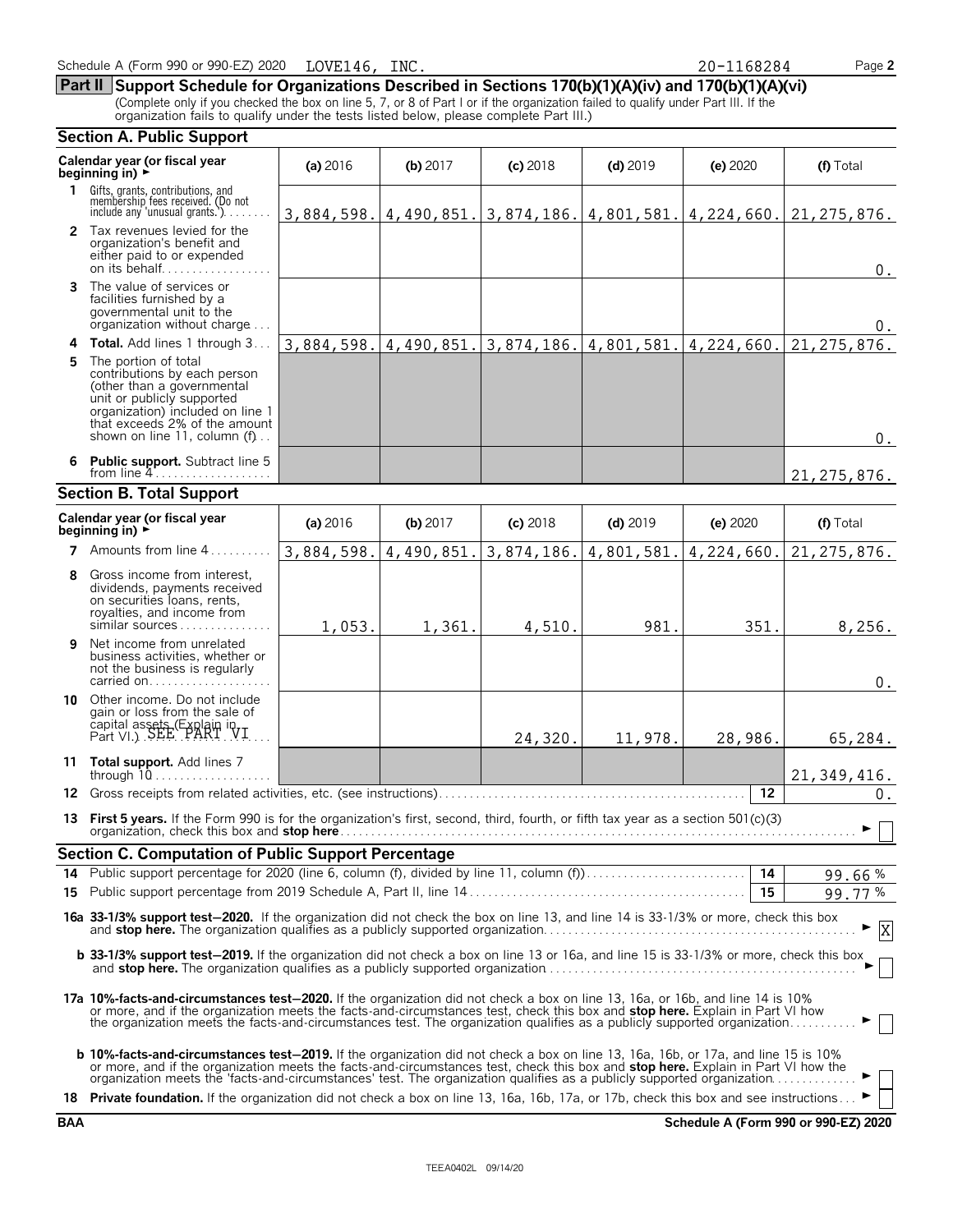#### **Part III Support Schedule for Organizations Described in Section 509(a)(2)**

(Complete only if you checked the box on line 10 of Part I or if the organization failed to qualify under Part II. If the organization fails to qualify under the tests listed below, please complete Part II.)

|            | <b>Section A. Public Support</b>                                                                                                                                                                                                                                              |          |                    |            |            |          |                                      |
|------------|-------------------------------------------------------------------------------------------------------------------------------------------------------------------------------------------------------------------------------------------------------------------------------|----------|--------------------|------------|------------|----------|--------------------------------------|
|            | Calendar year (or fiscal year beginning in) $\blacktriangleright$                                                                                                                                                                                                             | (a) 2016 | (b) $2017$         | $(c)$ 2018 | $(d)$ 2019 | (e) 2020 | (f) Total                            |
|            | 1 Gifts, grants, contributions,<br>and membership fees<br>received. (Do not include<br>any 'unusual grants.')                                                                                                                                                                 |          |                    |            |            |          |                                      |
|            | Gross receipts from admissions,<br>merchandise sold or services<br>performed, or facilities<br>furnished in any activity that is<br>related to the organization's<br>$tax\text{-}exempt$ purpose                                                                              |          |                    |            |            |          |                                      |
| 3.         | Gross receipts from activities<br>that are not an unrelated trade<br>or business under section 513.                                                                                                                                                                           |          |                    |            |            |          |                                      |
| 4          | Tax revenues levied for the<br>organization's benefit and<br>either paid to or expended on<br>its behalf                                                                                                                                                                      |          |                    |            |            |          |                                      |
| 5.         | The value of services or<br>facilities furnished by a<br>governmental unit to the<br>organization without charge                                                                                                                                                              |          |                    |            |            |          |                                      |
|            | <b>6 Total.</b> Add lines 1 through 5<br><b>7a</b> Amounts included on lines 1,<br>2, and 3 received from<br>disqualified persons                                                                                                                                             |          |                    |            |            |          |                                      |
|            | <b>b</b> Amounts included on lines 2<br>and 3 received from other than<br>disqualified persons that<br>exceed the greater of \$5,000 or<br>1% of the amount on line 13                                                                                                        |          |                    |            |            |          |                                      |
|            | c Add lines $7a$ and $7b$                                                                                                                                                                                                                                                     |          |                    |            |            |          |                                      |
|            | <b>Public support.</b> (Subtract line                                                                                                                                                                                                                                         |          |                    |            |            |          |                                      |
|            | <b>Section B. Total Support</b>                                                                                                                                                                                                                                               |          |                    |            |            |          |                                      |
|            | Calendar year (or fiscal year beginning in) $\blacktriangleright$                                                                                                                                                                                                             | (a) 2016 | (b) 2017           | $(c)$ 2018 | $(d)$ 2019 | (e) 2020 | (f) Total                            |
| 9.         | Amounts from line 6                                                                                                                                                                                                                                                           |          |                    |            |            |          |                                      |
|            | <b>10a</b> Gross income from interest, dividends,<br>payments received on securities loans,<br>rents, royalties, and income from<br><b>b</b> Unrelated business taxable                                                                                                       |          |                    |            |            |          |                                      |
|            | income (less section 511<br>taxes) from businesses<br>acquired after June 30, 1975<br>c Add lines 10a and $10b$                                                                                                                                                               |          |                    |            |            |          |                                      |
| 11         | Net income from unrelated business<br>activities not included in line 10b,<br>whether or not the business is<br>regularly carried on $\dots\dots\dots\dots\dots$                                                                                                              |          |                    |            |            |          |                                      |
|            | 12 Other income. Do not include<br>gain or loss from the sale of<br>capital assets (Explain in                                                                                                                                                                                |          |                    |            |            |          |                                      |
|            | 13 Total support. (Add lines 9,<br>10c, 11, and $12.$ )                                                                                                                                                                                                                       |          |                    |            |            |          |                                      |
|            | 14 First 5 years. If the Form 990 is for the organization's first, second, third, fourth, or fifth tax year as a section 501(c)(3)<br>organization, check this box and <b>stop here</b>                                                                                       |          |                    |            |            |          |                                      |
|            | <b>Section C. Computation of Public Support Percentage</b>                                                                                                                                                                                                                    |          |                    |            |            |          |                                      |
|            | 15 Public support percentage for 2020 (line 8, column (f), divided by line 13, column (f)                                                                                                                                                                                     |          |                    |            |            | 15       | နွ                                   |
|            |                                                                                                                                                                                                                                                                               |          |                    |            |            | 16       | နွ                                   |
|            | Section D. Computation of Investment Income Percentage                                                                                                                                                                                                                        |          |                    |            |            |          |                                      |
| 17         | Investment income percentage for 2020 (line 10c, column (f), divided by line 13, column (f)                                                                                                                                                                                   |          |                    |            |            | 17       | နွ                                   |
| 18         |                                                                                                                                                                                                                                                                               |          |                    |            |            | 18       | နွ                                   |
|            | 19a 33-1/3% support tests-2020. If the organization did not check the box on line 14, and line 15 is more than 33-1/3%, and line 17<br>is not more than 33-1/3%, check this box and stop here. The organization qualifies as a publicly supported organization                |          |                    |            |            |          |                                      |
|            | <b>b</b> 33-1/3% support tests-2019. If the organization did not check a box on line 14 or line 19a, and line 16 is more than 33-1/3%, and<br>line 18 is not more than 33-1/3%, check this box and stop here. The organization qualifies as a publicly supported organization |          |                    |            |            |          |                                      |
| 20         | Private foundation. If the organization did not check a box on line 14, 19a, or 19b, check this box and see instructions                                                                                                                                                      |          |                    |            |            |          |                                      |
| <b>BAA</b> |                                                                                                                                                                                                                                                                               |          | TEEA0403L 09/14/20 |            |            |          | Schedule A (Form 990 or 990-EZ) 2020 |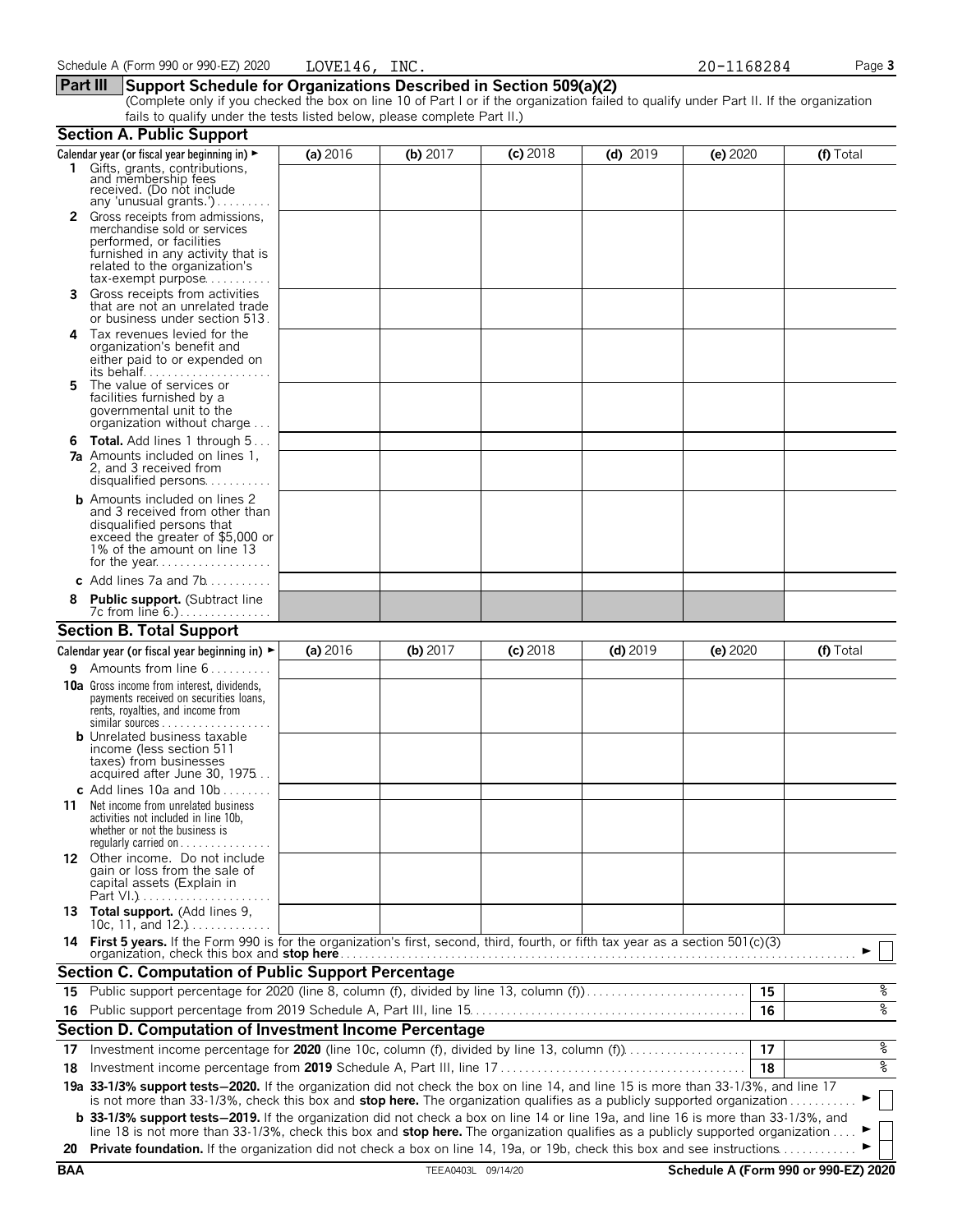#### **Part IV Supporting Organizations**

(Complete only if you checked a box in line 12 on Part I. If you checked box 12a, Part I, complete Sections A and B. If you checked box 12b, Part I, complete Sections A and C. If you checked box 12c, Part I, complete Sections A, D, and E. If you checked box 12d, Part I, complete Sections A and D, and complete Part V.)

### **Section A. All Supporting Organizations**

|   |                                                                                                                                                                                                                                                                                                                                                                                                                                                                                                                                                      |                 | <b>Yes</b> | <b>No</b> |
|---|------------------------------------------------------------------------------------------------------------------------------------------------------------------------------------------------------------------------------------------------------------------------------------------------------------------------------------------------------------------------------------------------------------------------------------------------------------------------------------------------------------------------------------------------------|-----------------|------------|-----------|
|   | 1 Are all of the organization's supported organizations listed by name in the organization's governing documents?<br>If 'No,' describe in Part VI how the supported organizations are designated. If designated by class or purpose, describe<br>the designation. If historic and continuing relationship, explain.                                                                                                                                                                                                                                  | 1               |            |           |
|   | 2 Did the organization have any supported organization that does not have an IRS determination of status under section<br>$509(a)(1)$ or (2)? If 'Yes,' explain in <b>Part VI</b> how the organization determined that the supported organization was<br>described in section $509(a)(1)$ or (2).                                                                                                                                                                                                                                                    | $\overline{2}$  |            |           |
|   | 3a Did the organization have a supported organization described in section 501(c)(4), (5), or (6)? If 'Yes,' answer lines 3b<br>and 3c below.                                                                                                                                                                                                                                                                                                                                                                                                        | 3a              |            |           |
|   | <b>b</b> Did the organization confirm that each supported organization qualified under section 501(c)(4), (5), or (6) and<br>satisfied the public support tests under section 509( $a(2)$ ? If 'Yes,' describe in <b>Part VI</b> when and how the organization<br>made the determination.                                                                                                                                                                                                                                                            | 3 <sub>b</sub>  |            |           |
|   | c Did the organization ensure that all support to such organizations was used exclusively for section $170(c)(2)(B)$<br>purposes? If 'Yes,' explain in <b>Part VI</b> what controls the organization put in place to ensure such use.                                                                                                                                                                                                                                                                                                                | 3c              |            |           |
|   | 4a Was any supported organization not organized in the United States ('foreign supported organization')? If 'Yes' and<br>if you checked box 12a or 12b in Part I, answer lines 4b and 4c below.                                                                                                                                                                                                                                                                                                                                                      | 4a              |            |           |
|   | <b>b</b> Did the organization have ultimate control and discretion in deciding whether to make grants to the foreign supported<br>organization? If 'Yes,' describe in Part VI how the organization had such control and discretion despite being controlled<br>or supervised by or in connection with its supported organizations.                                                                                                                                                                                                                   | 4b              |            |           |
|   | c Did the organization support any foreign supported organization that does not have an IRS determination under<br>sections 501(c)(3) and 509(a)(1) or (2)? If 'Yes,' explain in <b>Part VI</b> what controls the organization used to ensure that<br>all support to the foreign supported organization was used exclusively for section $170(c)(2)(B)$ purposes.                                                                                                                                                                                    | 4c              |            |           |
|   | 5a Did the organization add, substitute, or remove any supported organizations during the tax year? If 'Yes,' answer lines<br>5b and 5c below (if applicable). Also, provide detail in <b>Part VI</b> , including (i) the names and EIN numbers of the<br>supported organizations added, substituted, or removed; (ii) the reasons for each such action; (iii) the<br>authority under the organization's organizing document authorizing such action; and (iv) how the action was<br>accomplished (such as by amendment to the organizing document). | 5a              |            |           |
|   | <b>b</b> Type I or Type II only. Was any added or substituted supported organization part of a class already designated in the<br>organization's organizing document?                                                                                                                                                                                                                                                                                                                                                                                | 5b              |            |           |
|   | c Substitutions only. Was the substitution the result of an event beyond the organization's control?                                                                                                                                                                                                                                                                                                                                                                                                                                                 | 5с              |            |           |
| 6 | Did the organization provide support (whether in the form of grants or the provision of services or facilities) to<br>anyone other than (i) its supported organizations, (ii) individuals that are part of the charitable class benefited by one<br>or more of its supported organizations, or (iii) other supporting organizations that also support or benefit one or more of<br>the filing organization's supported organizations? If 'Yes,' provide detail in Part VI.                                                                           | 6               |            |           |
| 7 | Did the organization provide a grant, loan, compensation, or other similar payment to a substantial contributor<br>(as defined in section $4958(c)(3)(c)$ ), a family member of a substantial contributor, or a 35% controlled entity with<br>regard to a substantial contributor? If 'Yes,' complete Part I of Schedule L (Form 990 or 990-EZ).                                                                                                                                                                                                     | 7               |            |           |
| 8 | Did the organization make a loan to a disqualified person (as defined in section 4958) not described in line 7? If 'Yes,'<br>complete Part I of Schedule L (Form 990 or 990-EZ).                                                                                                                                                                                                                                                                                                                                                                     | 8               |            |           |
|   | 9a Was the organization controlled directly or indirectly at any time during the tax year by one or more disqualified persons,<br>as defined in section 4946 (other than foundation managers and organizations described in section 509(a)(1) or (2))?<br>If 'Yes,' provide detail in <b>Part VI.</b>                                                                                                                                                                                                                                                | 9a              |            |           |
|   | <b>b</b> Did one or more disqualified persons (as defined in line 9a) hold a controlling interest in any entity in which the<br>supporting organization had an interest? If 'Yes,' provide detail in Part VI.                                                                                                                                                                                                                                                                                                                                        | 9b              |            |           |
|   | c Did a disqualified person (as defined in line 9a) have an ownership interest in, or derive any personal benefit from,<br>assets in which the supporting organization also had an interest? If 'Yes,' provide detail in <b>Part VI.</b>                                                                                                                                                                                                                                                                                                             | 9c              |            |           |
|   | 10a Was the organization subject to the excess business holdings rules of section 4943 because of section 4943(f) (regarding<br>certain Type II supporting organizations, and all Type III non-functionally integrated supporting organizations)? If 'Yes,'<br>answer line 10b below.                                                                                                                                                                                                                                                                | 10a             |            |           |
|   | <b>b</b> Did the organization have any excess business holdings in the tax year? (Use Schedule C, Form 4720, to determine<br>whether the organization had excess business holdings.).                                                                                                                                                                                                                                                                                                                                                                | 10 <sub>b</sub> |            |           |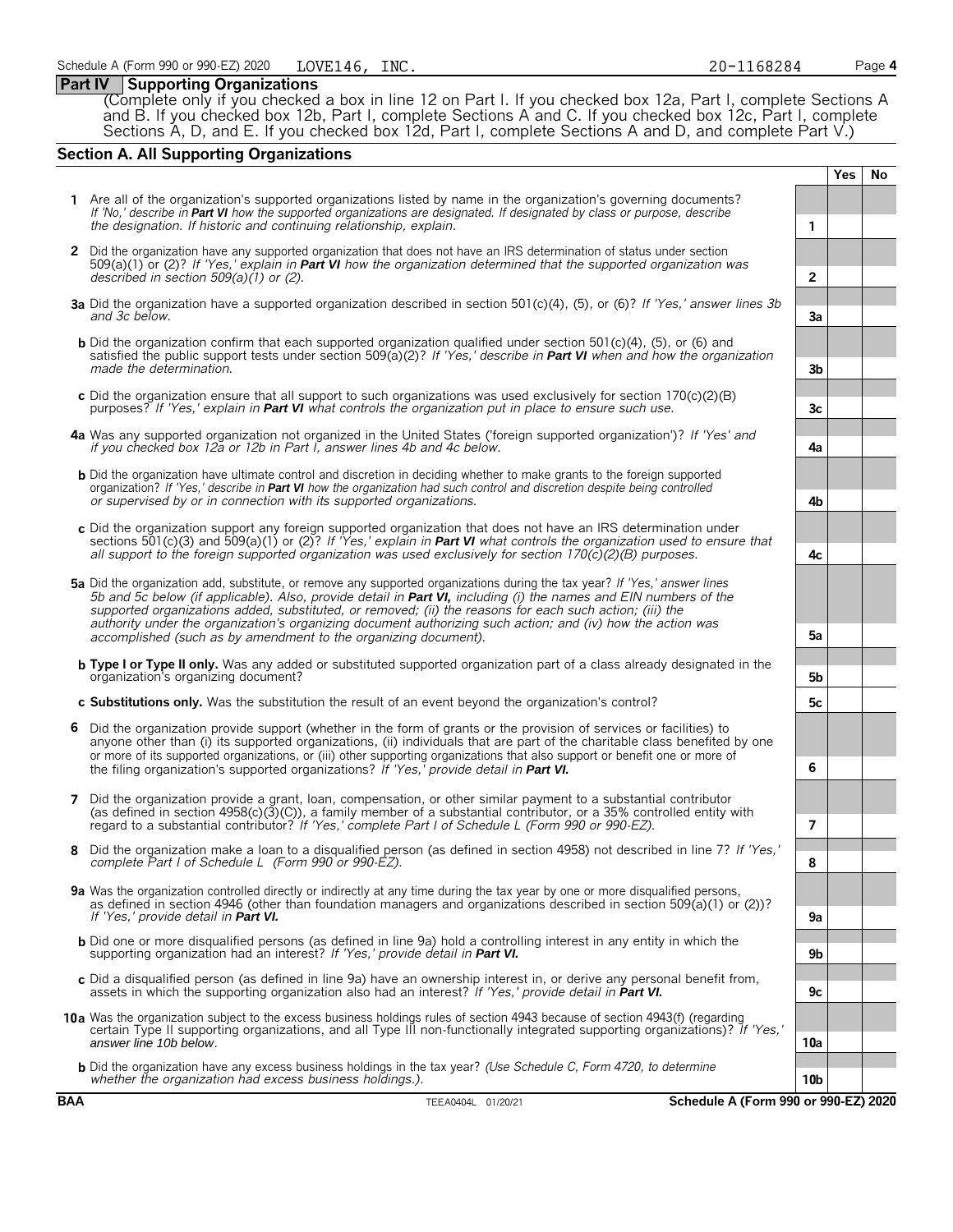|                                                                                                                                         |                 | Yes. | No |  |  |  |
|-----------------------------------------------------------------------------------------------------------------------------------------|-----------------|------|----|--|--|--|
| Has the organization accepted a gift or contribution from any of the following persons?<br>11                                           |                 |      |    |  |  |  |
| a A person who directly or indirectly controls, either alone or together with persons described in lines 11b and 11c below,             |                 |      |    |  |  |  |
| the governing body of a supported organization?                                                                                         | 11a             |      |    |  |  |  |
| <b>b</b> A family member of a person described in line 11a above?                                                                       | 11 <sub>b</sub> |      |    |  |  |  |
| C A 35% controlled entity of a person described in line 11a or 11b above? If 'Yes' to line 11a, 11b, or 11c, provide detail in Part VI. | 11c             |      |    |  |  |  |
| <b>Section B. Type I Supporting Organizations</b>                                                                                       |                 |      |    |  |  |  |

#### **1** Did the governing body, members of the governing body, officers acting in their official capacity, or membership of one or more supported organizations have the power to regularly appoint or elect at least a majority of the organization's officers, directors, or trustees at all times during the tax year? *If 'No,' describe in Part VI how the supported organization(s) effectively operated, supervised, or controlled the organization's activities. If the organization had more than one supported organization, describe how the powers to appoint and/or remove officers, directors, or trustees were allocated among the supported organizations and what conditions or restrictions, if any, applied to such powers*

**2** Did the organization operate for the benefit of any supported organization other than the supported organization(s) that operated, supervised, or controlled the supporting organization? *If 'Yes,' explain in Part VI how providing such benefit carried out the purposes of the supported organization(s) that operated, supervised, or controlled the supporting organization.* **2**

**1** *during the tax* year.

### **Section C. Type II Supporting Organizations**

**Yes No 1** Were a majority of the organization's directors or trustees during the tax year also a majority of the directors or trustees of each of the organization's supported organization(s)? *If 'No,' describe in Part VI how control or management of the supporting organization was vested in the same persons that controlled or managed the supported organization(s).* **1**

#### **Section D. All Type III Supporting Organizations**

|                                                                                                                                                                                                                                                                                                                                                                                       | res |  |
|---------------------------------------------------------------------------------------------------------------------------------------------------------------------------------------------------------------------------------------------------------------------------------------------------------------------------------------------------------------------------------------|-----|--|
| 1 Did the organization provide to each of its supported organizations, by the last day of the fifth month of the<br>organization's tax year, (i) a written notice describing the type and amount of support provided during the prior tax<br>year, (ii) a copy of the Form 990 that was most recently filed as of the date of notification, and (iii) copies of the                   |     |  |
| organization's governing documents in effect on the date of notification, to the extent not previously provided?                                                                                                                                                                                                                                                                      |     |  |
| 2 Were any of the organization's officers, directors, or trustees either (i) appointed or elected by the supported                                                                                                                                                                                                                                                                    |     |  |
| organization(s) or (ii) serving on the governing body of a supported organization? If No, explain in <b>Part VI</b> how<br>the organization maintained a close and continuous working relationship with the supported organization(s).                                                                                                                                                |     |  |
| 3 By reason of the relationship described in line 2, above, did the organization's supported organizations have a significant<br>voice in the organization's investment policies and in directing the use of the organization's income or assets at<br>all times during the tax year? If 'Yes,' describe in <b>Part VI</b> the role the organization's supported organizations played |     |  |
| in this regard.                                                                                                                                                                                                                                                                                                                                                                       |     |  |

#### **Section E. Type III Functionally Integrated Supporting Organizations**

- **1** *Check the box next to the method that the organization used to satisfy the Integral Part Test during the year (see instructions).*
- **a** The organization satisfied the Activities Test. *Complete line 2 below.*
- **b** The organization is the parent of each of its supported organizations. *Complete line 3 below.*
- **c** The organization supported a governmental entity. *Describe in Part VI how you supported a governmental entity (see instructions).*

#### **2** Activities Test. *Answer lines 2a and 2b below.* **Yes No**

- **a** Did substantially all of the organization's activities during the tax year directly further the exempt purposes of the supported organization(s) to which the organization was responsive? *If 'Yes,' then in Part VI identify those supported organizations and explain how these activities directly furthered their exempt purposes, how the organization was responsive to those supported organizations, and how the organization determined that these activities constituted substantially all of its activities.* **2a**
- **b** Did the activities described in line 2a, above, constitute activities that, but for the organization's involvement, one or more of the organization's supported organization(s) would have been engaged in? *If 'Yes,' explain in Part VI the reasons for the organization's position that its supported organization(s) would have engaged in these activities but for the organization's involvement.* **2b**
- **3** Parent of Supported Organizations. *Answer lines 3a and 3b below.*
- **a** Did the organization have the power to regularly appoint or elect a majority of the officers, directors, or trustees of each of the supported organizations? *If 'Yes' or 'No,' provide details in Part VI.* **3a**
- **b** Did the organization exercise a substantial degree of direction over the policies, programs, and activities of each of its supported organizations? *If 'Yes,' describe in Part VI the role played by the organization in this regard.* **3b**

LOVE146, INC. 20-1168284

**Yes No**

|   | Yes | <b>No</b> |
|---|-----|-----------|
|   |     |           |
|   |     |           |
| 1 |     |           |
|   |     |           |
|   | Yes | <b>No</b> |
|   |     |           |
|   |     |           |

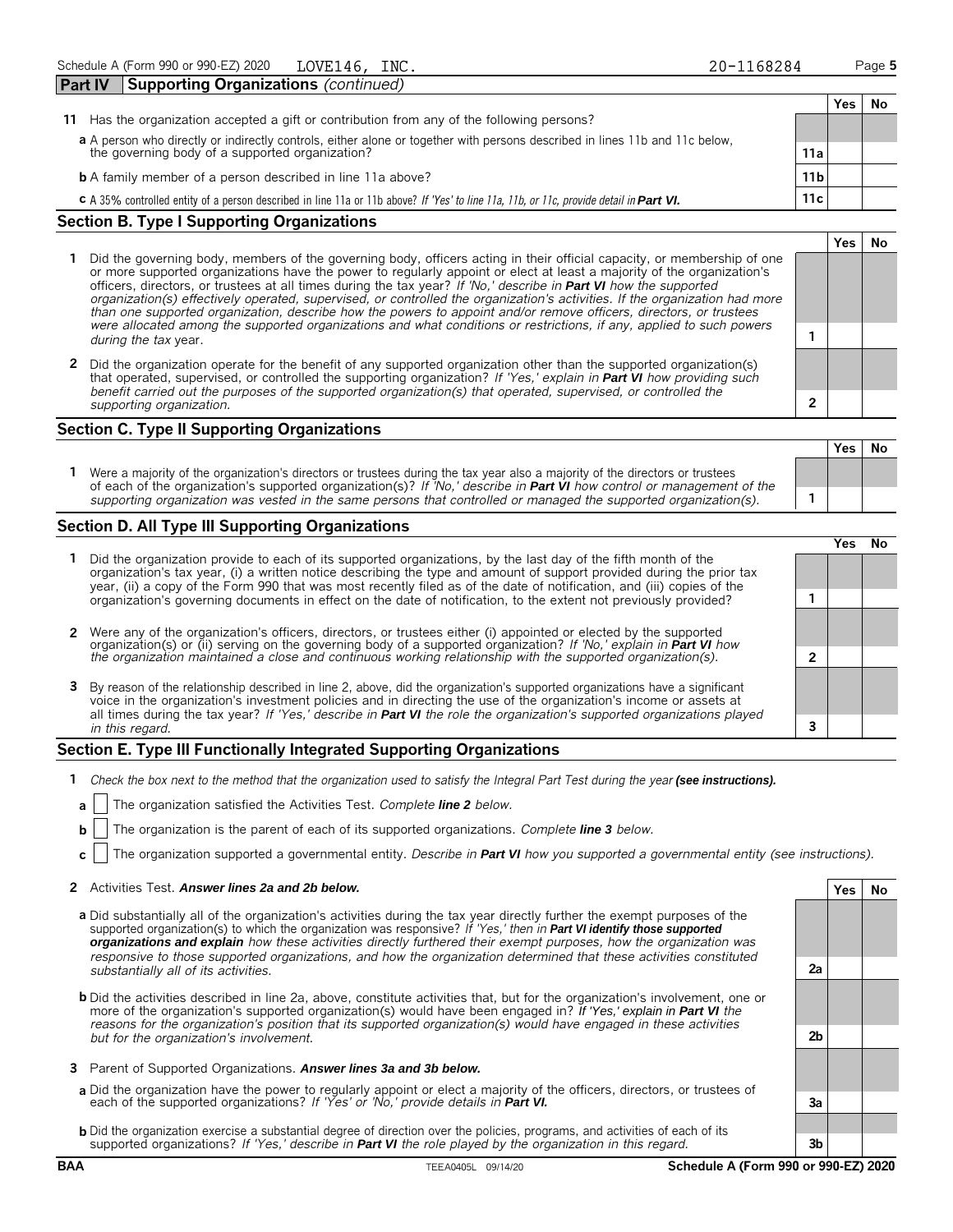**Part V Type III Non-Functionally Integrated 509(a)(3) Supporting Organizations**

| $\mathbf{1}$ | Check here if the organization satisfied the Integral Part Test as a qualifying trust on Nov. 20, 1970 (explain in Part VI). See<br><b>instructions.</b> All other Type III non-functionally integrated supporting organizations must complete Sections A through E. |                |                |                                |
|--------------|----------------------------------------------------------------------------------------------------------------------------------------------------------------------------------------------------------------------------------------------------------------------|----------------|----------------|--------------------------------|
|              | Section A - Adjusted Net Income                                                                                                                                                                                                                                      |                | (A) Prior Year | (B) Current Year<br>(optional) |
| 1            | Net short-term capital gain                                                                                                                                                                                                                                          | 1              |                |                                |
| 2            | Recoveries of prior-year distributions                                                                                                                                                                                                                               | $\overline{2}$ |                |                                |
| 3            | Other gross income (see instructions)                                                                                                                                                                                                                                | 3              |                |                                |
| 4            | Add lines 1 through 3.                                                                                                                                                                                                                                               | 4              |                |                                |
| 5.           | Depreciation and depletion                                                                                                                                                                                                                                           | 5              |                |                                |
| 6.           | Portion of operating expenses paid or incurred for production or collection of gross<br>income or for management, conservation, or maintenance of property held for<br>production of income (see instructions)                                                       | 6              |                |                                |
| 7            | Other expenses (see instructions)                                                                                                                                                                                                                                    | 7              |                |                                |
| 8            | <b>Adjusted Net Income</b> (subtract lines 5, 6, and 7 from line 4)                                                                                                                                                                                                  | 8              |                |                                |
|              | Section B - Minimum Asset Amount                                                                                                                                                                                                                                     |                | (A) Prior Year | (B) Current Year<br>(optional) |
|              | 1 Aggregate fair market value of all non-exempt-use assets (see instructions for short<br>tax year or assets held for part of year):                                                                                                                                 |                |                |                                |
|              | <b>a</b> Average monthly value of securities                                                                                                                                                                                                                         | 1a             |                |                                |
|              | <b>b</b> Average monthly cash balances                                                                                                                                                                                                                               | 1 <sub>b</sub> |                |                                |
|              | c Fair market value of other non-exempt-use assets                                                                                                                                                                                                                   | 1c             |                |                                |
|              | <b>d Total</b> (add lines 1a, 1b, and 1c)                                                                                                                                                                                                                            | 1d             |                |                                |
|              | e Discount claimed for blockage or other factors<br>(explain in detail in <b>Part VI</b> ):                                                                                                                                                                          |                |                |                                |
|              | <b>2</b> Acquisition indebtedness applicable to non-exempt-use assets                                                                                                                                                                                                | $\overline{2}$ |                |                                |
| 3            | Subtract line 2 from line 1d.                                                                                                                                                                                                                                        | 3              |                |                                |
| 4            | Cash deemed held for exempt use. Enter 0.015 of line 3 (for greater amount,<br>see instructions).                                                                                                                                                                    | 4              |                |                                |
|              | 5 Net value of non-exempt-use assets (subtract line 4 from line 3)                                                                                                                                                                                                   | 5              |                |                                |
| 6.           | Multiply line 5 by 0.035.                                                                                                                                                                                                                                            | 6              |                |                                |
| 7            | Recoveries of prior-year distributions                                                                                                                                                                                                                               | $\overline{7}$ |                |                                |
| 8            | Minimum Asset Amount (add line 7 to line 6)                                                                                                                                                                                                                          | 8              |                |                                |
|              | Section C - Distributable Amount                                                                                                                                                                                                                                     |                |                | <b>Current Year</b>            |
| 1.           | Adjusted net income for prior year (from Section A, line 8, column A)                                                                                                                                                                                                | 1              |                |                                |
| 2            | Enter $0.85$ of line $1.$                                                                                                                                                                                                                                            | $\overline{2}$ |                |                                |
| 3            | Minimum asset amount for prior year (from Section B, line 8, column A)                                                                                                                                                                                               | $\overline{3}$ |                |                                |
| 4            | Enter greater of line 2 or line 3.                                                                                                                                                                                                                                   | 4              |                |                                |
| 5.           | Income tax imposed in prior year                                                                                                                                                                                                                                     | 5              |                |                                |
| 6            | <b>Distributable Amount.</b> Subtract line 5 from line 4, unless subject to emergency<br>temporary reduction (see instructions).                                                                                                                                     | 6              |                |                                |

**7**  $\mid$  Check here if the current year is the organization's first as a non-functionally integrated Type III supporting organization (see instructions).

**BAA Schedule A (Form 990 or 990-EZ) 2020**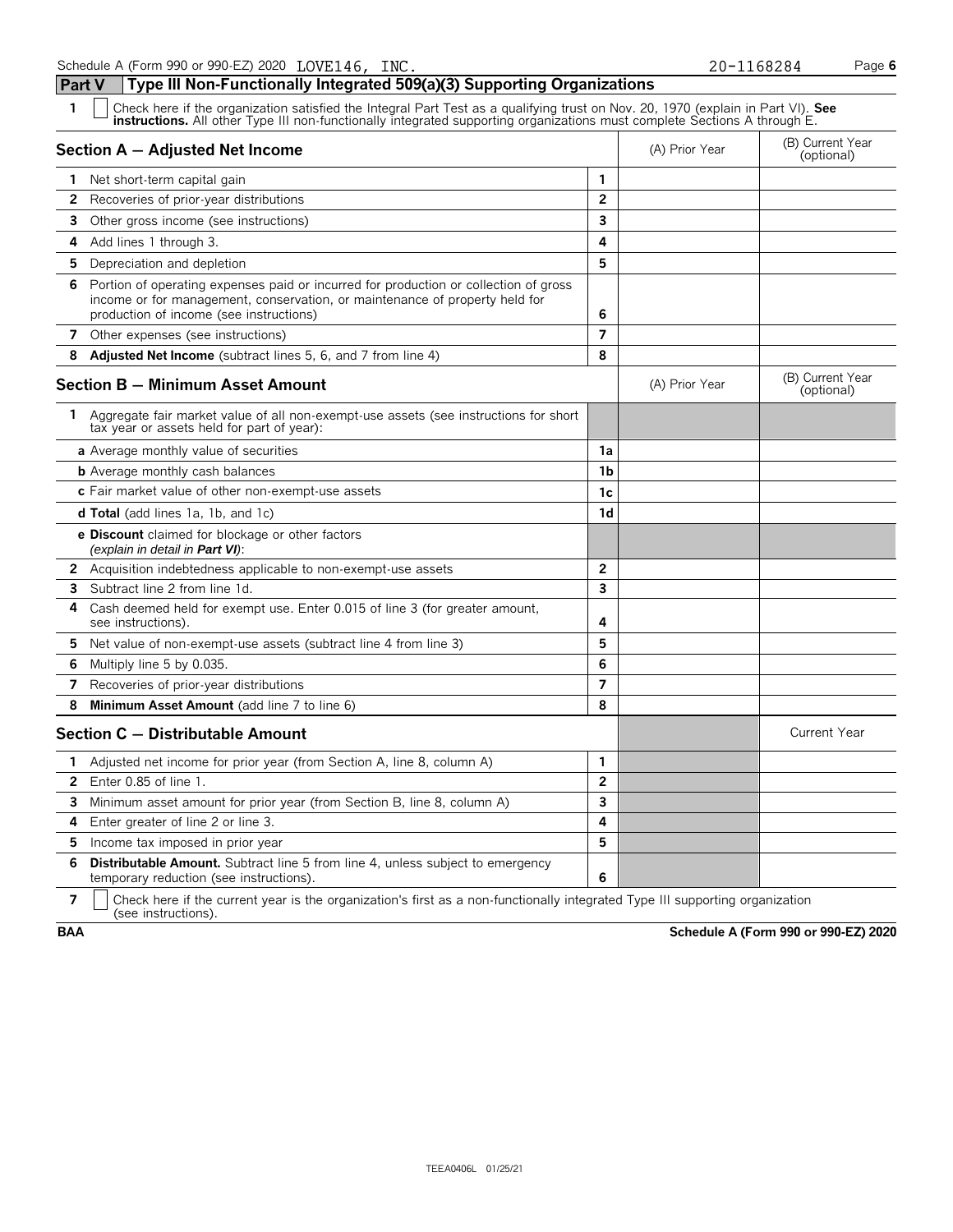|              | <b>Part V</b> Type III Non-Functionally Integrated 509(a)(3) Supporting Organizations (continued)                                                                               |                                              |                                               |              |                                                  |
|--------------|---------------------------------------------------------------------------------------------------------------------------------------------------------------------------------|----------------------------------------------|-----------------------------------------------|--------------|--------------------------------------------------|
|              | <b>Section D - Distributions</b>                                                                                                                                                |                                              |                                               |              | <b>Current Year</b>                              |
| 1            | Amounts paid to supported organizations to accomplish exempt purposes                                                                                                           |                                              |                                               | $\mathbf{1}$ |                                                  |
| $\mathbf{2}$ | Amounts paid to perform activity that directly furthers exempt purposes of supported organizations,                                                                             |                                              |                                               |              |                                                  |
|              | in excess of income from activity                                                                                                                                               |                                              |                                               | 2            |                                                  |
| 3            | Administrative expenses paid to accomplish exempt purposes of supported organizations                                                                                           |                                              |                                               | 3<br>4       |                                                  |
| 4            | Amounts paid to acquire exempt-use assets                                                                                                                                       |                                              |                                               | 5            |                                                  |
| 5<br>6       | Qualified set-aside amounts (prior IRS approval required $-$ provide details in <b>Part VI</b> )<br>Other distributions (describe in Part VI). See instructions.                |                                              |                                               | 6            |                                                  |
| 7            | Total annual distributions. Add lines 1 through 6.                                                                                                                              |                                              |                                               | 7            |                                                  |
| 8            | Distributions to attentive supported organizations to which the organization is responsive (provide details                                                                     |                                              |                                               |              |                                                  |
|              | in Part VI). See instructions.                                                                                                                                                  |                                              |                                               | 8            |                                                  |
| 9            | Distributable amount for 2020 from Section C, line 6                                                                                                                            |                                              |                                               | 9            |                                                  |
|              | 10 Line 8 amount divided by line 9 amount                                                                                                                                       |                                              |                                               | 10           |                                                  |
|              | Section E - Distribution Allocations (see instructions)                                                                                                                         | (i)<br><b>Excess</b><br><b>Distributions</b> | (ii)<br><b>Underdistributions</b><br>Pre-2020 |              | (iii)<br><b>Distributable</b><br>Amount for 2020 |
|              | 1 Distributable amount for 2020 from Section C, line 6                                                                                                                          |                                              |                                               |              |                                                  |
|              | 2 Underdistributions, if any, for years prior to 2020 (reasonable<br>cause required - explain in Part VI). See instructions.                                                    |                                              |                                               |              |                                                  |
|              | 3 Excess distributions carryover, if any, to 2020                                                                                                                               |                                              |                                               |              |                                                  |
|              | a From 2015                                                                                                                                                                     |                                              |                                               |              |                                                  |
|              | b From 2016                                                                                                                                                                     |                                              |                                               |              |                                                  |
|              | c From 2017.                                                                                                                                                                    |                                              |                                               |              |                                                  |
|              | <b>d</b> From 2018                                                                                                                                                              |                                              |                                               |              |                                                  |
|              | e From 2019                                                                                                                                                                     |                                              |                                               |              |                                                  |
|              | f Total of lines 3a through 3e                                                                                                                                                  |                                              |                                               |              |                                                  |
|              | g Applied to underdistributions of prior years                                                                                                                                  |                                              |                                               |              |                                                  |
|              | h Applied to 2020 distributable amount                                                                                                                                          |                                              |                                               |              |                                                  |
|              | <i>i</i> Carryover from 2015 not applied (see instructions)                                                                                                                     |                                              |                                               |              |                                                  |
|              | j Remainder. Subtract lines 3g, 3h, and 3i from line 3f.                                                                                                                        |                                              |                                               |              |                                                  |
|              | 4 Distributions for 2020 from Section D,<br>\$<br>line $7:$                                                                                                                     |                                              |                                               |              |                                                  |
|              | a Applied to underdistributions of prior years                                                                                                                                  |                                              |                                               |              |                                                  |
|              | <b>b</b> Applied to 2020 distributable amount                                                                                                                                   |                                              |                                               |              |                                                  |
|              | c Remainder. Subtract lines 4a and 4b from line 4.                                                                                                                              |                                              |                                               |              |                                                  |
|              | 5 Remaining underdistributions for years prior to 2020, if any.<br>Subtract lines 3g and 4a from line 2. For result greater than<br>zero, explain in Part VI. See instructions. |                                              |                                               |              |                                                  |
|              | 6 Remaining underdistributions for 2020. Subtract lines 3h and 4b<br>from line 1. For result greater than zero, explain in Part VI. See<br>instructions.                        |                                              |                                               |              |                                                  |
|              | 7 Excess distributions carryover to 2021. Add lines 3j and 4c.                                                                                                                  |                                              |                                               |              |                                                  |
|              | 8 Breakdown of line 7:                                                                                                                                                          |                                              |                                               |              |                                                  |
|              | <b>a</b> Excess from $2016$                                                                                                                                                     |                                              |                                               |              |                                                  |
|              | <b>b</b> Excess from $2017$                                                                                                                                                     |                                              |                                               |              |                                                  |
|              | <b>c</b> Excess from 2018                                                                                                                                                       |                                              |                                               |              |                                                  |
|              | <b>d</b> Excess from 2019                                                                                                                                                       |                                              |                                               |              |                                                  |
|              | <b>e</b> Excess from 2020                                                                                                                                                       |                                              |                                               |              |                                                  |

**BAA Schedule A (Form 990 or 990-EZ) 2020**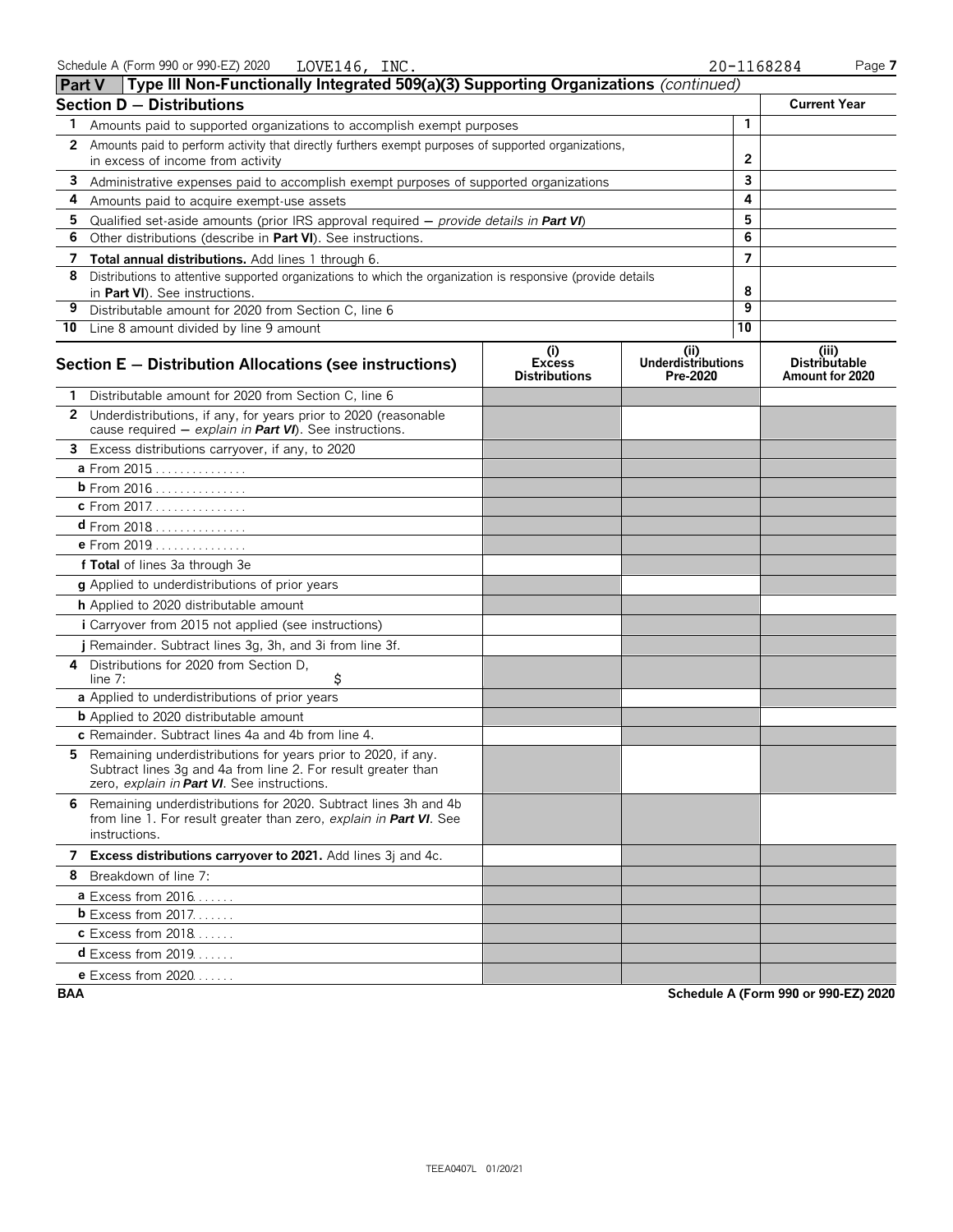OTHER  $\frac{$28,986}{5,28,986}$ ,  $\frac{$11,978}{5,21,978}$ ,  $\frac{$24,320}{5,24,320}$ .

 $\frac{24}{320}$ .  $\frac{24}{9}$   $\frac{24}{9}$ .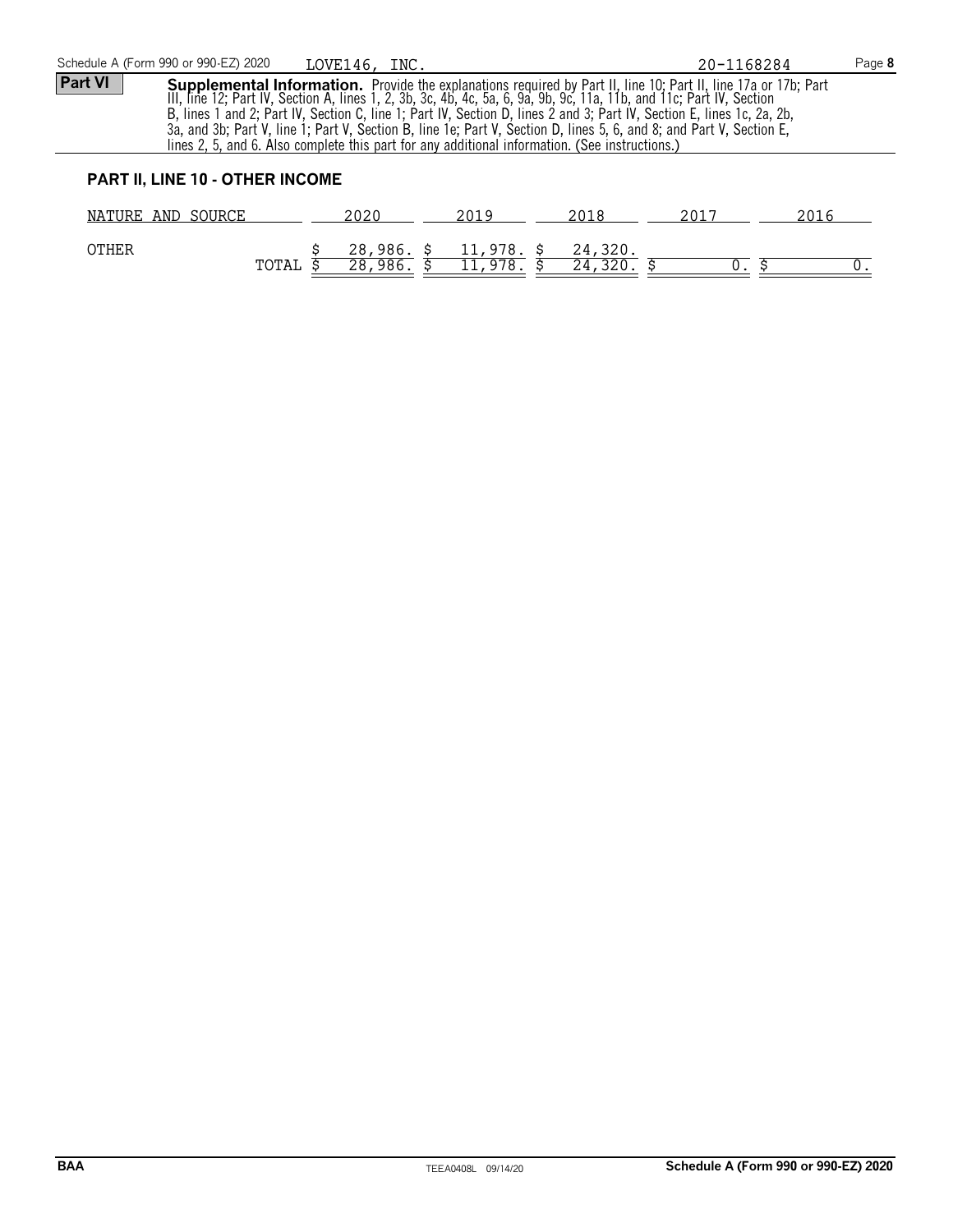| <b>Schedule B</b> |  |  |  |  |
|-------------------|--|--|--|--|
|-------------------|--|--|--|--|

**(Form 990, 990-EZ,**

| OF $550 - FF$              |  |
|----------------------------|--|
| Department of the Treasury |  |

| nternal Revenue Service |  |
|-------------------------|--|
|                         |  |
|                         |  |

# OMB No. 1545-0047 **Schedule B** PUBLIC DISCLOSURE COPY **Schedule of Contributors**

| (Form 990, 990-EZ,                                     |                                                                        | 2020 |
|--------------------------------------------------------|------------------------------------------------------------------------|------|
| or 990-PF)                                             | Attach to Form 990. Form 990-EZ, or Form 990-PF.                       |      |
| Department of the Treasury<br>Internal Revenue Service | $\triangleright$ Go to www.irs.gov/Form990 for the latest information. |      |

| Name of the organization              |                                                                             | <b>Employer identification number</b> |
|---------------------------------------|-----------------------------------------------------------------------------|---------------------------------------|
| LOVE146, INC.                         |                                                                             | 20-1168284                            |
| <b>Organization type</b> (check one): |                                                                             |                                       |
| Filers of:                            | Section:                                                                    |                                       |
| Form 990 or 990-EZ                    | $ X $ 501(c)( 3) (enter number) organization                                |                                       |
|                                       | $4947(a)(1)$ nonexempt charitable trust not treated as a private foundation |                                       |
|                                       | 527 political organization                                                  |                                       |
| Form 990-PF                           | 501(c)(3) exempt private foundation                                         |                                       |
|                                       | 4947(a)(1) nonexempt charitable trust treated as a private foundation       |                                       |
|                                       | 501(c)(3) taxable private foundation                                        |                                       |

Check if your organization is covered by the **General Rule** or a **Special Rule.**

Note: Only a section 501(c)(7), (8), or (10) organization can check boxes for both the General Rule and a Special Rule. See instructions.

#### **General Rule**

For an organization filing Form 990, 990-EZ, or 990-PF that received, during the year, contributions totaling \$5,000 or more (in money or property) from any one contributor. Complete Parts I and II. See instructions for determining a contributor's total contributions.

#### **Special Rules**

For an organization described in section 501(c)(3) filing Form 990 or 990-EZ that met the 33-1/3% support test of the regulations under sections 509(a)(1) and 170(b)(1)(A)(vi), that checked Schedule A (Form 990 or 990-EZ), Part II, line 13, 16a, or 16b, and that received from any one contributor, during the year, total contributions of the greater of (**1**) \$5,000; or (**2**) 2% of the amount on (i) Form 990, Part VIII, line 1h; or (ii) Form 990-EZ, line 1. Complete Parts I and II. X

For an organization described in section 501(c)(7), (8), or (10) filing Form 990 or 990-EZ that received from any one contributor, during the year, total contributions of more than \$1,000 *exclusively* for religious, charitable, scientific, literary, or educational purposes, or for the prevention of cruelty to children or animals. Complete Parts I (entering 'N/A' in column (b) instead of the contributor name and address), II, and III.

For an organization described in section 501(c)(7), (8), or (10) filing Form 990 or 990-EZ that received from any one contributor, during the year, contributions *exclusively* for religious, charitable, etc., purposes, but no such contributions totaled more than \$1,000. If this box is checked, enter here the total contributions that were received during the year for an *exclusively* religious, charitable, etc., purpose. Don't complete any of the parts unless the **General Rule** applies to this organization because it received *nonexclusively* religious, charitable, etc., contributions totaling \$5,000 or more during the year . ► \$

**Caution:** An organization that isn't covered by the General Rule and/or the Special Rules doesn't file Schedule B (Form 990, 990-EZ, or 990-PF), but it **must** answer 'No' on Part IV, line 2, of its Form 990; or check the box on line H of its Form 990-EZ or on its Form 990-PF, Part I, line 2, to certify that it doesn't meet the filing requirements of Schedule B (Form 990, 990-EZ, or 990-PF).

**BAA For Paperwork Reduction Act Notice, see the instructions for Form 990, 990-EZ, or 990-PF. Schedule B (Form 990, 990-EZ, or 990-PF) (2020)**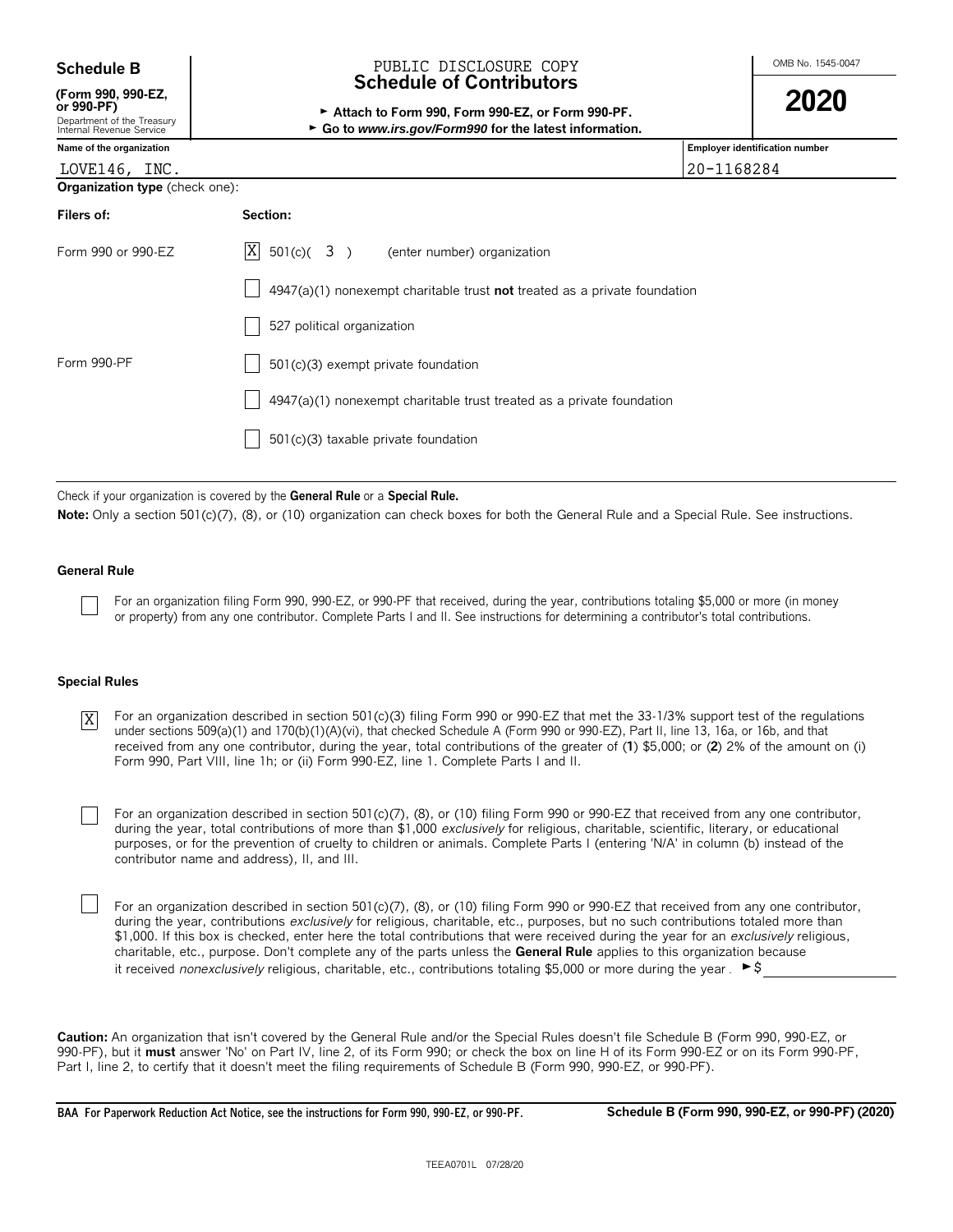| Schedule B (Form 990, 990-EZ, or 990-PF) (2020) |                                       | $P$ aqe $\blacktriangle$ |
|-------------------------------------------------|---------------------------------------|--------------------------|
| Name of organization                            | <b>Employer identification number</b> |                          |
| INC.<br>LOVE146.                                | 20-1168284                            |                          |

| Part I         | Contributors (see instructions). Use duplicate copies of Part I if additional space is needed. |                               |                                                                                                    |
|----------------|------------------------------------------------------------------------------------------------|-------------------------------|----------------------------------------------------------------------------------------------------|
| (a)<br>No.     | (b)<br>Name, address, and ZIP + 4                                                              | (c)<br>Total<br>contributions | (d)<br>Type of contribution                                                                        |
| Ŧ              |                                                                                                | \$<br>347,001.                | $\overline{X}$<br>Person<br>Payroll<br>Noncash<br>(Complete Part II for<br>noncash contributions.) |
| (a)<br>No.     | (b)<br>Name, address, and ZIP + 4                                                              | (c)<br>Total<br>contributions | (d)<br>Type of contribution                                                                        |
| $\overline{2}$ |                                                                                                | \$<br>1,029,808.              | Person<br>$\mathbf X$<br>Payroll<br>Noncash<br>(Complete Part II for<br>noncash contributions.)    |
| (a)<br>Ńo.     | (b)<br>Name, address, and ZIP + 4                                                              | (c)<br>Total<br>contributions | (d)<br>Type of contribution                                                                        |
| $\overline{3}$ |                                                                                                | 200,297.                      | X<br>Person<br>Payroll<br>Noncash<br>(Complete Part II for<br>noncash contributions.)              |
| (a)<br>No.     | (b)<br>Name, address, and ZIP + 4                                                              | (c)<br>Total<br>contributions | (d)<br>Type of contribution                                                                        |
|                |                                                                                                | Ŝ                             | Person<br>Payroll<br>Noncash<br>(Complete Part II for<br>noncash contributions.)                   |
| (a)<br>Ňó.     | (b)<br>Name, address, and ZIP + 4                                                              | (c)<br>Total<br>contributions | (d)<br>Type of contribution                                                                        |
|                |                                                                                                | \$                            | Person<br>Payroll<br>Noncash<br>(Complete Part II for<br>noncash contributions.)                   |
| (a)<br>No.     | (b)<br>Name, address, and ZIP + 4                                                              | (c)<br>Total<br>contributions | (d)<br>Type of contribution                                                                        |

\$ **Noncash**

**Person Payroll**

(Complete Part II for noncash contributions.)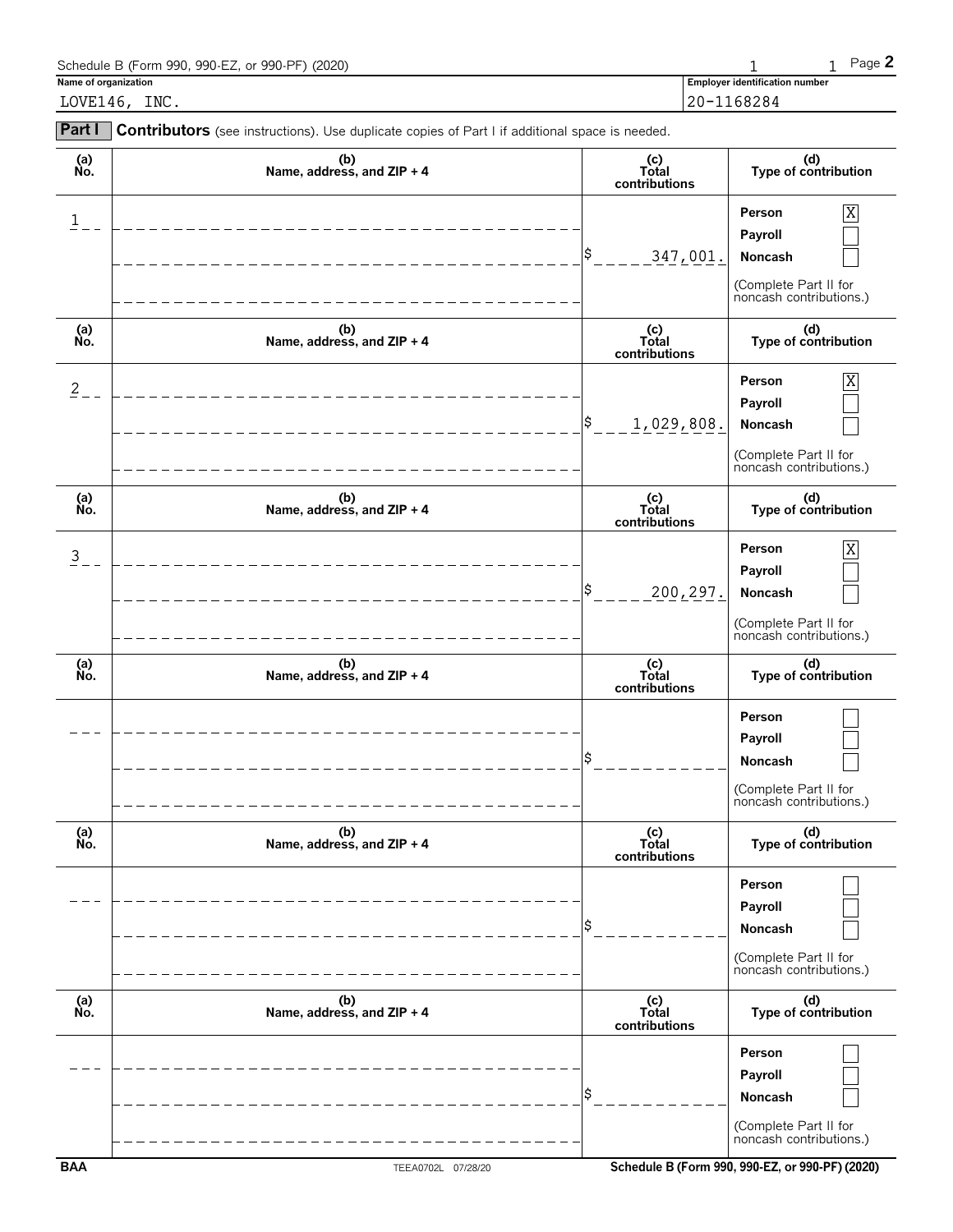| Schedule B (Form 990, 990-EZ, or 990-PF) (2020) |            |                                       | $P$ aqe $\bullet$ |
|-------------------------------------------------|------------|---------------------------------------|-------------------|
| Name of organization                            |            | <b>Employer identification number</b> |                   |
| INC.<br>LOVE146,                                | 20-1168284 |                                       |                   |

**Part II** Noncash Property (see instructions). Use duplicate copies of Part II if additional space is needed.

| (a) No.<br>from<br>Part I | (b)<br>Description of noncash property given | (c)<br>FMV (or estimate)<br>(See instructions.) | (d)<br>Date received |
|---------------------------|----------------------------------------------|-------------------------------------------------|----------------------|
|                           | N/A                                          |                                                 |                      |
|                           |                                              | \$                                              |                      |
| (a) No.<br>from<br>Part I | (b)<br>Description of noncash property given | (c)<br>FMV (or estimate)<br>(See instructions.) | (d)<br>Date received |
|                           |                                              |                                                 |                      |
|                           |                                              | \$                                              |                      |
| (a) No.<br>from<br>Part I | (b)<br>Description of noncash property given | (c)<br>FMV (or estimate)<br>(See instructions.) | (d)<br>Date received |
|                           |                                              |                                                 |                      |
|                           |                                              | \$                                              |                      |
| (a) No.<br>from<br>Part I | (b)<br>Description of noncash property given | (c)<br>FMV (or estimate)<br>(See instructions.) | (d)<br>Date received |
|                           |                                              |                                                 |                      |
|                           |                                              | \$                                              |                      |
| (a) $No.$ from<br>Part I  | (b)<br>Description of noncash property given | (c)<br>FMV (or estimate)<br>(See instructions.) | (d)<br>Date received |
|                           |                                              |                                                 |                      |
|                           |                                              | \$                                              |                      |
| (a) No.<br>from<br>Part I | (b)<br>Description of noncash property given | (c)<br>FMV (or estimate)<br>(See instructions.) | (d)<br>Date received |
|                           |                                              |                                                 |                      |
|                           |                                              | \$                                              |                      |
| <b>BAA</b>                |                                              | Schedule B (Form 990, 990-EZ, or 990-PF) (2020) |                      |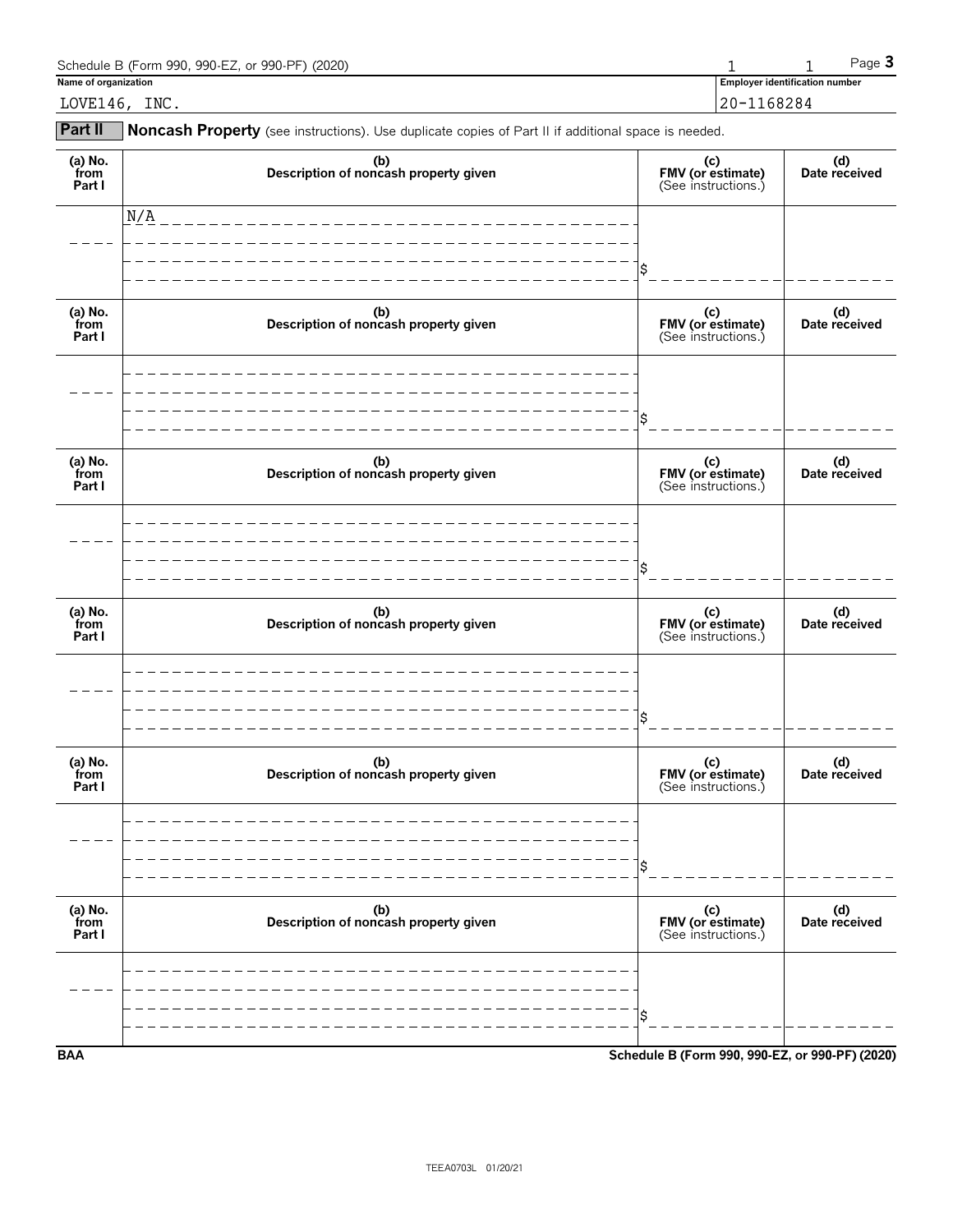| Name of organization<br>20-1168284<br>LOVE146, INC.<br>Exclusively religious, charitable, etc., contributions to organizations described in section 501(c)(7), (8),<br>or (10) that total more than \$1,000 for the year from any one contributor. Complete columns (a) through (e) and<br>the following line entry. For organizations completing Part III, enter the total of exclusively religious, charitable, etc.,<br>N/A<br>Use duplicate copies of Part III if additional space is needed.<br>(a)<br>No. from<br>(b) Purpose of gift<br>(c) Use of gift<br>(d) Description of how gift is held<br>Part I<br>N/A<br>(e) Transfer of gift<br>Transferee's name, address, and ZIP + 4<br>Relationship of transferor to transferee<br>(a)<br>No. from<br>(b) Purpose of gift<br>(c) Use of gift<br>(d) Description of how gift is held<br>Part I<br>$- - - - - 1$<br>(e) Transfer of gift<br>Transferee's name, address, and ZIP + 4<br>Relationship of transferor to transferee<br>(a)<br>No. from<br>(b) Purpose of gift<br>(d) Description of how gift is held<br>(c) Use of gift<br>Part I<br>(e) Transfer of gift<br>Transferee's name, address, and ZIP + 4<br>Relationship of transferor to transferee<br>(a)<br>No. from<br>Part I<br>(b) Purpose of gift<br>(c) Use of gift<br>(d) Description of how gift is held<br>(e) Transfer of gift<br>Transferee's name, address, and ZIP + 4<br>Relationship of transferor to transferee<br>Schedule B (Form 990, 990-EZ, or 990-PF) (2020)<br><b>BAA</b> |          | Schedule B (Form 990, 990-EZ, or 990-PF) (2020) |  | Page 4<br>1                           |  |  |  |  |  |  |
|----------------------------------------------------------------------------------------------------------------------------------------------------------------------------------------------------------------------------------------------------------------------------------------------------------------------------------------------------------------------------------------------------------------------------------------------------------------------------------------------------------------------------------------------------------------------------------------------------------------------------------------------------------------------------------------------------------------------------------------------------------------------------------------------------------------------------------------------------------------------------------------------------------------------------------------------------------------------------------------------------------------------------------------------------------------------------------------------------------------------------------------------------------------------------------------------------------------------------------------------------------------------------------------------------------------------------------------------------------------------------------------------------------------------------------------------------------------------------------------------------------------|----------|-------------------------------------------------|--|---------------------------------------|--|--|--|--|--|--|
|                                                                                                                                                                                                                                                                                                                                                                                                                                                                                                                                                                                                                                                                                                                                                                                                                                                                                                                                                                                                                                                                                                                                                                                                                                                                                                                                                                                                                                                                                                                |          |                                                 |  | <b>Employer identification number</b> |  |  |  |  |  |  |
|                                                                                                                                                                                                                                                                                                                                                                                                                                                                                                                                                                                                                                                                                                                                                                                                                                                                                                                                                                                                                                                                                                                                                                                                                                                                                                                                                                                                                                                                                                                | Part III |                                                 |  |                                       |  |  |  |  |  |  |
|                                                                                                                                                                                                                                                                                                                                                                                                                                                                                                                                                                                                                                                                                                                                                                                                                                                                                                                                                                                                                                                                                                                                                                                                                                                                                                                                                                                                                                                                                                                |          |                                                 |  |                                       |  |  |  |  |  |  |
|                                                                                                                                                                                                                                                                                                                                                                                                                                                                                                                                                                                                                                                                                                                                                                                                                                                                                                                                                                                                                                                                                                                                                                                                                                                                                                                                                                                                                                                                                                                |          |                                                 |  |                                       |  |  |  |  |  |  |
|                                                                                                                                                                                                                                                                                                                                                                                                                                                                                                                                                                                                                                                                                                                                                                                                                                                                                                                                                                                                                                                                                                                                                                                                                                                                                                                                                                                                                                                                                                                |          |                                                 |  |                                       |  |  |  |  |  |  |
|                                                                                                                                                                                                                                                                                                                                                                                                                                                                                                                                                                                                                                                                                                                                                                                                                                                                                                                                                                                                                                                                                                                                                                                                                                                                                                                                                                                                                                                                                                                |          |                                                 |  |                                       |  |  |  |  |  |  |
|                                                                                                                                                                                                                                                                                                                                                                                                                                                                                                                                                                                                                                                                                                                                                                                                                                                                                                                                                                                                                                                                                                                                                                                                                                                                                                                                                                                                                                                                                                                |          |                                                 |  |                                       |  |  |  |  |  |  |
|                                                                                                                                                                                                                                                                                                                                                                                                                                                                                                                                                                                                                                                                                                                                                                                                                                                                                                                                                                                                                                                                                                                                                                                                                                                                                                                                                                                                                                                                                                                |          |                                                 |  |                                       |  |  |  |  |  |  |
|                                                                                                                                                                                                                                                                                                                                                                                                                                                                                                                                                                                                                                                                                                                                                                                                                                                                                                                                                                                                                                                                                                                                                                                                                                                                                                                                                                                                                                                                                                                |          |                                                 |  |                                       |  |  |  |  |  |  |
|                                                                                                                                                                                                                                                                                                                                                                                                                                                                                                                                                                                                                                                                                                                                                                                                                                                                                                                                                                                                                                                                                                                                                                                                                                                                                                                                                                                                                                                                                                                |          |                                                 |  |                                       |  |  |  |  |  |  |
|                                                                                                                                                                                                                                                                                                                                                                                                                                                                                                                                                                                                                                                                                                                                                                                                                                                                                                                                                                                                                                                                                                                                                                                                                                                                                                                                                                                                                                                                                                                |          |                                                 |  |                                       |  |  |  |  |  |  |
|                                                                                                                                                                                                                                                                                                                                                                                                                                                                                                                                                                                                                                                                                                                                                                                                                                                                                                                                                                                                                                                                                                                                                                                                                                                                                                                                                                                                                                                                                                                |          |                                                 |  |                                       |  |  |  |  |  |  |
|                                                                                                                                                                                                                                                                                                                                                                                                                                                                                                                                                                                                                                                                                                                                                                                                                                                                                                                                                                                                                                                                                                                                                                                                                                                                                                                                                                                                                                                                                                                |          |                                                 |  |                                       |  |  |  |  |  |  |
|                                                                                                                                                                                                                                                                                                                                                                                                                                                                                                                                                                                                                                                                                                                                                                                                                                                                                                                                                                                                                                                                                                                                                                                                                                                                                                                                                                                                                                                                                                                |          |                                                 |  |                                       |  |  |  |  |  |  |
|                                                                                                                                                                                                                                                                                                                                                                                                                                                                                                                                                                                                                                                                                                                                                                                                                                                                                                                                                                                                                                                                                                                                                                                                                                                                                                                                                                                                                                                                                                                |          |                                                 |  |                                       |  |  |  |  |  |  |
|                                                                                                                                                                                                                                                                                                                                                                                                                                                                                                                                                                                                                                                                                                                                                                                                                                                                                                                                                                                                                                                                                                                                                                                                                                                                                                                                                                                                                                                                                                                |          |                                                 |  |                                       |  |  |  |  |  |  |
|                                                                                                                                                                                                                                                                                                                                                                                                                                                                                                                                                                                                                                                                                                                                                                                                                                                                                                                                                                                                                                                                                                                                                                                                                                                                                                                                                                                                                                                                                                                |          |                                                 |  |                                       |  |  |  |  |  |  |
|                                                                                                                                                                                                                                                                                                                                                                                                                                                                                                                                                                                                                                                                                                                                                                                                                                                                                                                                                                                                                                                                                                                                                                                                                                                                                                                                                                                                                                                                                                                |          |                                                 |  |                                       |  |  |  |  |  |  |
|                                                                                                                                                                                                                                                                                                                                                                                                                                                                                                                                                                                                                                                                                                                                                                                                                                                                                                                                                                                                                                                                                                                                                                                                                                                                                                                                                                                                                                                                                                                |          |                                                 |  |                                       |  |  |  |  |  |  |
|                                                                                                                                                                                                                                                                                                                                                                                                                                                                                                                                                                                                                                                                                                                                                                                                                                                                                                                                                                                                                                                                                                                                                                                                                                                                                                                                                                                                                                                                                                                |          |                                                 |  |                                       |  |  |  |  |  |  |
|                                                                                                                                                                                                                                                                                                                                                                                                                                                                                                                                                                                                                                                                                                                                                                                                                                                                                                                                                                                                                                                                                                                                                                                                                                                                                                                                                                                                                                                                                                                |          |                                                 |  |                                       |  |  |  |  |  |  |
|                                                                                                                                                                                                                                                                                                                                                                                                                                                                                                                                                                                                                                                                                                                                                                                                                                                                                                                                                                                                                                                                                                                                                                                                                                                                                                                                                                                                                                                                                                                |          |                                                 |  |                                       |  |  |  |  |  |  |
|                                                                                                                                                                                                                                                                                                                                                                                                                                                                                                                                                                                                                                                                                                                                                                                                                                                                                                                                                                                                                                                                                                                                                                                                                                                                                                                                                                                                                                                                                                                |          |                                                 |  |                                       |  |  |  |  |  |  |
|                                                                                                                                                                                                                                                                                                                                                                                                                                                                                                                                                                                                                                                                                                                                                                                                                                                                                                                                                                                                                                                                                                                                                                                                                                                                                                                                                                                                                                                                                                                |          |                                                 |  |                                       |  |  |  |  |  |  |
|                                                                                                                                                                                                                                                                                                                                                                                                                                                                                                                                                                                                                                                                                                                                                                                                                                                                                                                                                                                                                                                                                                                                                                                                                                                                                                                                                                                                                                                                                                                |          |                                                 |  |                                       |  |  |  |  |  |  |
|                                                                                                                                                                                                                                                                                                                                                                                                                                                                                                                                                                                                                                                                                                                                                                                                                                                                                                                                                                                                                                                                                                                                                                                                                                                                                                                                                                                                                                                                                                                |          |                                                 |  |                                       |  |  |  |  |  |  |
|                                                                                                                                                                                                                                                                                                                                                                                                                                                                                                                                                                                                                                                                                                                                                                                                                                                                                                                                                                                                                                                                                                                                                                                                                                                                                                                                                                                                                                                                                                                |          |                                                 |  |                                       |  |  |  |  |  |  |
|                                                                                                                                                                                                                                                                                                                                                                                                                                                                                                                                                                                                                                                                                                                                                                                                                                                                                                                                                                                                                                                                                                                                                                                                                                                                                                                                                                                                                                                                                                                |          |                                                 |  |                                       |  |  |  |  |  |  |
|                                                                                                                                                                                                                                                                                                                                                                                                                                                                                                                                                                                                                                                                                                                                                                                                                                                                                                                                                                                                                                                                                                                                                                                                                                                                                                                                                                                                                                                                                                                |          |                                                 |  |                                       |  |  |  |  |  |  |
|                                                                                                                                                                                                                                                                                                                                                                                                                                                                                                                                                                                                                                                                                                                                                                                                                                                                                                                                                                                                                                                                                                                                                                                                                                                                                                                                                                                                                                                                                                                |          |                                                 |  |                                       |  |  |  |  |  |  |
|                                                                                                                                                                                                                                                                                                                                                                                                                                                                                                                                                                                                                                                                                                                                                                                                                                                                                                                                                                                                                                                                                                                                                                                                                                                                                                                                                                                                                                                                                                                |          |                                                 |  |                                       |  |  |  |  |  |  |
|                                                                                                                                                                                                                                                                                                                                                                                                                                                                                                                                                                                                                                                                                                                                                                                                                                                                                                                                                                                                                                                                                                                                                                                                                                                                                                                                                                                                                                                                                                                |          |                                                 |  |                                       |  |  |  |  |  |  |
|                                                                                                                                                                                                                                                                                                                                                                                                                                                                                                                                                                                                                                                                                                                                                                                                                                                                                                                                                                                                                                                                                                                                                                                                                                                                                                                                                                                                                                                                                                                |          |                                                 |  |                                       |  |  |  |  |  |  |
|                                                                                                                                                                                                                                                                                                                                                                                                                                                                                                                                                                                                                                                                                                                                                                                                                                                                                                                                                                                                                                                                                                                                                                                                                                                                                                                                                                                                                                                                                                                |          |                                                 |  |                                       |  |  |  |  |  |  |
|                                                                                                                                                                                                                                                                                                                                                                                                                                                                                                                                                                                                                                                                                                                                                                                                                                                                                                                                                                                                                                                                                                                                                                                                                                                                                                                                                                                                                                                                                                                |          |                                                 |  |                                       |  |  |  |  |  |  |
|                                                                                                                                                                                                                                                                                                                                                                                                                                                                                                                                                                                                                                                                                                                                                                                                                                                                                                                                                                                                                                                                                                                                                                                                                                                                                                                                                                                                                                                                                                                |          |                                                 |  |                                       |  |  |  |  |  |  |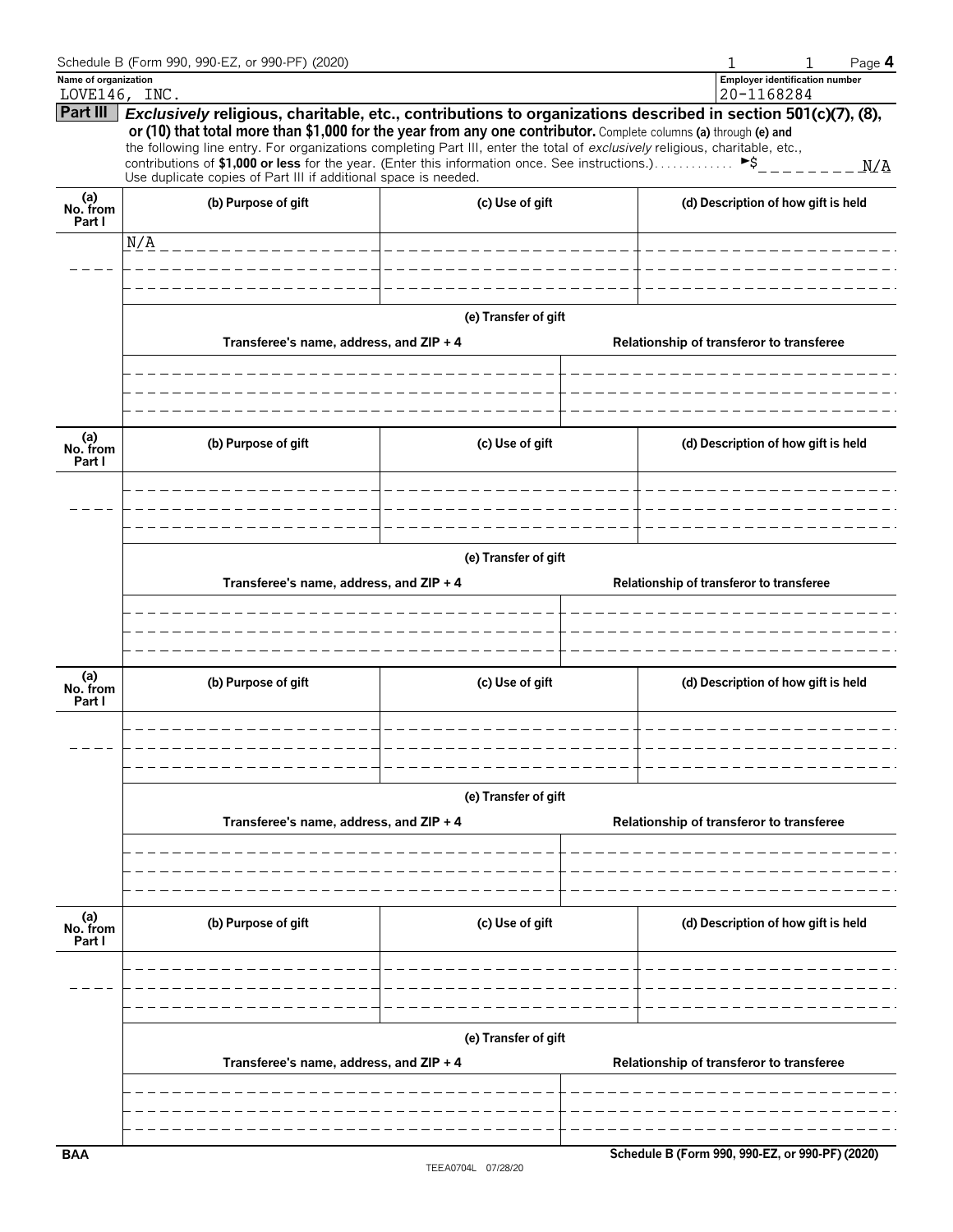# **(Form 990)**

# **SCHEDULE D Supplemental Financial Statements Fig. 1545-0047**

**Part IV, line 6, 7, 8, 9, 10, 11a, 11b, 11c, 11d, 11e, 11f, 12a, or 12b.**<br>
Part IV, line 6, 7, 8, 9, 10, 11a, 11b, 11c, 11d, 11e, 11f, 12a, or 12b.

Department of the Treasury **Open to Public**<br>Internal Revenue Service **Inspection**<br>Inspection **National Contract of the Treasury included to Form 990.**<br>
In Revenue Service **Contract of the organization**<br> **Name of the organization number**<br> **Name of the organization number**<br>
in Employer identification number

| Internal Revenue Service |  |
|--------------------------|--|
| Name of the organization |  |

|                | LOVE146, INC.                                                                                                                                                                                                                                                                                                                                                                          | 20-1168284                                         |
|----------------|----------------------------------------------------------------------------------------------------------------------------------------------------------------------------------------------------------------------------------------------------------------------------------------------------------------------------------------------------------------------------------------|----------------------------------------------------|
| Part I         | Organizations Maintaining Donor Advised Funds or Other Similar Funds or Accounts.                                                                                                                                                                                                                                                                                                      |                                                    |
|                | Complete if the organization answered 'Yes' on Form 990, Part IV, line 6.                                                                                                                                                                                                                                                                                                              |                                                    |
|                | (a) Donor advised funds                                                                                                                                                                                                                                                                                                                                                                | (b) Funds and other accounts                       |
| 1              | Total number at end of year                                                                                                                                                                                                                                                                                                                                                            |                                                    |
| 2              | Aggregate value of contributions to (during year)                                                                                                                                                                                                                                                                                                                                      |                                                    |
| 3              | Aggregate value of grants from (during year)                                                                                                                                                                                                                                                                                                                                           |                                                    |
| 4              | Aggregate value at end of year                                                                                                                                                                                                                                                                                                                                                         |                                                    |
| 5              | Did the organization inform all donors and donor advisors in writing that the assets held in donor advised funds<br>are the organization's property, subject to the organization's exclusive legal control?                                                                                                                                                                            | ∣Yes<br>No                                         |
| 6              | Did the organization inform all grantees, donors, and donor advisors in writing that grant funds can be used only for charitable purposes and not for the benefit of the donor or donor advisor, or for any other purpose conf                                                                                                                                                         | Yes<br>No                                          |
| <b>Part II</b> | <b>Conservation Easements.</b>                                                                                                                                                                                                                                                                                                                                                         |                                                    |
|                | Complete if the organization answered 'Yes' on Form 990, Part IV, line 7.                                                                                                                                                                                                                                                                                                              |                                                    |
| 1              | Purpose(s) of conservation easements held by the organization (check all that apply).                                                                                                                                                                                                                                                                                                  |                                                    |
|                | Preservation of land for public use (for example, recreation or education)                                                                                                                                                                                                                                                                                                             | Preservation of a historically important land area |
|                | Protection of natural habitat                                                                                                                                                                                                                                                                                                                                                          | Preservation of a certified historic structure     |
|                | Preservation of open space                                                                                                                                                                                                                                                                                                                                                             |                                                    |
| 2              | Complete lines 2a through 2d if the organization held a qualified conservation contribution in the form of a conservation easement on the<br>last day of the tax year.                                                                                                                                                                                                                 |                                                    |
|                |                                                                                                                                                                                                                                                                                                                                                                                        | Held at the End of the Tax Year                    |
|                |                                                                                                                                                                                                                                                                                                                                                                                        | 2a                                                 |
|                |                                                                                                                                                                                                                                                                                                                                                                                        | 2 <sub>b</sub>                                     |
|                | <b>c</b> Number of conservation easements on a certified historic structure included in (a)                                                                                                                                                                                                                                                                                            | 2c                                                 |
|                | d Number of conservation easements included in (c) acquired after 7/25/06, and not on a historic                                                                                                                                                                                                                                                                                       | 2d                                                 |
| 3              | Number of conservation easements modified, transferred, released, extinguished, or terminated by the organization during the<br>tax year $\blacktriangleright$                                                                                                                                                                                                                         |                                                    |
|                | Number of states where property subject to conservation easement is located ►                                                                                                                                                                                                                                                                                                          |                                                    |
| 5              | Does the organization have a written policy regarding the periodic monitoring, inspection, handling of violations,                                                                                                                                                                                                                                                                     | Yes<br>No                                          |
| 6              | Staff and volunteer hours devoted to monitoring, inspecting, handling of violations, and enforcing conservation easements during the year                                                                                                                                                                                                                                              |                                                    |
| 7              | Amount of expenses incurred in monitoring, inspecting, handling of violations, and enforcing conservation easements during the year<br>►Ŝ                                                                                                                                                                                                                                              |                                                    |
|                | Does each conservation easement reported on line 2(d) above satisfy the requirements of section 170(h)(4)(B)(i)                                                                                                                                                                                                                                                                        | Yes<br>No                                          |
|                | In Part XIII, describe how the organization reports conservation easements in its revenue and expense statement and balance sheet, and<br>include, if applicable, the text of the footnote to the organization's financial statements that describes the organization's accounting for<br>conservation easements.                                                                      |                                                    |
|                | Part III   Organizations Maintaining Collections of Art, Historical Treasures, or Other Similar Assets.<br>Complete if the organization answered 'Yes' on Form 990, Part IV, line 8.                                                                                                                                                                                                   |                                                    |
|                | 1a If the organization elected, as permitted under FASB ASC 958, not to report in its revenue statement and balance sheet works of art,<br>historical treasures, or other similar assets held for public exhibition, education, or research in furtherance of public service, provide in<br>Part XIII the text of the footnote to its financial statements that describes these items. |                                                    |
|                | b If the organization elected, as permitted under FASB ASC 958, to report in its revenue statement and balance sheet works of art,<br>historical treasures, or other similar assets held for public exhibition, education, or research in furtherance of public service, provide the<br>following amounts relating to these items:                                                     |                                                    |
|                |                                                                                                                                                                                                                                                                                                                                                                                        |                                                    |
|                |                                                                                                                                                                                                                                                                                                                                                                                        | $\triangleright$ \$                                |
| $\mathbf{z}$   | If the organization received or held works of art, historical treasures, or other similar assets for financial gain, provide the following<br>amounts required to be reported under FASB ASC 958 relating to these items:                                                                                                                                                              |                                                    |
|                |                                                                                                                                                                                                                                                                                                                                                                                        | $\blacktriangleright$ \$                           |
|                |                                                                                                                                                                                                                                                                                                                                                                                        | $\triangleright$ \$                                |
|                | BAA For Paperwork Reduction Act Notice, see the Instructions for Form 990. TEEA3301L 08/18/20                                                                                                                                                                                                                                                                                          | Schedule D (Form 990) 2020                         |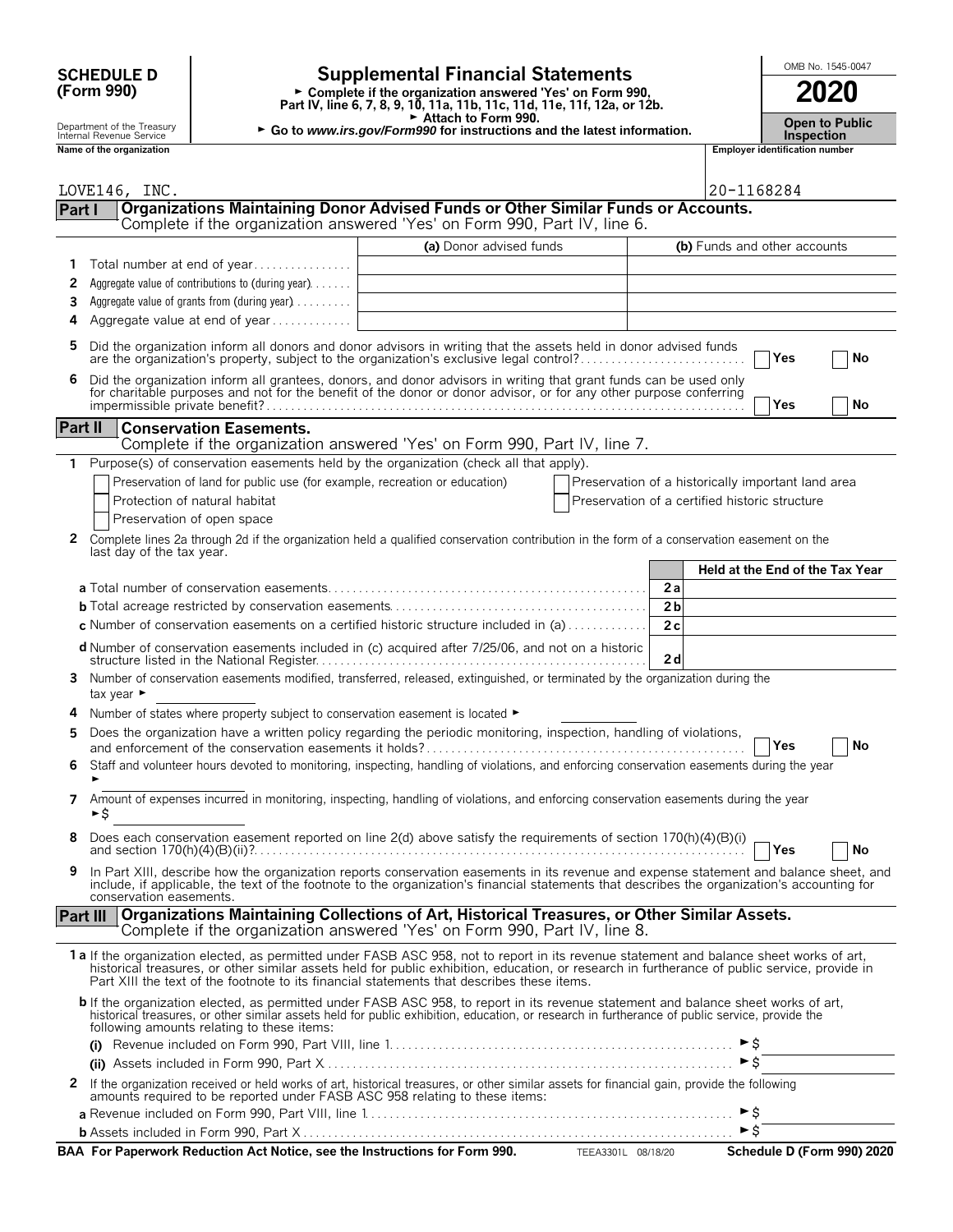| Organizations Maintaining Collections of Art, Historical Treasures, or Other Similar Assets (continued)<br>Using the organization's acquisition, accession, and other records, check any of the following that make significant use of its collection<br>3.<br>items (check all that apply):<br>Public exhibition<br>Loan or exchange program<br>d<br>a<br>Scholarly research<br>Other<br>b<br>е<br>Preservation for future generations<br>c<br>4 Provide a description of the organization's collections and explain how they further the organization's exempt purpose in<br>Part XIII.<br>During the year, did the organization solicit or receive donations of art, historical treasures, or other similar assets<br>5<br>to be sold to raise funds rather than to be maintained as part of the organization's collection?<br>Yes<br>No<br>Part IV   Escrow and Custodial Arrangements. Complete if the organization answered 'Yes' on Form 990, Part IV,<br>line 9, or reported an amount on Form 990, Part X, line 21.<br>1 a Is the organization an agent, trustee, custodian or other intermediary for contributions or other assets not included<br>No<br>Yes<br><b>b</b> If 'Yes,' explain the arrangement in Part XIII and complete the following table:<br>Amount<br>-1 с<br>1 d<br>1e<br>1f<br>2a Did the organization include an amount on Form 990, Part X, line 21, for escrow or custodial account liability?<br>Yes<br>No<br><b>Part V</b><br><b>Endowment Funds.</b> Complete if the organization answered 'Yes' on Form 990, Part IV, line 10.<br>(a) Current year<br>(b) Prior year<br>(c) Two years back<br>(d) Three years back<br>(e) Four years back<br><b>1 a</b> Beginning of year balance<br><b>b</b> Contributions<br><b>c</b> Net investment earnings, gains,<br>and losses<br><b>d</b> Grants or scholarships $\ldots$<br><b>e</b> Other expenditures for facilities<br>and programs<br>f Administrative expenses $\ldots$<br><b>g</b> End of year balance $\ldots \ldots \ldots$<br>2 Provide the estimated percentage of the current year end balance (line 1g, column (a)) held as:<br>%<br>a Board designated or quasi-endowment $\blacktriangleright$<br>g<br><b>b</b> Permanent endowment ►<br><b>c</b> Term endowment $\blacktriangleright$<br>The percentages on lines 2a, 2b, and 2c should equal 100%.<br>3a Are there endowment funds not in the possession of the organization that are held and administered for the<br>Yes<br>No<br>organization by:<br>(i)<br>3a(i)<br>3a(ii)<br>3 <sub>b</sub><br>Describe in Part XIII the intended uses of the organization's endowment funds.<br>Part VI   Land, Buildings, and Equipment.<br>Complete if the organization answered 'Yes' on Form 990, Part IV, line 11a. See Form 990, Part X, line 10.<br>Description of property<br>(d) Book value<br>(a) Cost or other basis<br>(b) Cost or other<br>(c) Accumulated<br>depreciation<br>(investment)<br>basis (other)<br>c Leasehold improvements<br>72,887.<br>69,700.<br>3,187.<br>99,063.<br>97,814.<br>1,249.<br>27,629.<br>25,172.<br>2,457.<br>Total. Add lines 1a through 1e. (Column (d) must equal Form 990, Part X, column (B), line 10c.).<br>▶<br>6,893.<br>.<br>Schedule D (Form 990) 2020 | Schedule D (Form 990) 2020 LOVE146, INC.<br>Part III |  |  | 20-1168284 | Page 2 |
|-----------------------------------------------------------------------------------------------------------------------------------------------------------------------------------------------------------------------------------------------------------------------------------------------------------------------------------------------------------------------------------------------------------------------------------------------------------------------------------------------------------------------------------------------------------------------------------------------------------------------------------------------------------------------------------------------------------------------------------------------------------------------------------------------------------------------------------------------------------------------------------------------------------------------------------------------------------------------------------------------------------------------------------------------------------------------------------------------------------------------------------------------------------------------------------------------------------------------------------------------------------------------------------------------------------------------------------------------------------------------------------------------------------------------------------------------------------------------------------------------------------------------------------------------------------------------------------------------------------------------------------------------------------------------------------------------------------------------------------------------------------------------------------------------------------------------------------------------------------------------------------------------------------------------------------------------------------------------------------------------------------------------------------------------------------------------------------------------------------------------------------------------------------------------------------------------------------------------------------------------------------------------------------------------------------------------------------------------------------------------------------------------------------------------------------------------------------------------------------------------------------------------------------------------------------------------------------------------------------------------------------------------------------------------------------------------------------------------------------------------------------------------------------------------------------------------------------------------------------------------------------------------------------------------------------------------------------------------------------------------------------------------------------------------------------------------------------------------------------------------------------------------------------------------------------------------------------------------------------------------|------------------------------------------------------|--|--|------------|--------|
|                                                                                                                                                                                                                                                                                                                                                                                                                                                                                                                                                                                                                                                                                                                                                                                                                                                                                                                                                                                                                                                                                                                                                                                                                                                                                                                                                                                                                                                                                                                                                                                                                                                                                                                                                                                                                                                                                                                                                                                                                                                                                                                                                                                                                                                                                                                                                                                                                                                                                                                                                                                                                                                                                                                                                                                                                                                                                                                                                                                                                                                                                                                                                                                                                                               |                                                      |  |  |            |        |
|                                                                                                                                                                                                                                                                                                                                                                                                                                                                                                                                                                                                                                                                                                                                                                                                                                                                                                                                                                                                                                                                                                                                                                                                                                                                                                                                                                                                                                                                                                                                                                                                                                                                                                                                                                                                                                                                                                                                                                                                                                                                                                                                                                                                                                                                                                                                                                                                                                                                                                                                                                                                                                                                                                                                                                                                                                                                                                                                                                                                                                                                                                                                                                                                                                               |                                                      |  |  |            |        |
|                                                                                                                                                                                                                                                                                                                                                                                                                                                                                                                                                                                                                                                                                                                                                                                                                                                                                                                                                                                                                                                                                                                                                                                                                                                                                                                                                                                                                                                                                                                                                                                                                                                                                                                                                                                                                                                                                                                                                                                                                                                                                                                                                                                                                                                                                                                                                                                                                                                                                                                                                                                                                                                                                                                                                                                                                                                                                                                                                                                                                                                                                                                                                                                                                                               |                                                      |  |  |            |        |
|                                                                                                                                                                                                                                                                                                                                                                                                                                                                                                                                                                                                                                                                                                                                                                                                                                                                                                                                                                                                                                                                                                                                                                                                                                                                                                                                                                                                                                                                                                                                                                                                                                                                                                                                                                                                                                                                                                                                                                                                                                                                                                                                                                                                                                                                                                                                                                                                                                                                                                                                                                                                                                                                                                                                                                                                                                                                                                                                                                                                                                                                                                                                                                                                                                               |                                                      |  |  |            |        |
|                                                                                                                                                                                                                                                                                                                                                                                                                                                                                                                                                                                                                                                                                                                                                                                                                                                                                                                                                                                                                                                                                                                                                                                                                                                                                                                                                                                                                                                                                                                                                                                                                                                                                                                                                                                                                                                                                                                                                                                                                                                                                                                                                                                                                                                                                                                                                                                                                                                                                                                                                                                                                                                                                                                                                                                                                                                                                                                                                                                                                                                                                                                                                                                                                                               |                                                      |  |  |            |        |
|                                                                                                                                                                                                                                                                                                                                                                                                                                                                                                                                                                                                                                                                                                                                                                                                                                                                                                                                                                                                                                                                                                                                                                                                                                                                                                                                                                                                                                                                                                                                                                                                                                                                                                                                                                                                                                                                                                                                                                                                                                                                                                                                                                                                                                                                                                                                                                                                                                                                                                                                                                                                                                                                                                                                                                                                                                                                                                                                                                                                                                                                                                                                                                                                                                               |                                                      |  |  |            |        |
|                                                                                                                                                                                                                                                                                                                                                                                                                                                                                                                                                                                                                                                                                                                                                                                                                                                                                                                                                                                                                                                                                                                                                                                                                                                                                                                                                                                                                                                                                                                                                                                                                                                                                                                                                                                                                                                                                                                                                                                                                                                                                                                                                                                                                                                                                                                                                                                                                                                                                                                                                                                                                                                                                                                                                                                                                                                                                                                                                                                                                                                                                                                                                                                                                                               |                                                      |  |  |            |        |
|                                                                                                                                                                                                                                                                                                                                                                                                                                                                                                                                                                                                                                                                                                                                                                                                                                                                                                                                                                                                                                                                                                                                                                                                                                                                                                                                                                                                                                                                                                                                                                                                                                                                                                                                                                                                                                                                                                                                                                                                                                                                                                                                                                                                                                                                                                                                                                                                                                                                                                                                                                                                                                                                                                                                                                                                                                                                                                                                                                                                                                                                                                                                                                                                                                               |                                                      |  |  |            |        |
|                                                                                                                                                                                                                                                                                                                                                                                                                                                                                                                                                                                                                                                                                                                                                                                                                                                                                                                                                                                                                                                                                                                                                                                                                                                                                                                                                                                                                                                                                                                                                                                                                                                                                                                                                                                                                                                                                                                                                                                                                                                                                                                                                                                                                                                                                                                                                                                                                                                                                                                                                                                                                                                                                                                                                                                                                                                                                                                                                                                                                                                                                                                                                                                                                                               |                                                      |  |  |            |        |
|                                                                                                                                                                                                                                                                                                                                                                                                                                                                                                                                                                                                                                                                                                                                                                                                                                                                                                                                                                                                                                                                                                                                                                                                                                                                                                                                                                                                                                                                                                                                                                                                                                                                                                                                                                                                                                                                                                                                                                                                                                                                                                                                                                                                                                                                                                                                                                                                                                                                                                                                                                                                                                                                                                                                                                                                                                                                                                                                                                                                                                                                                                                                                                                                                                               |                                                      |  |  |            |        |
|                                                                                                                                                                                                                                                                                                                                                                                                                                                                                                                                                                                                                                                                                                                                                                                                                                                                                                                                                                                                                                                                                                                                                                                                                                                                                                                                                                                                                                                                                                                                                                                                                                                                                                                                                                                                                                                                                                                                                                                                                                                                                                                                                                                                                                                                                                                                                                                                                                                                                                                                                                                                                                                                                                                                                                                                                                                                                                                                                                                                                                                                                                                                                                                                                                               |                                                      |  |  |            |        |
|                                                                                                                                                                                                                                                                                                                                                                                                                                                                                                                                                                                                                                                                                                                                                                                                                                                                                                                                                                                                                                                                                                                                                                                                                                                                                                                                                                                                                                                                                                                                                                                                                                                                                                                                                                                                                                                                                                                                                                                                                                                                                                                                                                                                                                                                                                                                                                                                                                                                                                                                                                                                                                                                                                                                                                                                                                                                                                                                                                                                                                                                                                                                                                                                                                               |                                                      |  |  |            |        |
|                                                                                                                                                                                                                                                                                                                                                                                                                                                                                                                                                                                                                                                                                                                                                                                                                                                                                                                                                                                                                                                                                                                                                                                                                                                                                                                                                                                                                                                                                                                                                                                                                                                                                                                                                                                                                                                                                                                                                                                                                                                                                                                                                                                                                                                                                                                                                                                                                                                                                                                                                                                                                                                                                                                                                                                                                                                                                                                                                                                                                                                                                                                                                                                                                                               |                                                      |  |  |            |        |
|                                                                                                                                                                                                                                                                                                                                                                                                                                                                                                                                                                                                                                                                                                                                                                                                                                                                                                                                                                                                                                                                                                                                                                                                                                                                                                                                                                                                                                                                                                                                                                                                                                                                                                                                                                                                                                                                                                                                                                                                                                                                                                                                                                                                                                                                                                                                                                                                                                                                                                                                                                                                                                                                                                                                                                                                                                                                                                                                                                                                                                                                                                                                                                                                                                               |                                                      |  |  |            |        |
|                                                                                                                                                                                                                                                                                                                                                                                                                                                                                                                                                                                                                                                                                                                                                                                                                                                                                                                                                                                                                                                                                                                                                                                                                                                                                                                                                                                                                                                                                                                                                                                                                                                                                                                                                                                                                                                                                                                                                                                                                                                                                                                                                                                                                                                                                                                                                                                                                                                                                                                                                                                                                                                                                                                                                                                                                                                                                                                                                                                                                                                                                                                                                                                                                                               |                                                      |  |  |            |        |
|                                                                                                                                                                                                                                                                                                                                                                                                                                                                                                                                                                                                                                                                                                                                                                                                                                                                                                                                                                                                                                                                                                                                                                                                                                                                                                                                                                                                                                                                                                                                                                                                                                                                                                                                                                                                                                                                                                                                                                                                                                                                                                                                                                                                                                                                                                                                                                                                                                                                                                                                                                                                                                                                                                                                                                                                                                                                                                                                                                                                                                                                                                                                                                                                                                               |                                                      |  |  |            |        |
|                                                                                                                                                                                                                                                                                                                                                                                                                                                                                                                                                                                                                                                                                                                                                                                                                                                                                                                                                                                                                                                                                                                                                                                                                                                                                                                                                                                                                                                                                                                                                                                                                                                                                                                                                                                                                                                                                                                                                                                                                                                                                                                                                                                                                                                                                                                                                                                                                                                                                                                                                                                                                                                                                                                                                                                                                                                                                                                                                                                                                                                                                                                                                                                                                                               |                                                      |  |  |            |        |
|                                                                                                                                                                                                                                                                                                                                                                                                                                                                                                                                                                                                                                                                                                                                                                                                                                                                                                                                                                                                                                                                                                                                                                                                                                                                                                                                                                                                                                                                                                                                                                                                                                                                                                                                                                                                                                                                                                                                                                                                                                                                                                                                                                                                                                                                                                                                                                                                                                                                                                                                                                                                                                                                                                                                                                                                                                                                                                                                                                                                                                                                                                                                                                                                                                               |                                                      |  |  |            |        |
|                                                                                                                                                                                                                                                                                                                                                                                                                                                                                                                                                                                                                                                                                                                                                                                                                                                                                                                                                                                                                                                                                                                                                                                                                                                                                                                                                                                                                                                                                                                                                                                                                                                                                                                                                                                                                                                                                                                                                                                                                                                                                                                                                                                                                                                                                                                                                                                                                                                                                                                                                                                                                                                                                                                                                                                                                                                                                                                                                                                                                                                                                                                                                                                                                                               |                                                      |  |  |            |        |
|                                                                                                                                                                                                                                                                                                                                                                                                                                                                                                                                                                                                                                                                                                                                                                                                                                                                                                                                                                                                                                                                                                                                                                                                                                                                                                                                                                                                                                                                                                                                                                                                                                                                                                                                                                                                                                                                                                                                                                                                                                                                                                                                                                                                                                                                                                                                                                                                                                                                                                                                                                                                                                                                                                                                                                                                                                                                                                                                                                                                                                                                                                                                                                                                                                               |                                                      |  |  |            |        |
|                                                                                                                                                                                                                                                                                                                                                                                                                                                                                                                                                                                                                                                                                                                                                                                                                                                                                                                                                                                                                                                                                                                                                                                                                                                                                                                                                                                                                                                                                                                                                                                                                                                                                                                                                                                                                                                                                                                                                                                                                                                                                                                                                                                                                                                                                                                                                                                                                                                                                                                                                                                                                                                                                                                                                                                                                                                                                                                                                                                                                                                                                                                                                                                                                                               |                                                      |  |  |            |        |
|                                                                                                                                                                                                                                                                                                                                                                                                                                                                                                                                                                                                                                                                                                                                                                                                                                                                                                                                                                                                                                                                                                                                                                                                                                                                                                                                                                                                                                                                                                                                                                                                                                                                                                                                                                                                                                                                                                                                                                                                                                                                                                                                                                                                                                                                                                                                                                                                                                                                                                                                                                                                                                                                                                                                                                                                                                                                                                                                                                                                                                                                                                                                                                                                                                               |                                                      |  |  |            |        |
|                                                                                                                                                                                                                                                                                                                                                                                                                                                                                                                                                                                                                                                                                                                                                                                                                                                                                                                                                                                                                                                                                                                                                                                                                                                                                                                                                                                                                                                                                                                                                                                                                                                                                                                                                                                                                                                                                                                                                                                                                                                                                                                                                                                                                                                                                                                                                                                                                                                                                                                                                                                                                                                                                                                                                                                                                                                                                                                                                                                                                                                                                                                                                                                                                                               |                                                      |  |  |            |        |
|                                                                                                                                                                                                                                                                                                                                                                                                                                                                                                                                                                                                                                                                                                                                                                                                                                                                                                                                                                                                                                                                                                                                                                                                                                                                                                                                                                                                                                                                                                                                                                                                                                                                                                                                                                                                                                                                                                                                                                                                                                                                                                                                                                                                                                                                                                                                                                                                                                                                                                                                                                                                                                                                                                                                                                                                                                                                                                                                                                                                                                                                                                                                                                                                                                               |                                                      |  |  |            |        |
|                                                                                                                                                                                                                                                                                                                                                                                                                                                                                                                                                                                                                                                                                                                                                                                                                                                                                                                                                                                                                                                                                                                                                                                                                                                                                                                                                                                                                                                                                                                                                                                                                                                                                                                                                                                                                                                                                                                                                                                                                                                                                                                                                                                                                                                                                                                                                                                                                                                                                                                                                                                                                                                                                                                                                                                                                                                                                                                                                                                                                                                                                                                                                                                                                                               |                                                      |  |  |            |        |
|                                                                                                                                                                                                                                                                                                                                                                                                                                                                                                                                                                                                                                                                                                                                                                                                                                                                                                                                                                                                                                                                                                                                                                                                                                                                                                                                                                                                                                                                                                                                                                                                                                                                                                                                                                                                                                                                                                                                                                                                                                                                                                                                                                                                                                                                                                                                                                                                                                                                                                                                                                                                                                                                                                                                                                                                                                                                                                                                                                                                                                                                                                                                                                                                                                               |                                                      |  |  |            |        |
|                                                                                                                                                                                                                                                                                                                                                                                                                                                                                                                                                                                                                                                                                                                                                                                                                                                                                                                                                                                                                                                                                                                                                                                                                                                                                                                                                                                                                                                                                                                                                                                                                                                                                                                                                                                                                                                                                                                                                                                                                                                                                                                                                                                                                                                                                                                                                                                                                                                                                                                                                                                                                                                                                                                                                                                                                                                                                                                                                                                                                                                                                                                                                                                                                                               |                                                      |  |  |            |        |
|                                                                                                                                                                                                                                                                                                                                                                                                                                                                                                                                                                                                                                                                                                                                                                                                                                                                                                                                                                                                                                                                                                                                                                                                                                                                                                                                                                                                                                                                                                                                                                                                                                                                                                                                                                                                                                                                                                                                                                                                                                                                                                                                                                                                                                                                                                                                                                                                                                                                                                                                                                                                                                                                                                                                                                                                                                                                                                                                                                                                                                                                                                                                                                                                                                               |                                                      |  |  |            |        |
|                                                                                                                                                                                                                                                                                                                                                                                                                                                                                                                                                                                                                                                                                                                                                                                                                                                                                                                                                                                                                                                                                                                                                                                                                                                                                                                                                                                                                                                                                                                                                                                                                                                                                                                                                                                                                                                                                                                                                                                                                                                                                                                                                                                                                                                                                                                                                                                                                                                                                                                                                                                                                                                                                                                                                                                                                                                                                                                                                                                                                                                                                                                                                                                                                                               |                                                      |  |  |            |        |
|                                                                                                                                                                                                                                                                                                                                                                                                                                                                                                                                                                                                                                                                                                                                                                                                                                                                                                                                                                                                                                                                                                                                                                                                                                                                                                                                                                                                                                                                                                                                                                                                                                                                                                                                                                                                                                                                                                                                                                                                                                                                                                                                                                                                                                                                                                                                                                                                                                                                                                                                                                                                                                                                                                                                                                                                                                                                                                                                                                                                                                                                                                                                                                                                                                               |                                                      |  |  |            |        |
|                                                                                                                                                                                                                                                                                                                                                                                                                                                                                                                                                                                                                                                                                                                                                                                                                                                                                                                                                                                                                                                                                                                                                                                                                                                                                                                                                                                                                                                                                                                                                                                                                                                                                                                                                                                                                                                                                                                                                                                                                                                                                                                                                                                                                                                                                                                                                                                                                                                                                                                                                                                                                                                                                                                                                                                                                                                                                                                                                                                                                                                                                                                                                                                                                                               |                                                      |  |  |            |        |
|                                                                                                                                                                                                                                                                                                                                                                                                                                                                                                                                                                                                                                                                                                                                                                                                                                                                                                                                                                                                                                                                                                                                                                                                                                                                                                                                                                                                                                                                                                                                                                                                                                                                                                                                                                                                                                                                                                                                                                                                                                                                                                                                                                                                                                                                                                                                                                                                                                                                                                                                                                                                                                                                                                                                                                                                                                                                                                                                                                                                                                                                                                                                                                                                                                               |                                                      |  |  |            |        |
|                                                                                                                                                                                                                                                                                                                                                                                                                                                                                                                                                                                                                                                                                                                                                                                                                                                                                                                                                                                                                                                                                                                                                                                                                                                                                                                                                                                                                                                                                                                                                                                                                                                                                                                                                                                                                                                                                                                                                                                                                                                                                                                                                                                                                                                                                                                                                                                                                                                                                                                                                                                                                                                                                                                                                                                                                                                                                                                                                                                                                                                                                                                                                                                                                                               |                                                      |  |  |            |        |
|                                                                                                                                                                                                                                                                                                                                                                                                                                                                                                                                                                                                                                                                                                                                                                                                                                                                                                                                                                                                                                                                                                                                                                                                                                                                                                                                                                                                                                                                                                                                                                                                                                                                                                                                                                                                                                                                                                                                                                                                                                                                                                                                                                                                                                                                                                                                                                                                                                                                                                                                                                                                                                                                                                                                                                                                                                                                                                                                                                                                                                                                                                                                                                                                                                               |                                                      |  |  |            |        |
|                                                                                                                                                                                                                                                                                                                                                                                                                                                                                                                                                                                                                                                                                                                                                                                                                                                                                                                                                                                                                                                                                                                                                                                                                                                                                                                                                                                                                                                                                                                                                                                                                                                                                                                                                                                                                                                                                                                                                                                                                                                                                                                                                                                                                                                                                                                                                                                                                                                                                                                                                                                                                                                                                                                                                                                                                                                                                                                                                                                                                                                                                                                                                                                                                                               |                                                      |  |  |            |        |
|                                                                                                                                                                                                                                                                                                                                                                                                                                                                                                                                                                                                                                                                                                                                                                                                                                                                                                                                                                                                                                                                                                                                                                                                                                                                                                                                                                                                                                                                                                                                                                                                                                                                                                                                                                                                                                                                                                                                                                                                                                                                                                                                                                                                                                                                                                                                                                                                                                                                                                                                                                                                                                                                                                                                                                                                                                                                                                                                                                                                                                                                                                                                                                                                                                               |                                                      |  |  |            |        |
|                                                                                                                                                                                                                                                                                                                                                                                                                                                                                                                                                                                                                                                                                                                                                                                                                                                                                                                                                                                                                                                                                                                                                                                                                                                                                                                                                                                                                                                                                                                                                                                                                                                                                                                                                                                                                                                                                                                                                                                                                                                                                                                                                                                                                                                                                                                                                                                                                                                                                                                                                                                                                                                                                                                                                                                                                                                                                                                                                                                                                                                                                                                                                                                                                                               |                                                      |  |  |            |        |
|                                                                                                                                                                                                                                                                                                                                                                                                                                                                                                                                                                                                                                                                                                                                                                                                                                                                                                                                                                                                                                                                                                                                                                                                                                                                                                                                                                                                                                                                                                                                                                                                                                                                                                                                                                                                                                                                                                                                                                                                                                                                                                                                                                                                                                                                                                                                                                                                                                                                                                                                                                                                                                                                                                                                                                                                                                                                                                                                                                                                                                                                                                                                                                                                                                               |                                                      |  |  |            |        |
|                                                                                                                                                                                                                                                                                                                                                                                                                                                                                                                                                                                                                                                                                                                                                                                                                                                                                                                                                                                                                                                                                                                                                                                                                                                                                                                                                                                                                                                                                                                                                                                                                                                                                                                                                                                                                                                                                                                                                                                                                                                                                                                                                                                                                                                                                                                                                                                                                                                                                                                                                                                                                                                                                                                                                                                                                                                                                                                                                                                                                                                                                                                                                                                                                                               |                                                      |  |  |            |        |
|                                                                                                                                                                                                                                                                                                                                                                                                                                                                                                                                                                                                                                                                                                                                                                                                                                                                                                                                                                                                                                                                                                                                                                                                                                                                                                                                                                                                                                                                                                                                                                                                                                                                                                                                                                                                                                                                                                                                                                                                                                                                                                                                                                                                                                                                                                                                                                                                                                                                                                                                                                                                                                                                                                                                                                                                                                                                                                                                                                                                                                                                                                                                                                                                                                               |                                                      |  |  |            |        |
|                                                                                                                                                                                                                                                                                                                                                                                                                                                                                                                                                                                                                                                                                                                                                                                                                                                                                                                                                                                                                                                                                                                                                                                                                                                                                                                                                                                                                                                                                                                                                                                                                                                                                                                                                                                                                                                                                                                                                                                                                                                                                                                                                                                                                                                                                                                                                                                                                                                                                                                                                                                                                                                                                                                                                                                                                                                                                                                                                                                                                                                                                                                                                                                                                                               |                                                      |  |  |            |        |
|                                                                                                                                                                                                                                                                                                                                                                                                                                                                                                                                                                                                                                                                                                                                                                                                                                                                                                                                                                                                                                                                                                                                                                                                                                                                                                                                                                                                                                                                                                                                                                                                                                                                                                                                                                                                                                                                                                                                                                                                                                                                                                                                                                                                                                                                                                                                                                                                                                                                                                                                                                                                                                                                                                                                                                                                                                                                                                                                                                                                                                                                                                                                                                                                                                               |                                                      |  |  |            |        |
|                                                                                                                                                                                                                                                                                                                                                                                                                                                                                                                                                                                                                                                                                                                                                                                                                                                                                                                                                                                                                                                                                                                                                                                                                                                                                                                                                                                                                                                                                                                                                                                                                                                                                                                                                                                                                                                                                                                                                                                                                                                                                                                                                                                                                                                                                                                                                                                                                                                                                                                                                                                                                                                                                                                                                                                                                                                                                                                                                                                                                                                                                                                                                                                                                                               |                                                      |  |  |            |        |
|                                                                                                                                                                                                                                                                                                                                                                                                                                                                                                                                                                                                                                                                                                                                                                                                                                                                                                                                                                                                                                                                                                                                                                                                                                                                                                                                                                                                                                                                                                                                                                                                                                                                                                                                                                                                                                                                                                                                                                                                                                                                                                                                                                                                                                                                                                                                                                                                                                                                                                                                                                                                                                                                                                                                                                                                                                                                                                                                                                                                                                                                                                                                                                                                                                               |                                                      |  |  |            |        |
|                                                                                                                                                                                                                                                                                                                                                                                                                                                                                                                                                                                                                                                                                                                                                                                                                                                                                                                                                                                                                                                                                                                                                                                                                                                                                                                                                                                                                                                                                                                                                                                                                                                                                                                                                                                                                                                                                                                                                                                                                                                                                                                                                                                                                                                                                                                                                                                                                                                                                                                                                                                                                                                                                                                                                                                                                                                                                                                                                                                                                                                                                                                                                                                                                                               |                                                      |  |  |            |        |
|                                                                                                                                                                                                                                                                                                                                                                                                                                                                                                                                                                                                                                                                                                                                                                                                                                                                                                                                                                                                                                                                                                                                                                                                                                                                                                                                                                                                                                                                                                                                                                                                                                                                                                                                                                                                                                                                                                                                                                                                                                                                                                                                                                                                                                                                                                                                                                                                                                                                                                                                                                                                                                                                                                                                                                                                                                                                                                                                                                                                                                                                                                                                                                                                                                               | <b>BAA</b>                                           |  |  |            |        |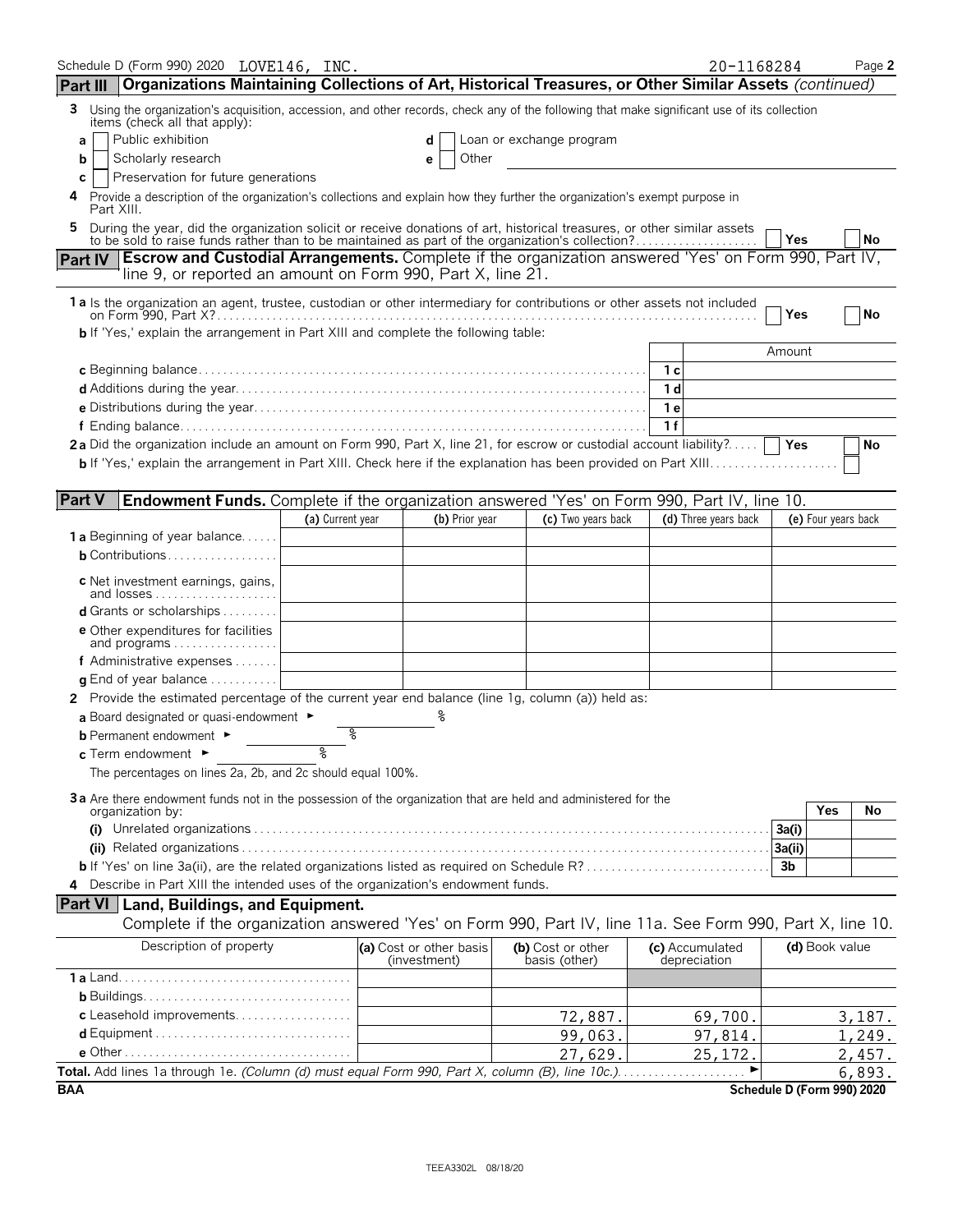| (a) Description of security or category (including name of security)                                                 | (b) Book value               | (c) Method of valuation: Cost or end-of-year market value |                   |
|----------------------------------------------------------------------------------------------------------------------|------------------------------|-----------------------------------------------------------|-------------------|
|                                                                                                                      |                              |                                                           |                   |
| (2) Closely held equity interests                                                                                    |                              |                                                           |                   |
| (3) Other                                                                                                            |                              |                                                           |                   |
| (A)                                                                                                                  |                              |                                                           |                   |
| (B)                                                                                                                  |                              |                                                           |                   |
| (C)                                                                                                                  |                              |                                                           |                   |
| (D)                                                                                                                  |                              |                                                           |                   |
| (E)                                                                                                                  |                              |                                                           |                   |
| (F)                                                                                                                  |                              |                                                           |                   |
| (G)                                                                                                                  |                              |                                                           |                   |
| (H)                                                                                                                  |                              |                                                           |                   |
| $($ l $)$                                                                                                            |                              |                                                           |                   |
| Total. (Column (b) must equal Form 990, Part X, column (B) line $12$ .)                                              |                              |                                                           |                   |
| Part VIII Investments - Program Related.                                                                             |                              | N/A                                                       |                   |
| Complete if the organization answered 'Yes' on Form 990, Part IV, line 11c. See Form 990, Part X, line 13.           |                              |                                                           |                   |
| (a) Description of investment                                                                                        | (b) Book value               | (c) Method of valuation: Cost or end-of-year market value |                   |
| (1)                                                                                                                  |                              |                                                           |                   |
| (2)                                                                                                                  |                              |                                                           |                   |
| (3)                                                                                                                  |                              |                                                           |                   |
| (4)                                                                                                                  |                              |                                                           |                   |
| (5)                                                                                                                  |                              |                                                           |                   |
| (6)                                                                                                                  |                              |                                                           |                   |
| (7)                                                                                                                  |                              |                                                           |                   |
| (8)                                                                                                                  |                              |                                                           |                   |
| (9)                                                                                                                  |                              |                                                           |                   |
| (10)                                                                                                                 |                              |                                                           |                   |
| Total. (Column (b) must equal Form 990, Part X, column (B) line 13.) $\Box$                                          |                              |                                                           |                   |
| Other Assets.<br><b>Part IX</b>                                                                                      | N/A                          |                                                           |                   |
| Complete if the organization answered 'Yes' on Form 990, Part IV, line 11d. See Form 990, Part X, line 15.           | (a) Description              |                                                           | (b) Book value    |
| (1)                                                                                                                  |                              |                                                           |                   |
| (2)                                                                                                                  |                              |                                                           |                   |
| (3)                                                                                                                  |                              |                                                           |                   |
| (4)                                                                                                                  |                              |                                                           |                   |
| $\overline{(5)}$                                                                                                     |                              |                                                           |                   |
| (6)                                                                                                                  |                              |                                                           |                   |
| (7)                                                                                                                  |                              |                                                           |                   |
| $\overline{(8)}$                                                                                                     |                              |                                                           |                   |
| $\overline{(\overline{9})}$                                                                                          |                              |                                                           |                   |
| (10)                                                                                                                 |                              |                                                           |                   |
|                                                                                                                      |                              | ▶                                                         |                   |
| <b>Other Liabilities.</b><br>Part X                                                                                  |                              |                                                           |                   |
| Complete if the organization answered 'Yes' on Form 990, Part IV, line 11e or 11f. See Form 990, Part X, line 25.    |                              |                                                           |                   |
| 1.<br>(1) Federal income taxes                                                                                       | (a) Description of liability |                                                           | (b) Book value    |
| (2)                                                                                                                  |                              |                                                           |                   |
| (3)                                                                                                                  |                              |                                                           |                   |
| (4)                                                                                                                  |                              |                                                           |                   |
| $\overline{(5)}$                                                                                                     |                              |                                                           |                   |
| $\overline{(6)}$                                                                                                     |                              |                                                           |                   |
| (7)                                                                                                                  |                              |                                                           |                   |
| (8)                                                                                                                  |                              |                                                           |                   |
| (9)                                                                                                                  |                              |                                                           |                   |
| (10)                                                                                                                 |                              |                                                           |                   |
| (11)                                                                                                                 |                              |                                                           |                   |
|                                                                                                                      |                              | ▶                                                         |                   |
| poetain toy positions. In Dert VIII, provide the toy of the fectuate to the examination's financial etatements their |                              |                                                           | بمكبية انطمئا مام |

Schedule D (Form 990) 2020 LOVE146, INC. 20-1168284 Page 3

Complete if the organization answered 'Yes' on Form 990, Part IV, line 11b. See Form 990, Part X, line 12.

N/A

**Part VII** Investments - Other Securities.

**2.** Liability for uncertain tax positions. In Part XIII, provide the text of the footnote to the organization's financial statements that reports the organization's liability for uncertain tax positions under FASB ASC 740. Check here if the text of the footnote has been provided in Part XIII. . . . . . . . . . . . . . . . . . . . . . . . . . . . . . . . . . . . . . . . . . . . . . . . . . . . . . . . SEE PART XIII X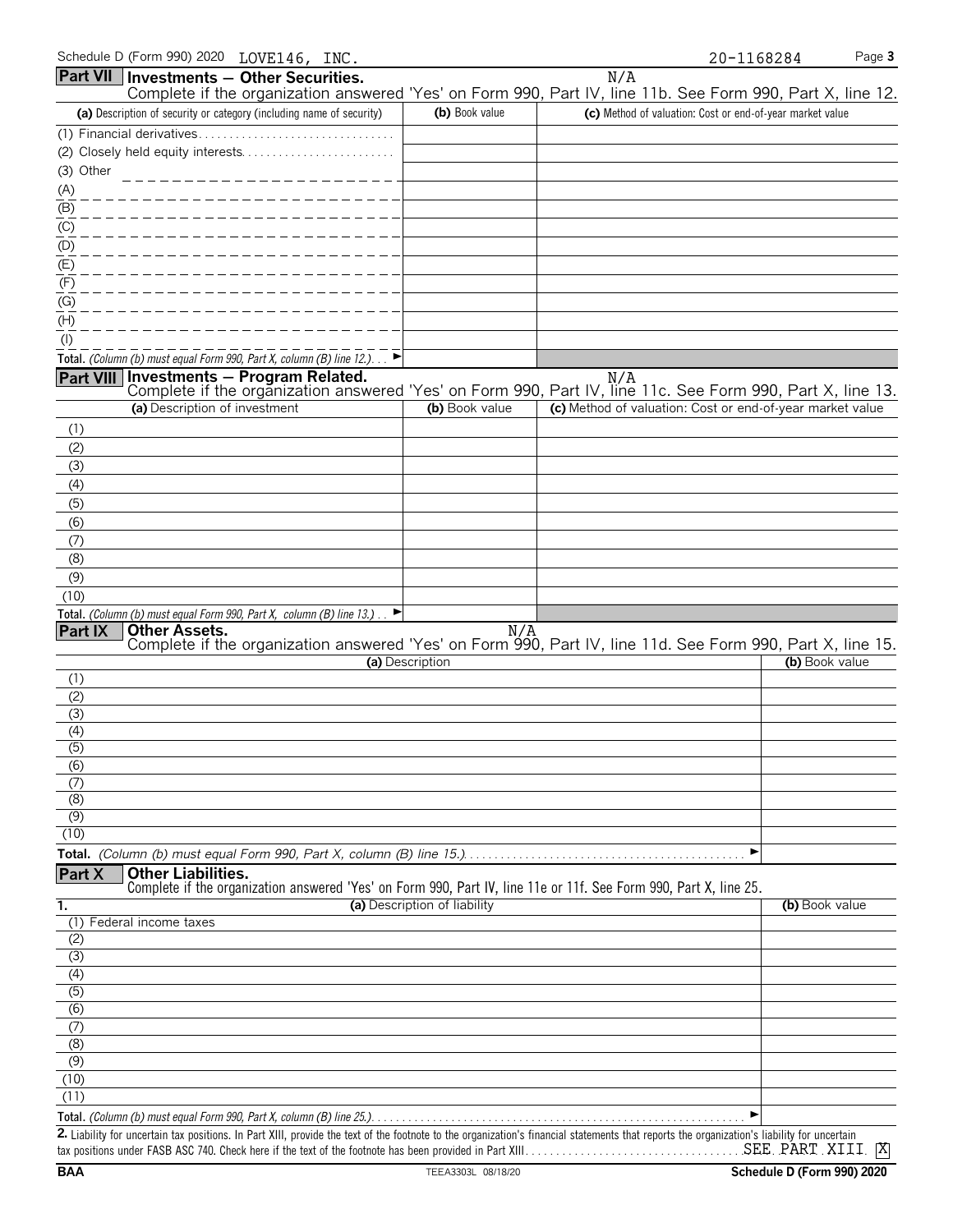| Schedule D (Form 990) 2020 LOVE146, INC.                                                         | 20-1168284   | Page 4                     |
|--------------------------------------------------------------------------------------------------|--------------|----------------------------|
| Part XI   Reconciliation of Revenue per Audited Financial Statements With Revenue per Return.    |              |                            |
| Complete if the organization answered 'Yes' on Form 990, Part IV, line 12a.                      |              |                            |
| 1                                                                                                | $\mathbf{1}$ | 4,399,314.                 |
| Amounts included on line 1 but not on Form 990, Part VIII, line 12:<br>2                         |              |                            |
| 2a                                                                                               |              |                            |
| 2 <sub>b</sub><br>34,797.                                                                        |              |                            |
|                                                                                                  |              |                            |
|                                                                                                  |              |                            |
|                                                                                                  | 2e           |                            |
| 3.                                                                                               | $\mathbf{3}$ | $\frac{34,797}{4,364,517}$ |
| 4 Amounts included on Form 990, Part VIII, line 12, but not on line 1:                           |              |                            |
| a Investment expenses not included on Form 990, Part VIII, line 7b. 4a                           |              |                            |
| 4 <sub>h</sub>                                                                                   |              |                            |
|                                                                                                  | 4 c          |                            |
| 5 Total revenue. Add lines 3 and 4c. (This must equal Form 990, Part I, line 12.)                | 5            | 4, 364, 517.               |
| Part XII   Reconciliation of Expenses per Audited Financial Statements With Expenses per Return. |              |                            |
| Complete if the organization answered 'Yes' on Form 990, Part IV, line 12a.                      |              |                            |
|                                                                                                  | $\mathbf{1}$ | 4,366,913.                 |
| 2 Amounts included on line 1 but not on Form 990, Part IX, line 25:                              |              |                            |
| 2a<br>34,797.                                                                                    |              |                            |
| 2 <sub>b</sub>                                                                                   |              |                            |
|                                                                                                  |              |                            |
|                                                                                                  |              |                            |
|                                                                                                  | 2e           | <u>34,797.</u>             |
| 3.                                                                                               | 3            | 4,332,116.                 |
| Amounts included on Form 990, Part IX, line 25, but not on line 1:<br>4                          |              |                            |
| a Investment expenses not included on Form 990, Part VIII, line 7b. 4a                           |              |                            |
| 4 <sub>h</sub>                                                                                   |              |                            |
|                                                                                                  | 4 c          |                            |
| 5 Total expenses. Add lines 3 and 4c. (This must equal Form 990, Part I, line 18.)               | 5            | 4,332,116.                 |
| Part XIII Supplemental Information.                                                              |              |                            |

Provide the descriptions required for Part II, lines 3, 5, and 9; Part III, lines 1a and 4; Part IV, lines 1b and 2b; Part V,

line 4; Part X, line 2; Part XI, lines 2d and 4b; and Part XII, lines 2d and 4b. Also complete this part to provide any additional information.

# **PART X - FASB ASC 740 FOOTNOTE**

LOVE146, INC. IS A NOT-FOR-PROFIT ORGANIZATION THAT IS EXEMPT FROM INCOME TAXES

UNDER SECTION 501(C)(3) OF THE INTERNAL REVENUE CODE. LOVE146, INC. IS ALSO EXEMPT

FROM STATE INCOME TAXES. ACCORDINGLY, NO PROVISION FOR INCOME TAXES HAS BEEN MADE IN

THE FINANCIAL STATEMENTS.

LOVE146, INC. IS SUBJECT TO TAX ON UNRELATED BUSINESS INCOME, IF INCURRED, AS WELL

AS CERTAIN STATE FILLING FEES. MANAGEMENT OF LOVE146, INC. HAS CONCLUDED THAT THERE

**BAA Schedule D (Form 990) 2020** ARE NO UNCERTAIN TAX POSITIONS THAT WOULD REQUIRE RECOGNITION IN THE FINANCIAL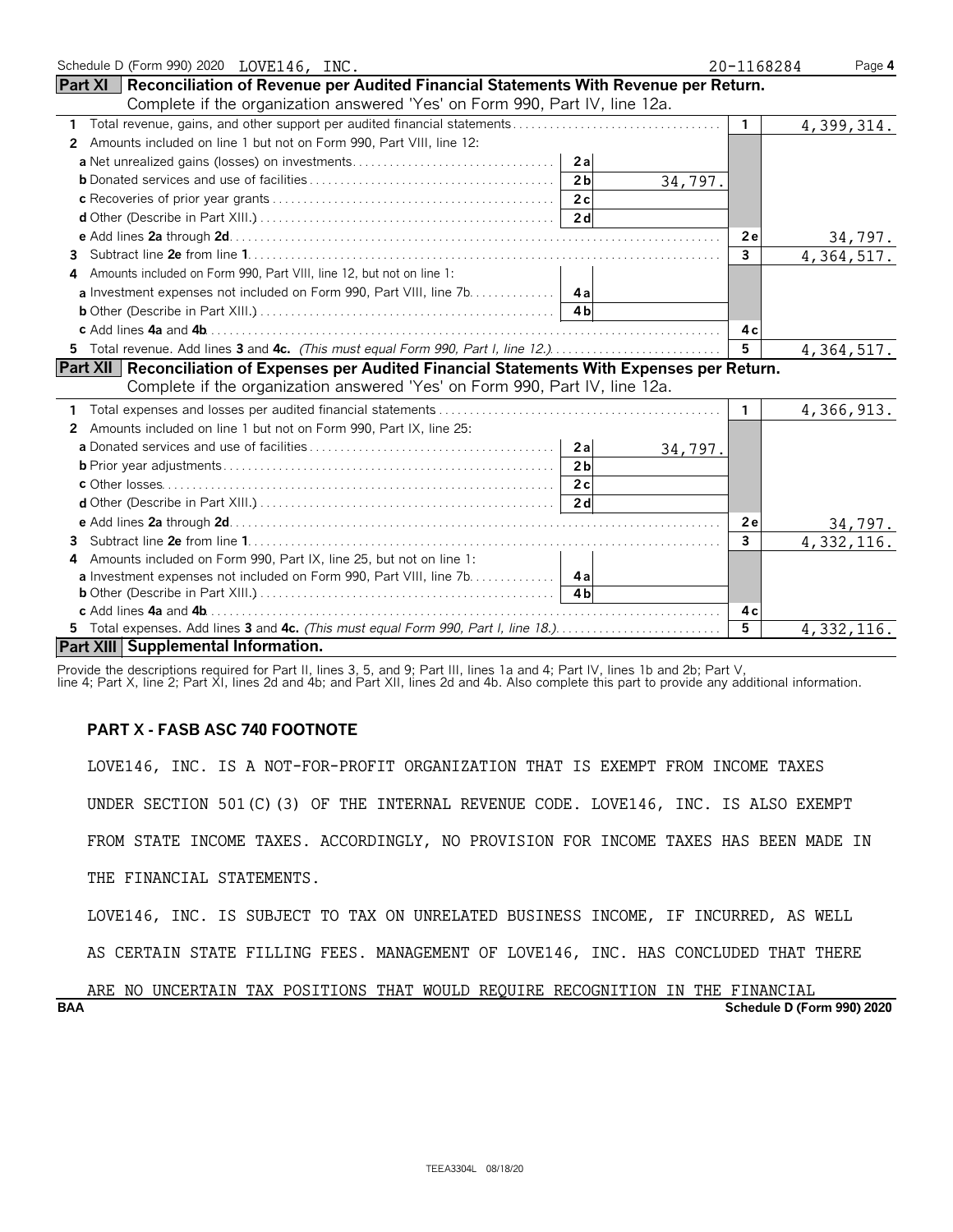**Part XIII Supplemental Information** *(continued)*

# **PART X - FASB ASC 740 FOOTNOTE (CONTINUED)**

STATEMENTS. IF LOVE146, INC. WERE TO INCUR AN INCOME TAX LIABILITY IN THE FUTURE, INTEREST ON ANY INCOME TAX LIABILITY WOULD BE REPORTED AS INTEREST EXPENSE AND PENALTIES WOULD BE REPORTED AS INCOME TAXES. LOVE146, INC.'S CONCLUSIONS REGARDING UNCERTAIN TAX POSITIONS MAY BE SUBJECT TO REVIEW AND ADJUSTMENT AT A LATER DATE BASED ON ONGOING ANALYSIS OF TAX LAWS, REGULATIONS AND INTERPRETATIONS THEREOF AS WELL AS OTHER FACTORS. GENERALLY, FEDERAL AND STATE AUTHORITIES MAY EXAMINE THE LOVE146, INC.'S TAX RETURNS FOR THREE YEARS FROM THE DATE OF FILING.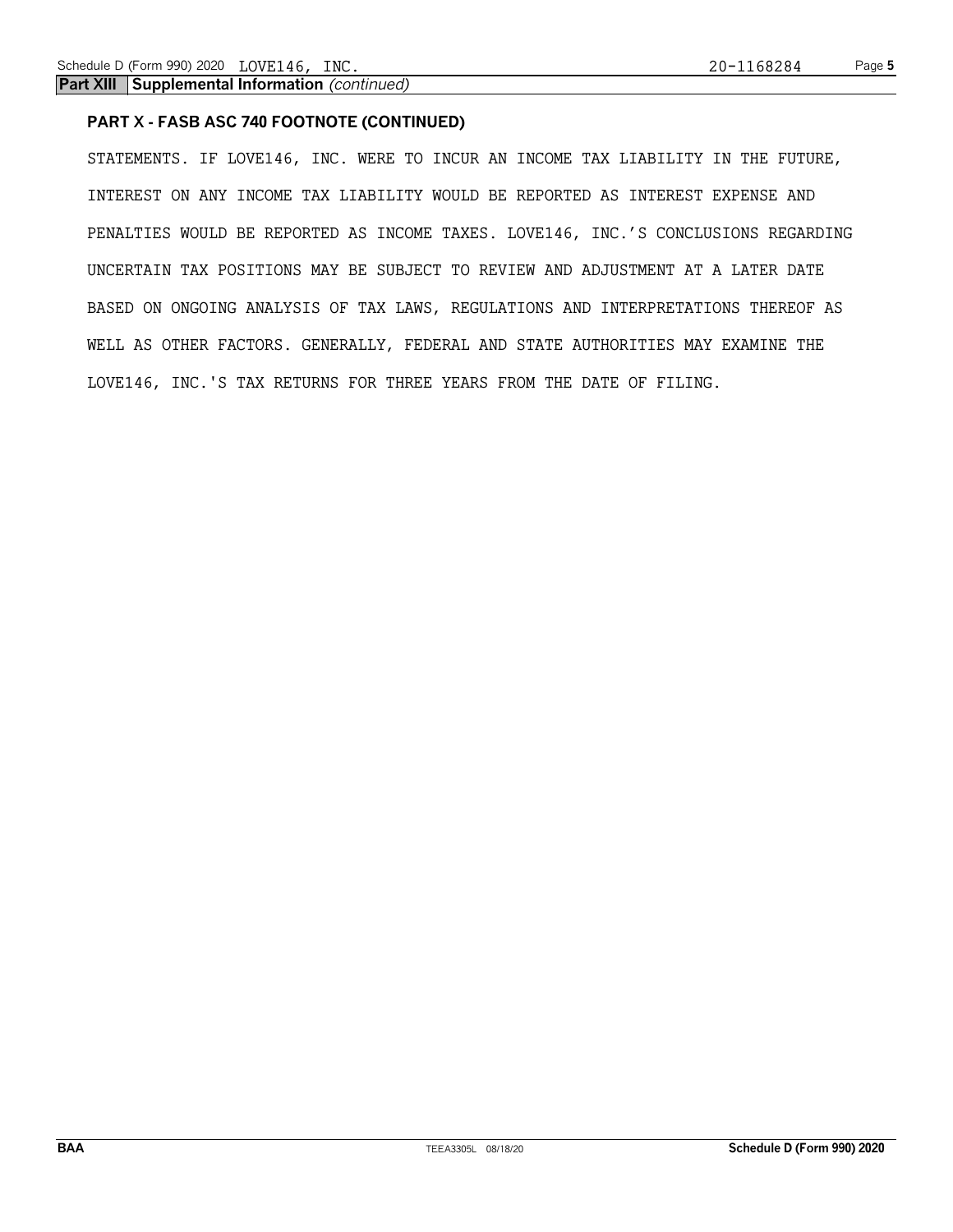| <b>SCHEDULE F</b> |  |
|-------------------|--|
| (Form 990)        |  |

# **Statement of Activities Outside the United States Letter MB No. 1545-0047**

| <u>JUILLULLI</u><br>(Form 990)                         | <u>URULIIU ULAUUTUUS UULSIUU UIU UIIILUU ULULUS</u><br>Complete if the organization answered 'Yes' on Form 990, Part IV, line 14b, 15, or 16.<br>$\blacktriangleright$ Attach to Form 990. | 2020                                       |
|--------------------------------------------------------|--------------------------------------------------------------------------------------------------------------------------------------------------------------------------------------------|--------------------------------------------|
| Department of the Treasury<br>Internal Revenue Service | ► Go to www.irs.gov/Form990 for instructions and the latest information.                                                                                                                   | <b>Open to Public</b><br><b>Inspection</b> |
| Name of the organization                               |                                                                                                                                                                                            | Emplover identification number             |

| LOVE146. | INC. |
|----------|------|
|          |      |

| LOVE146, INC.                                                                                                   | 20-1168284 |  |
|-----------------------------------------------------------------------------------------------------------------|------------|--|
| Part I General Information on Activities Outside the United States. Complete if the organization answered 'Yes' |            |  |
| on Form 990, Part IV, line 14b.                                                                                 |            |  |

- **1 For grantmakers.** Does the organization maintain records to substantiate the amount of its grants and other assistance, the grantees' eligibility for the grants or assistance, and the selection criteria used to award the grants or assistance?... |X|Yes | |No X<sub>Yes</sub>
- **2 For grantmakers.** Describe in Part V the organization's procedures for monitoring the use of its grants and other assistance outside the United States. PART V
- **3** Activities per Region. (The following Part I, line 3 table can be duplicated if additional space is needed.) PART V

| (a) Region                                            | (b) Number of<br>offices in the<br>region | (c) Number of<br>employees,<br>agents, and<br>independent<br>contractors<br>in the region | (d) Activities conducted in<br>the region (by type) (such<br>as, fundraising, program<br>services, investments,<br>grants to recipients<br>located in the region) | (e) If activity listed in<br>(d) is a program<br>service, describe<br>specific type of<br>service(s) in<br>the region | (f) Total<br>expenditures for<br>and investments<br>in the region |
|-------------------------------------------------------|-------------------------------------------|-------------------------------------------------------------------------------------------|-------------------------------------------------------------------------------------------------------------------------------------------------------------------|-----------------------------------------------------------------------------------------------------------------------|-------------------------------------------------------------------|
| EAST ASIA AND THE                                     |                                           |                                                                                           |                                                                                                                                                                   |                                                                                                                       | PT V<br>PT V                                                      |
| (1) PACIFIC                                           |                                           |                                                                                           | ISSUE GRANTS                                                                                                                                                      | CHILD SAFETY                                                                                                          | 287,999.                                                          |
| (2) EUROPE                                            |                                           |                                                                                           | ISSUE GRANTS                                                                                                                                                      | CHILD SAFETY                                                                                                          | 0.                                                                |
| (3) AFRICA                                            |                                           |                                                                                           | ISSUE GRANTS                                                                                                                                                      | CHILD SAFETY                                                                                                          | 2,000.                                                            |
| (4)                                                   |                                           |                                                                                           |                                                                                                                                                                   |                                                                                                                       |                                                                   |
| (5)                                                   |                                           |                                                                                           |                                                                                                                                                                   |                                                                                                                       |                                                                   |
| (6)                                                   |                                           |                                                                                           |                                                                                                                                                                   |                                                                                                                       |                                                                   |
| (7)                                                   |                                           |                                                                                           |                                                                                                                                                                   |                                                                                                                       |                                                                   |
| (8)                                                   |                                           |                                                                                           |                                                                                                                                                                   |                                                                                                                       |                                                                   |
| (9)                                                   |                                           |                                                                                           |                                                                                                                                                                   |                                                                                                                       |                                                                   |
| (10)                                                  |                                           |                                                                                           |                                                                                                                                                                   |                                                                                                                       |                                                                   |
| (11)                                                  |                                           |                                                                                           |                                                                                                                                                                   |                                                                                                                       |                                                                   |
| (12)                                                  |                                           |                                                                                           |                                                                                                                                                                   |                                                                                                                       |                                                                   |
| (13)                                                  |                                           |                                                                                           |                                                                                                                                                                   |                                                                                                                       |                                                                   |
| (14)                                                  |                                           |                                                                                           |                                                                                                                                                                   |                                                                                                                       |                                                                   |
| (15)                                                  |                                           |                                                                                           |                                                                                                                                                                   |                                                                                                                       |                                                                   |
| (16)                                                  |                                           |                                                                                           |                                                                                                                                                                   |                                                                                                                       |                                                                   |
| (17)                                                  |                                           |                                                                                           |                                                                                                                                                                   |                                                                                                                       |                                                                   |
| 3a Subtotal                                           |                                           |                                                                                           |                                                                                                                                                                   |                                                                                                                       | 289,999.                                                          |
| <b>b</b> Total from continuation<br>sheets to Part 1. |                                           |                                                                                           |                                                                                                                                                                   |                                                                                                                       |                                                                   |
| <b>c</b> Totals (add lines 3a and 3b)                 | $\mathbf{0}$                              | $\mathbf 0$                                                                               |                                                                                                                                                                   |                                                                                                                       | 289,999.                                                          |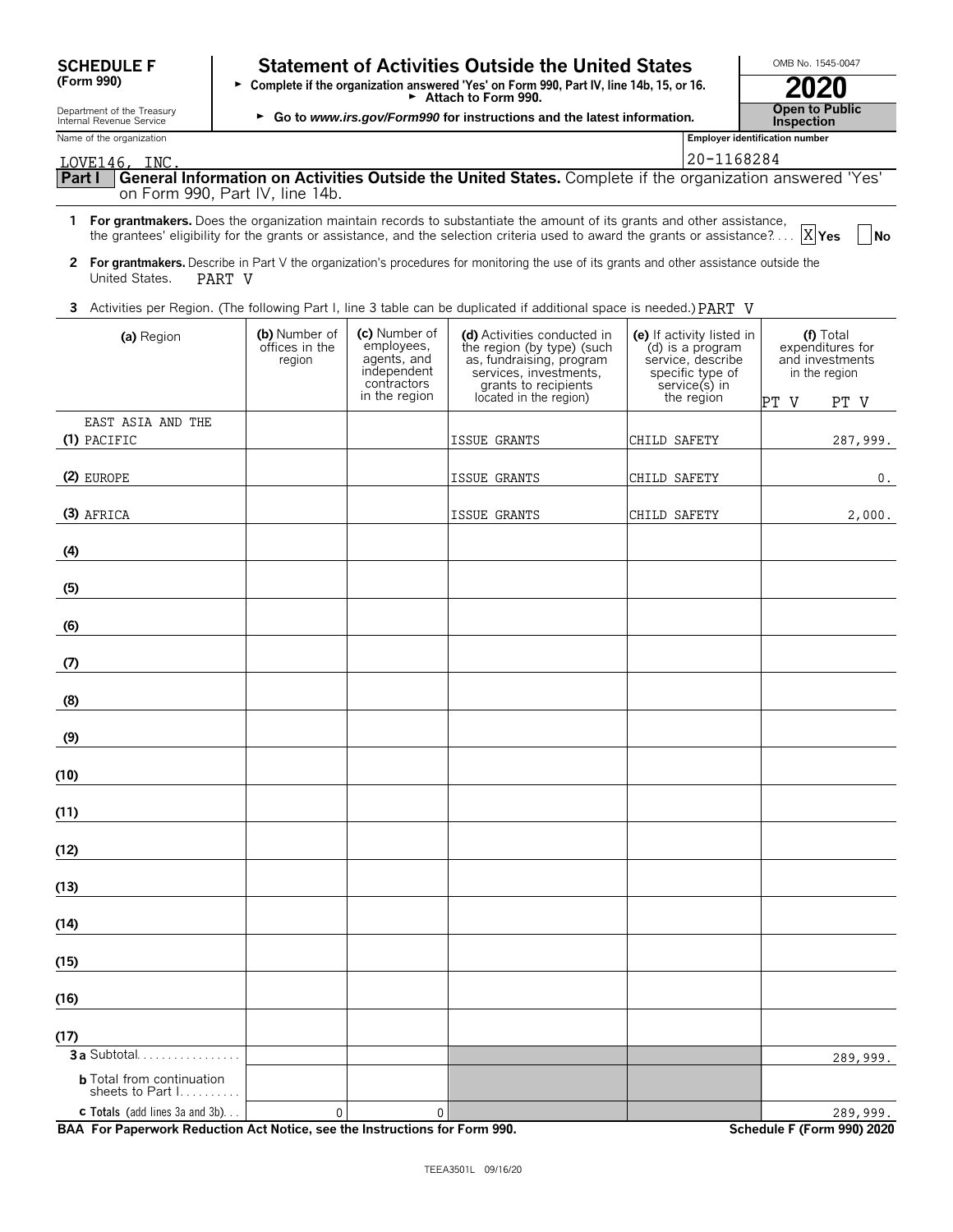**Part II Grants and Other Assistance to Organizations or Entities Outside the United States.** Complete if the organization answered 'Yes' on Form 990, Part IV, line 15, for any recipient who received more than \$5,000. Part II can be duplicated if additional space is needed.

| $\mathbf{1}$ | (a) Name of organization                                                                                                                                                                                                       | (b) IRS code<br>section and EIN<br>(if applicable) | (c) Region | (d) Purpose<br>of grant | (e) Amount of<br>cash grant | (f) Manner of<br>cash<br>disbursement | (g) Amount of<br>noncash<br>assistance | (h) Description of<br>noncash<br>assistance | (i) Method of<br>valuation (book,<br>FMV, appraisal,<br>other) |
|--------------|--------------------------------------------------------------------------------------------------------------------------------------------------------------------------------------------------------------------------------|----------------------------------------------------|------------|-------------------------|-----------------------------|---------------------------------------|----------------------------------------|---------------------------------------------|----------------------------------------------------------------|
|              |                                                                                                                                                                                                                                |                                                    |            | CHILD<br><b>SAFETY</b>  |                             | <b>WIRED</b>                          |                                        |                                             |                                                                |
|              |                                                                                                                                                                                                                                |                                                    |            |                         |                             |                                       |                                        |                                             |                                                                |
|              |                                                                                                                                                                                                                                |                                                    |            |                         |                             |                                       |                                        |                                             |                                                                |
|              |                                                                                                                                                                                                                                |                                                    |            |                         |                             |                                       |                                        |                                             |                                                                |
|              |                                                                                                                                                                                                                                |                                                    |            |                         |                             |                                       |                                        |                                             |                                                                |
|              |                                                                                                                                                                                                                                |                                                    |            |                         |                             |                                       |                                        |                                             |                                                                |
|              |                                                                                                                                                                                                                                |                                                    |            |                         |                             |                                       |                                        |                                             |                                                                |
|              |                                                                                                                                                                                                                                |                                                    |            |                         |                             |                                       |                                        |                                             |                                                                |
|              |                                                                                                                                                                                                                                |                                                    |            |                         |                             |                                       |                                        |                                             |                                                                |
|              |                                                                                                                                                                                                                                |                                                    |            |                         |                             |                                       |                                        |                                             |                                                                |
|              |                                                                                                                                                                                                                                |                                                    |            |                         |                             |                                       |                                        |                                             |                                                                |
|              |                                                                                                                                                                                                                                |                                                    |            |                         |                             |                                       |                                        |                                             |                                                                |
|              |                                                                                                                                                                                                                                |                                                    |            |                         |                             |                                       |                                        |                                             |                                                                |
|              |                                                                                                                                                                                                                                |                                                    |            |                         |                             |                                       |                                        |                                             |                                                                |
|              |                                                                                                                                                                                                                                |                                                    |            |                         |                             |                                       |                                        |                                             |                                                                |
|              |                                                                                                                                                                                                                                |                                                    |            |                         |                             |                                       |                                        |                                             |                                                                |
|              | 2 Enter total number of recipient organizations listed above that are recognized as charities by the foreign country, recognized as a tax exempt 501(c)(3) organization by the IRS, or for which the grantee or counsel has pr |                                                    |            |                         |                             |                                       |                                        |                                             | 0                                                              |
| <b>BAA</b>   |                                                                                                                                                                                                                                |                                                    |            |                         |                             |                                       |                                        |                                             | $\mathbf{1}$<br>Schedule F (Form 990) 2020                     |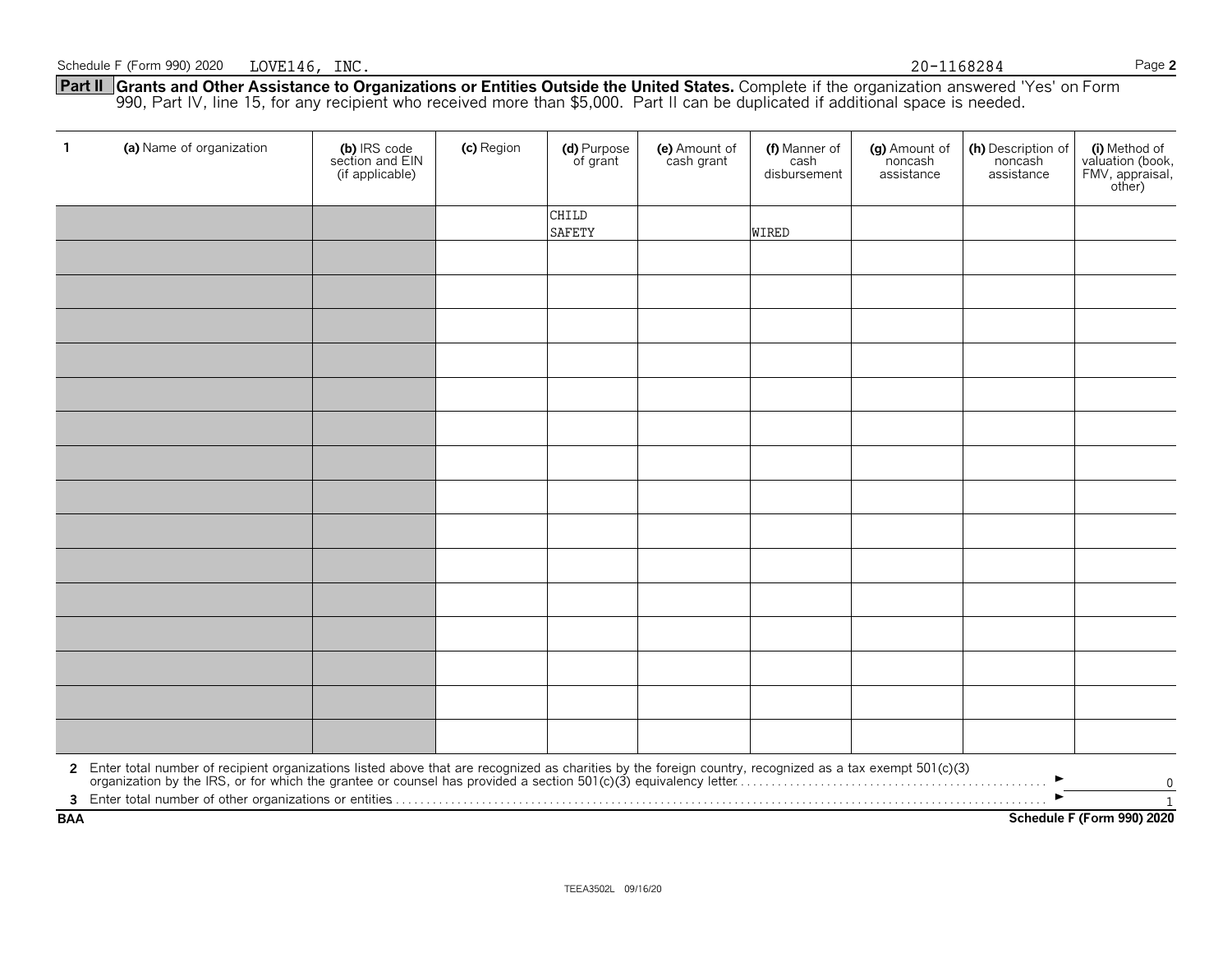#### **Part III Grants and Other Assistance to Individuals Outside the United States.** Complete if the organization answered 'Yes' on Form 990, Part IV, line 16. Part III can be duplicated if additional space is needed.

| (a) Type of grant or assistance | (b) Region | (c) Number<br>of recipients | (d) Amount of<br>cash grant | (e) Manner of<br>cash<br>disbursement | (f) Amount of<br>noncash assistance | (g) Description of<br>noncash assistance | (h) Method of<br>valuation (book,<br>FMV, appraisal,<br>other) |
|---------------------------------|------------|-----------------------------|-----------------------------|---------------------------------------|-------------------------------------|------------------------------------------|----------------------------------------------------------------|
| (1)                             |            |                             |                             |                                       |                                     |                                          |                                                                |
| (2)                             |            |                             |                             |                                       |                                     |                                          |                                                                |
| (3)                             |            |                             |                             |                                       |                                     |                                          |                                                                |
| (4)                             |            |                             |                             |                                       |                                     |                                          |                                                                |
| (5)                             |            |                             |                             |                                       |                                     |                                          |                                                                |
| (6)                             |            |                             |                             |                                       |                                     |                                          |                                                                |
| (7)                             |            |                             |                             |                                       |                                     |                                          |                                                                |
| (8)                             |            |                             |                             |                                       |                                     |                                          |                                                                |
| (9)                             |            |                             |                             |                                       |                                     |                                          |                                                                |
| (10)                            |            |                             |                             |                                       |                                     |                                          |                                                                |
| (11)                            |            |                             |                             |                                       |                                     |                                          |                                                                |
| (12)                            |            |                             |                             |                                       |                                     |                                          |                                                                |
| (13)                            |            |                             |                             |                                       |                                     |                                          |                                                                |
| (14)                            |            |                             |                             |                                       |                                     |                                          |                                                                |
| (15)                            |            |                             |                             |                                       |                                     |                                          |                                                                |
| (16)                            |            |                             |                             |                                       |                                     |                                          |                                                                |
| (17)                            |            |                             |                             |                                       |                                     |                                          |                                                                |
| (18)<br><b>BAA</b>              |            |                             |                             |                                       |                                     |                                          | Schedule F (Form 990) 2020                                     |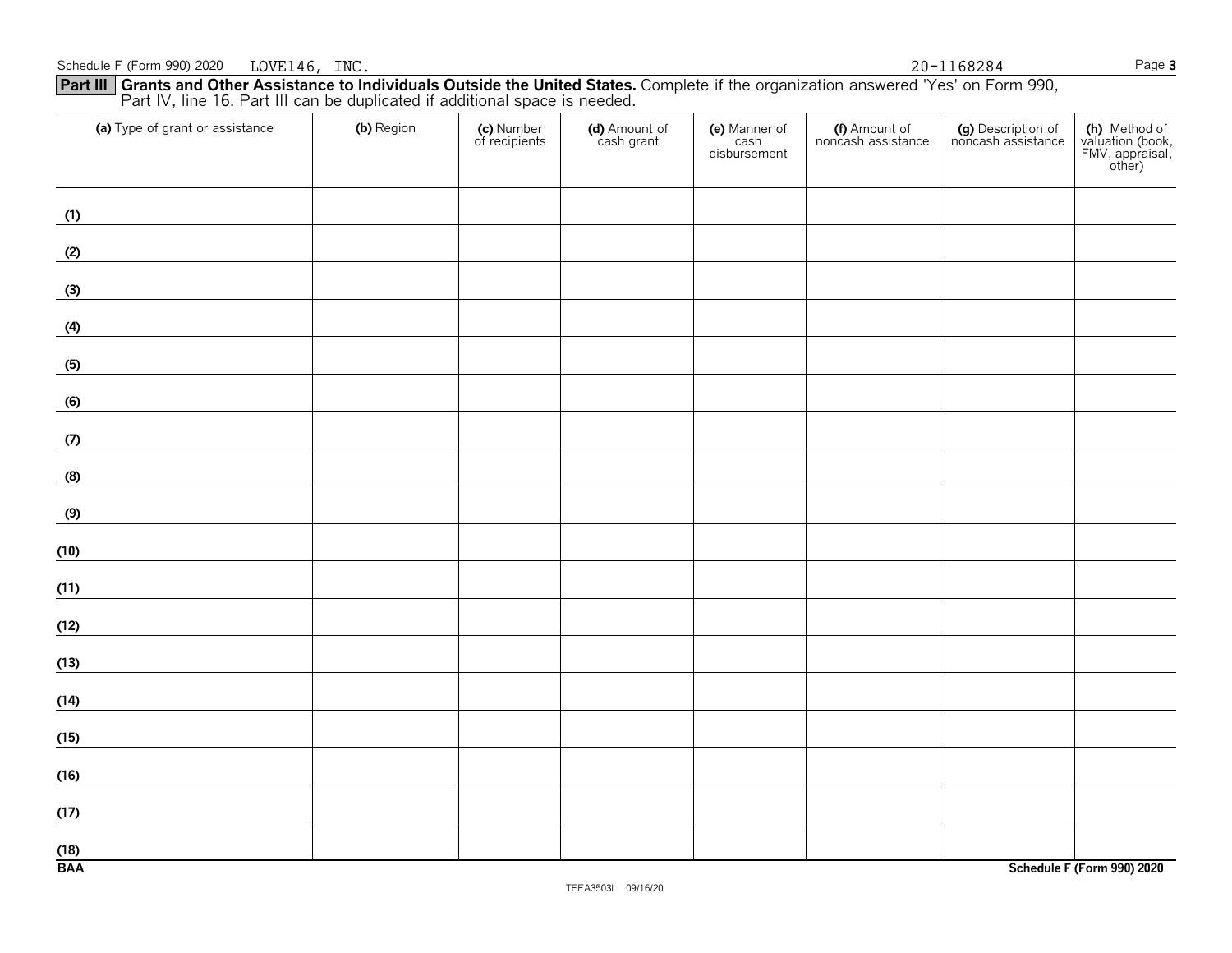|            | X No                                                                                                                                                                                                                                                                                                                |
|------------|---------------------------------------------------------------------------------------------------------------------------------------------------------------------------------------------------------------------------------------------------------------------------------------------------------------------|
| Yes        | X No                                                                                                                                                                                                                                                                                                                |
| Yes        | X No                                                                                                                                                                                                                                                                                                                |
| Yes        | X No                                                                                                                                                                                                                                                                                                                |
| Yes        | X No                                                                                                                                                                                                                                                                                                                |
| <b>Yes</b> | X No                                                                                                                                                                                                                                                                                                                |
|            | Yes<br>Owner (see Instructions for Forms 3520 and 3520-A; don't file with Form 990)<br>organization may be required to file Form 5471, Information Return of U.S. Persons With Respect to Certain<br>4 Was the organization a direct or indirect shareholder of a passive foreign investment company or a qualified |

**BAA** TEEA3505L 09/16/20 **Schedule F (Form 990) 2020**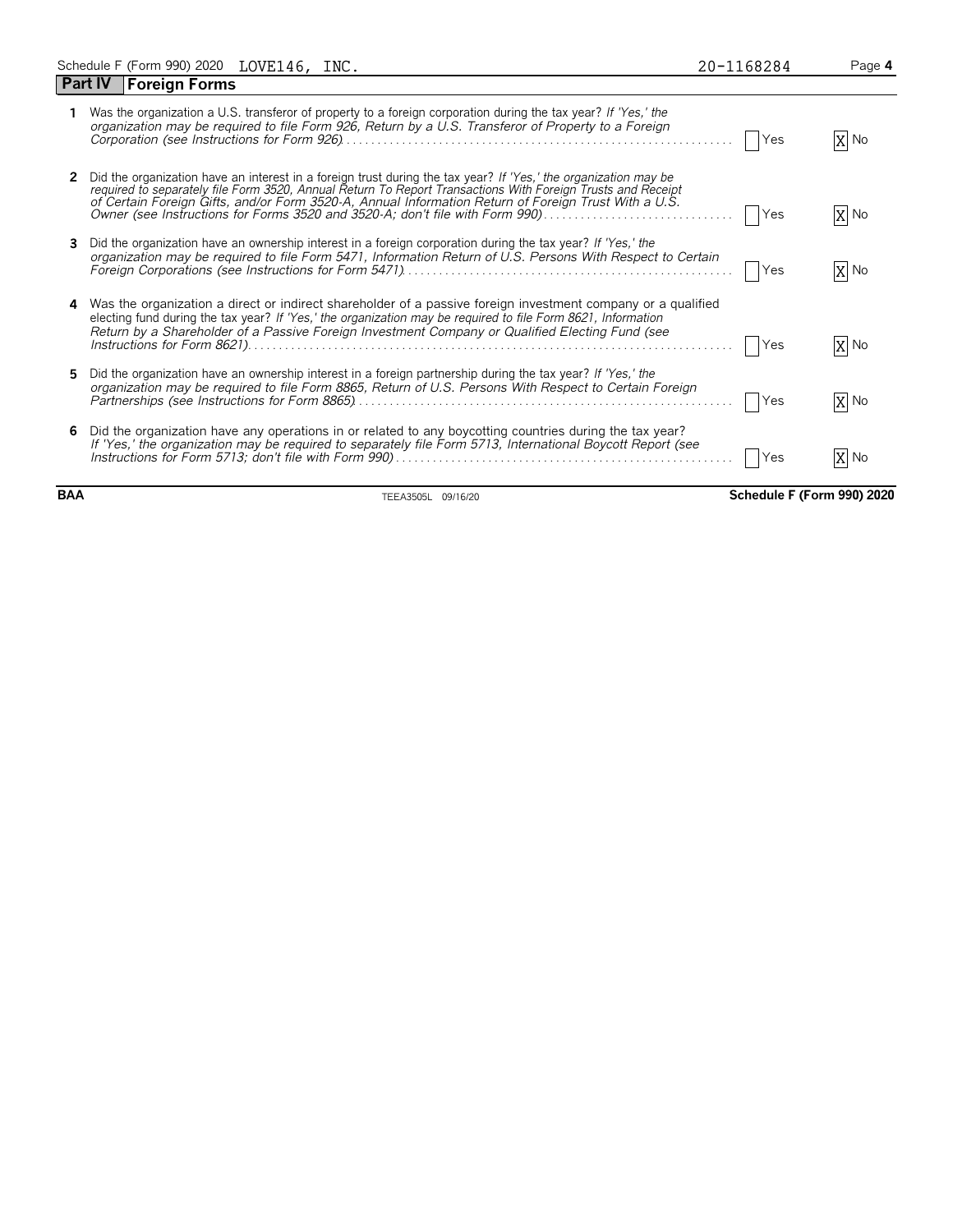#### **Part V Supplemental Information**

Provide the information required by Part I, line 2 (monitoring of funds); Part I, line 3, column (f) (accounting method; amounts of investments vs. expenditures per region); Part II, line 1 (accounting method); Part III (accounting method); and Part III, column (c) (estimated number of recipients), as applicable. Also complete this part to provide any additional information. See instructions.

#### **PART I, LINE 2 - GRANTMAKERS EXPLANATION FOR MONITORING USE OF FUNDS OUTSIDE US**

THE ORGANIZATION REQUIRES ENTITIES RECEIVING GRANT FUNDING TO REPORT ANNUALLY AT

MINIMUM ON THE USE OF THE FUNDS RECEIVED.

#### **PART I - ADDITIONAL SUPPLEMENTAL INFORMATION**

THE ORGANIZATION MAINTAINS RECORDS OF ALL GRANT ASSISTANCE, MONITORS THE USE OF

ASSISTANCE, AND UTILIZES THEIR FINANCIAL ACCOUNTING SYSTEMS TO ACCOUNT FOR AND TRACK

GRANT INFORMATION.

#### **PART I, LINE 3F - METHOD OF ACCOUNTING**

THE ACCOUNTING METHOD IS ACCRUAL BASIS.

#### **PART I, LINE 3F - INVESTMENTS & EXPENDITURES PER REGION**

THE AMOUNTS REPORTED ARE EXPENDITURES.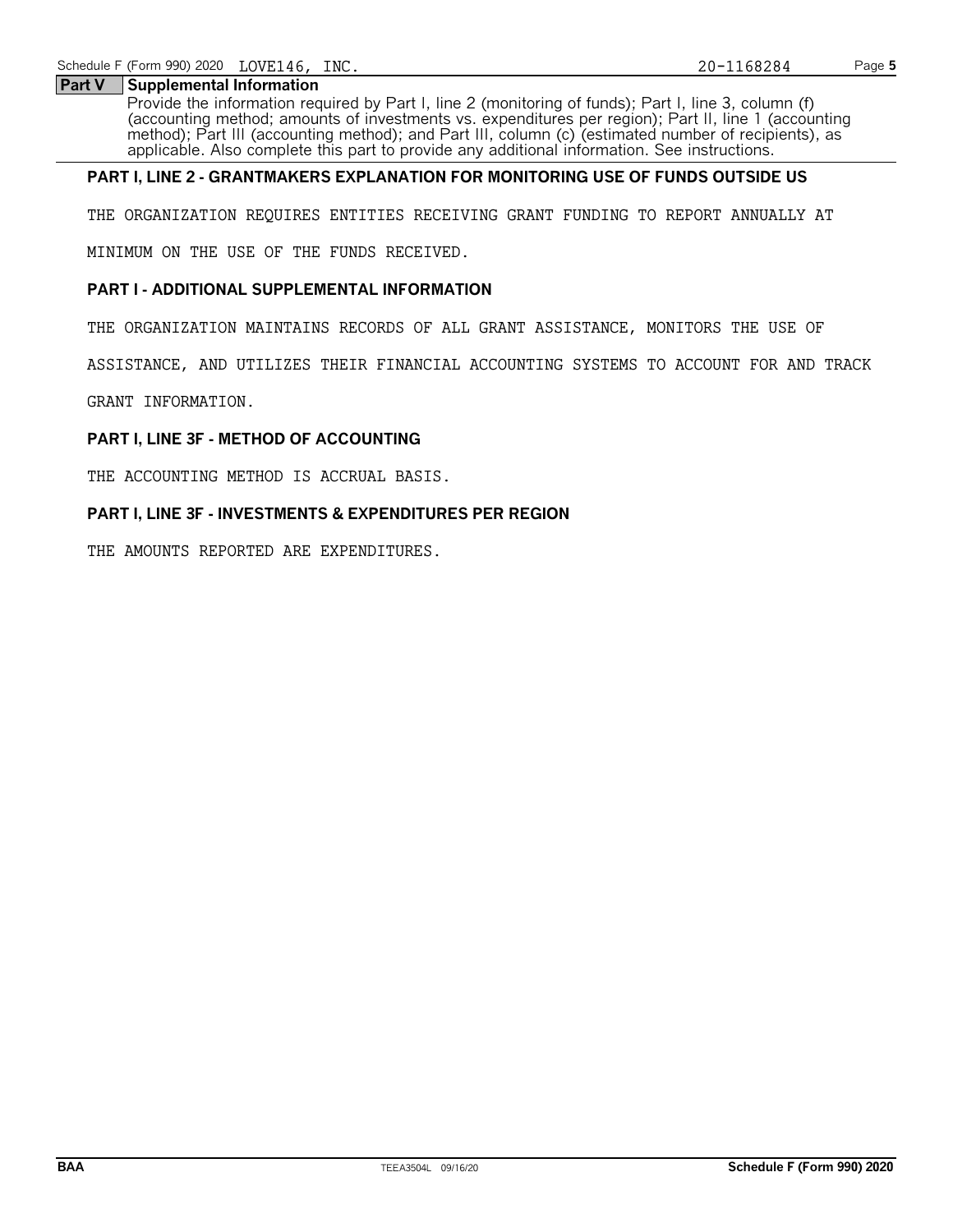|                                                                   |                                                            |                                                                                                                                                                     |     |                                                                      | Supplemental Information Regarding Fundraising or Gaming Activities                                                                              |                                                        | OMB No. 1545-0047                                       |  |
|-------------------------------------------------------------------|------------------------------------------------------------|---------------------------------------------------------------------------------------------------------------------------------------------------------------------|-----|----------------------------------------------------------------------|--------------------------------------------------------------------------------------------------------------------------------------------------|--------------------------------------------------------|---------------------------------------------------------|--|
| <b>SCHEDULE G</b><br>(Form 990 or 990-EZ)                         |                                                            | Complete if the organization answered 'Yes' on Form 990, Part IV, line 17, 18, or 19, or if the<br>organization entered more than \$15,000 on Form 990-EZ, line 6a. |     |                                                                      |                                                                                                                                                  |                                                        |                                                         |  |
| Department of the Treasury<br>Internal Revenue Service            |                                                            |                                                                                                                                                                     |     |                                                                      | Attach to Form 990 or Form 990-EZ.<br>► Go to www.irs.gov/Form990 for instructions and the latest information.                                   |                                                        | <b>Open to Public</b><br>Inspection                     |  |
| Name of the organization                                          |                                                            |                                                                                                                                                                     |     |                                                                      |                                                                                                                                                  | Employer identification number                         |                                                         |  |
| LOVE146, INC.                                                     |                                                            |                                                                                                                                                                     |     |                                                                      | Fundraising Activities. Complete if the organization answered 'Yes' on Form 990, Part IV, line 17.                                               | 20-1168284                                             |                                                         |  |
| Part I                                                            | Form 990-EZ filers are not required to complete this part. |                                                                                                                                                                     |     |                                                                      |                                                                                                                                                  |                                                        |                                                         |  |
| 1.                                                                |                                                            |                                                                                                                                                                     |     |                                                                      | Indicate whether the organization raised funds through any of the following activities. Check all that apply.                                    |                                                        |                                                         |  |
| X Mail solicitations<br>a                                         |                                                            |                                                                                                                                                                     |     |                                                                      | <b>e</b> $\overline{X}$ Solicitation of non-government grants                                                                                    |                                                        |                                                         |  |
| ΙX<br>b                                                           | Internet and email solicitations                           |                                                                                                                                                                     |     |                                                                      | Solicitation of government grants<br>ΙX                                                                                                          |                                                        |                                                         |  |
| X <br>Phone solicitations<br>C<br>$d$  X  In-person solicitations |                                                            |                                                                                                                                                                     |     |                                                                      | g  X Special fundraising events                                                                                                                  |                                                        |                                                         |  |
|                                                                   |                                                            |                                                                                                                                                                     |     |                                                                      | 2a Did the organization have a written or oral agreement with any individual (including officers, directors, trustees, or key                    |                                                        |                                                         |  |
|                                                                   |                                                            |                                                                                                                                                                     |     |                                                                      | employees listed in Form 990, Part VII) or entity in connection with professional fundraising services?                                          |                                                        | X No<br> Yes                                            |  |
| compensated at least \$5,000 by the organization.                 |                                                            |                                                                                                                                                                     |     |                                                                      | b If 'Yes,' list the 10 highest paid individuals or entities (fundraisers) pursuant to agreements under which the fundraiser is to be            |                                                        |                                                         |  |
|                                                                   |                                                            |                                                                                                                                                                     |     |                                                                      |                                                                                                                                                  | (v) Amount paid to                                     |                                                         |  |
| (i) Name and address of individual<br>or entity (fundraiser)      |                                                            | (ii) Activity                                                                                                                                                       |     | (iii) Did fundraiser<br>have custody or control<br>of contributions? | (iv) Gross receipts<br>from activity                                                                                                             | (or retained by)<br>fundraiser listed in<br>column (i) | (vi) Amount paid to<br>(or retained by)<br>organization |  |
|                                                                   |                                                            |                                                                                                                                                                     | Yes | No                                                                   |                                                                                                                                                  |                                                        |                                                         |  |
| 1                                                                 |                                                            |                                                                                                                                                                     |     |                                                                      |                                                                                                                                                  |                                                        |                                                         |  |
| 2                                                                 |                                                            |                                                                                                                                                                     |     |                                                                      |                                                                                                                                                  |                                                        |                                                         |  |
|                                                                   |                                                            |                                                                                                                                                                     |     |                                                                      |                                                                                                                                                  |                                                        |                                                         |  |
| 3                                                                 |                                                            |                                                                                                                                                                     |     |                                                                      |                                                                                                                                                  |                                                        |                                                         |  |
|                                                                   |                                                            |                                                                                                                                                                     |     |                                                                      |                                                                                                                                                  |                                                        |                                                         |  |
| 4                                                                 |                                                            |                                                                                                                                                                     |     |                                                                      |                                                                                                                                                  |                                                        |                                                         |  |
|                                                                   |                                                            |                                                                                                                                                                     |     |                                                                      |                                                                                                                                                  |                                                        |                                                         |  |
| 5                                                                 |                                                            |                                                                                                                                                                     |     |                                                                      |                                                                                                                                                  |                                                        |                                                         |  |
| 6                                                                 |                                                            |                                                                                                                                                                     |     |                                                                      |                                                                                                                                                  |                                                        |                                                         |  |
|                                                                   |                                                            |                                                                                                                                                                     |     |                                                                      |                                                                                                                                                  |                                                        |                                                         |  |
| 7                                                                 |                                                            |                                                                                                                                                                     |     |                                                                      |                                                                                                                                                  |                                                        |                                                         |  |
| 8                                                                 |                                                            |                                                                                                                                                                     |     |                                                                      |                                                                                                                                                  |                                                        |                                                         |  |
|                                                                   |                                                            |                                                                                                                                                                     |     |                                                                      |                                                                                                                                                  |                                                        |                                                         |  |
| 9                                                                 |                                                            |                                                                                                                                                                     |     |                                                                      |                                                                                                                                                  |                                                        |                                                         |  |
| 10                                                                |                                                            |                                                                                                                                                                     |     |                                                                      |                                                                                                                                                  |                                                        |                                                         |  |
|                                                                   |                                                            |                                                                                                                                                                     |     |                                                                      |                                                                                                                                                  |                                                        |                                                         |  |
| Total…                                                            |                                                            |                                                                                                                                                                     |     |                                                                      |                                                                                                                                                  |                                                        | 0.                                                      |  |
| 3<br>or licensing.<br>CT CO NY NC SC GA CA                        |                                                            |                                                                                                                                                                     |     |                                                                      | List all states in which the organization is registered or licensed to solicit contributions or has been notified it is exempt from registration |                                                        |                                                         |  |
|                                                                   |                                                            |                                                                                                                                                                     |     |                                                                      |                                                                                                                                                  |                                                        |                                                         |  |
|                                                                   |                                                            |                                                                                                                                                                     |     |                                                                      |                                                                                                                                                  |                                                        |                                                         |  |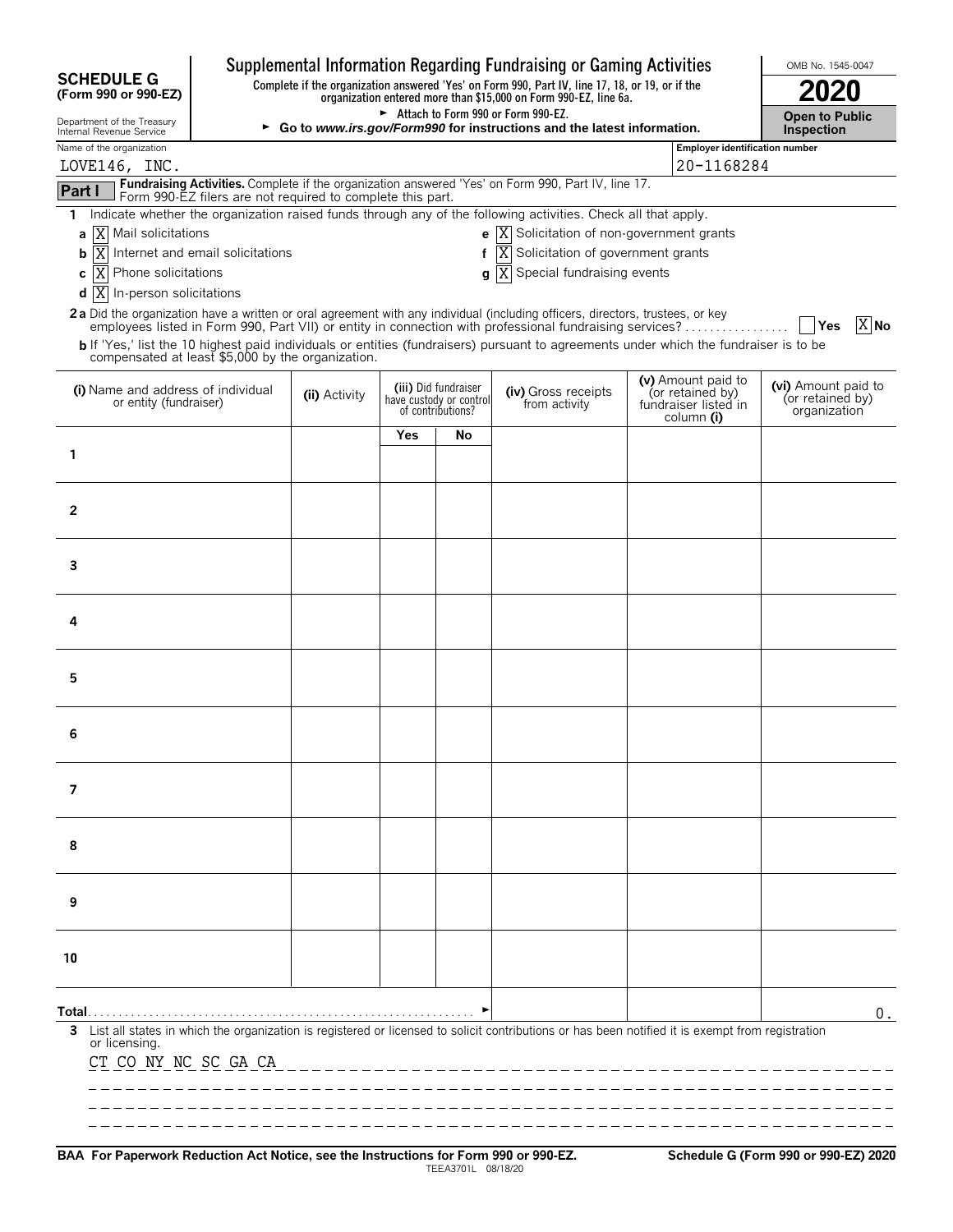|  |  |  |  |  |  |  | Schedule G (Form 990 or 990-EZ) 2020 LOVE146, INC |  |
|--|--|--|--|--|--|--|---------------------------------------------------|--|
|--|--|--|--|--|--|--|---------------------------------------------------|--|

20-1168284

| Schedule G (Form 990 or 990-EZ) 2020 $\rm LOVE146$ , $\rm INC.$                                                             | 20-1168284     | Page 2         |                  |                  |  |  |  |  |  |  |
|-----------------------------------------------------------------------------------------------------------------------------|----------------|----------------|------------------|------------------|--|--|--|--|--|--|
| <b>Part II   Fundraising Events.</b> Complete if the organization answered 'Yes' on Form 990, Part IV, line 18, or reported |                |                |                  |                  |  |  |  |  |  |  |
| more than \$15,000 of fundraising event contributions and gross income on Form 990-EZ, lines 1 and 6b.                      |                |                |                  |                  |  |  |  |  |  |  |
| List events with gross receipts greater than \$5,000.                                                                       |                |                |                  |                  |  |  |  |  |  |  |
|                                                                                                                             | (a) Event $#1$ | (b) Event $#2$ | (c) Other events | (d) Total events |  |  |  |  |  |  |

|                 |                                                                                                                            |                                                                                                                                                        | (a) Event #1                             | (b) Event $#2$                                      | (c) Other events              | (d) Total events<br>(add column (a)                           |  |  |  |  |  |
|-----------------|----------------------------------------------------------------------------------------------------------------------------|--------------------------------------------------------------------------------------------------------------------------------------------------------|------------------------------------------|-----------------------------------------------------|-------------------------------|---------------------------------------------------------------|--|--|--|--|--|
|                 |                                                                                                                            |                                                                                                                                                        | TREAD ON TRAFF<br>(event type)           | (event type)                                        | <b>NONE</b><br>(total number) | through column $(c)$                                          |  |  |  |  |  |
| Revenue         | 1                                                                                                                          | Gross receipts                                                                                                                                         | 134,747.                                 |                                                     |                               | 134,747.                                                      |  |  |  |  |  |
|                 | $\mathbf{2}$                                                                                                               |                                                                                                                                                        | 134,747.                                 |                                                     |                               | 134,747.                                                      |  |  |  |  |  |
|                 | 3                                                                                                                          | Gross income (line 1 minus line 2)                                                                                                                     |                                          |                                                     |                               |                                                               |  |  |  |  |  |
|                 | 4                                                                                                                          | Cash prizes                                                                                                                                            |                                          |                                                     |                               |                                                               |  |  |  |  |  |
|                 | 5                                                                                                                          | Noncash prizes                                                                                                                                         |                                          |                                                     |                               |                                                               |  |  |  |  |  |
|                 | 6                                                                                                                          | Rent/facility costs                                                                                                                                    |                                          |                                                     |                               |                                                               |  |  |  |  |  |
|                 | 7                                                                                                                          | Food and beverages                                                                                                                                     |                                          |                                                     |                               |                                                               |  |  |  |  |  |
| Direct Expenses | 8                                                                                                                          | Entertainment                                                                                                                                          |                                          |                                                     |                               |                                                               |  |  |  |  |  |
|                 | 9                                                                                                                          | Other direct expenses                                                                                                                                  |                                          |                                                     |                               |                                                               |  |  |  |  |  |
|                 | 10<br>11                                                                                                                   |                                                                                                                                                        |                                          |                                                     |                               |                                                               |  |  |  |  |  |
|                 |                                                                                                                            | Part III Gaming. Complete if the organization answered 'Yes' on Form 990, Part IV, line 19, or reported more than<br>\$15,000 on Form 990-EZ, line 6a. |                                          |                                                     |                               |                                                               |  |  |  |  |  |
| Revenue         |                                                                                                                            |                                                                                                                                                        | (a) Bingo                                | (b) Pull tabs/instant<br>bingo/progressive<br>bingo | (c) Other gaming              | (d) Total gaming<br>$(add column (a)$<br>through column $(c)$ |  |  |  |  |  |
|                 | 1.                                                                                                                         |                                                                                                                                                        |                                          |                                                     |                               |                                                               |  |  |  |  |  |
|                 | 2                                                                                                                          | Cash prizes                                                                                                                                            |                                          |                                                     |                               |                                                               |  |  |  |  |  |
|                 | 3                                                                                                                          | Noncash prizes                                                                                                                                         |                                          |                                                     |                               |                                                               |  |  |  |  |  |
| Direct Expenses | 4                                                                                                                          | Rent/facility costs                                                                                                                                    |                                          |                                                     |                               |                                                               |  |  |  |  |  |
|                 | 5                                                                                                                          | Other direct expenses                                                                                                                                  |                                          |                                                     |                               |                                                               |  |  |  |  |  |
|                 |                                                                                                                            | 6 Volunteer labor                                                                                                                                      | နွ<br>Yes<br>$\overline{\phantom{a}}$ No | နွ<br>Yes<br><b>No</b>                              | န္<br>Yes<br>N <sub>o</sub>   |                                                               |  |  |  |  |  |
|                 | 7                                                                                                                          |                                                                                                                                                        |                                          |                                                     |                               |                                                               |  |  |  |  |  |
|                 | 8                                                                                                                          |                                                                                                                                                        |                                          |                                                     |                               |                                                               |  |  |  |  |  |
| 9               | Enter the state(s) in which the organization conducts gaming activities:<br><b>Yes</b><br>No<br><b>b</b> If 'No,' explain: |                                                                                                                                                        |                                          |                                                     |                               |                                                               |  |  |  |  |  |
|                 |                                                                                                                            | 10 a Were any of the organization's gaming licenses revoked, suspended, or terminated during the tax year?<br><b>b</b> If 'Yes,' explain:              |                                          |                                                     |                               | Yes<br><b>No</b>                                              |  |  |  |  |  |

**BAA** TEEA3702L 08/18/20 **Schedule G (Form 990 or 990-EZ) 2020**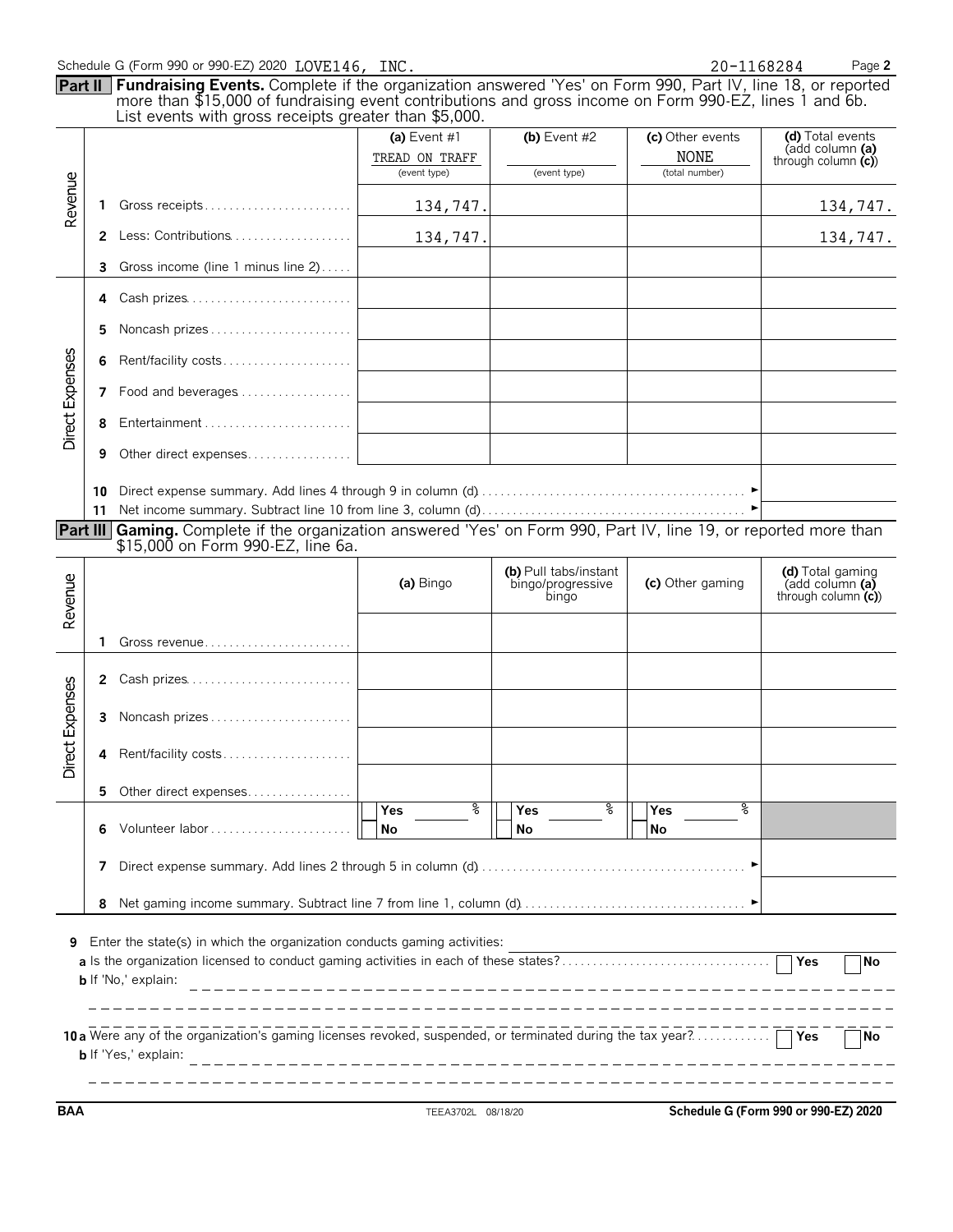|    | Schedule G (Form 990 or 990-EZ) 2020 LOVE146, INC.                                                                                                                                                                                                                             | 20-1168284      |        | Page 3    |
|----|--------------------------------------------------------------------------------------------------------------------------------------------------------------------------------------------------------------------------------------------------------------------------------|-----------------|--------|-----------|
|    |                                                                                                                                                                                                                                                                                |                 | Yes    | No        |
|    | 12 Is the organization a grantor, beneficiary or trustee of a trust, or a member of a partnership or other entity formed to                                                                                                                                                    |                 | Yes    | No        |
|    | <b>13</b> Indicate the percentage of gaming activity conducted in:                                                                                                                                                                                                             |                 |        |           |
|    |                                                                                                                                                                                                                                                                                | 13a             |        | ိဝ        |
|    |                                                                                                                                                                                                                                                                                | 13 <sub>b</sub> |        | နွ        |
|    | 14 Enter the name and address of the person who prepares the organization's gaming/special events books and records:                                                                                                                                                           |                 |        |           |
|    | Name $\blacktriangleright$                                                                                                                                                                                                                                                     |                 |        |           |
|    | Address ►                                                                                                                                                                                                                                                                      |                 |        |           |
|    | 15a Does the organization have a contract with a third party from whom the organization receives gaming revenue?<br><b>b</b> If 'Yes,' enter the amount of gaming revenue received by the organization $\frac{1}{2}$<br>c If 'Yes,' enter name and address of the third party: | and the amount  |        | <b>No</b> |
|    | Name $\blacktriangleright$                                                                                                                                                                                                                                                     |                 |        |           |
|    | Address ►                                                                                                                                                                                                                                                                      |                 |        |           |
| 16 | Gaming manager information:                                                                                                                                                                                                                                                    |                 |        |           |
|    | Name $\blacktriangleright$<br>__________________________________                                                                                                                                                                                                               |                 |        |           |
|    | Gaming manager compensation $\rightarrow$ \$ _____________                                                                                                                                                                                                                     |                 |        |           |
|    | Description of services provided ►<br>___________________________                                                                                                                                                                                                              |                 |        |           |
|    | Director/officer<br>Employee<br>Independent contractor                                                                                                                                                                                                                         |                 |        |           |
|    | 17 Mandatory distributions:                                                                                                                                                                                                                                                    |                 |        |           |
|    | a Is the organization required under state law to make charitable distributions from the gaming proceeds to retain the                                                                                                                                                         |                 | ∣ ∣Yes | No        |
|    | <b>b</b> Enter the amount of distributions required under state law to be distributed to other exempt organizations or spent in the                                                                                                                                            |                 |        |           |
|    | organization's own exempt activities during the tax year $\blacktriangleright$ $\blacklozenge$                                                                                                                                                                                 |                 |        |           |
|    | <b>Supplemental Information.</b> Provide the explanations required by Part I, line 2b, columns (iii) and (v);<br><b>Part IV</b><br>and Part III, lines 9, 9b, 10b, 15b, 15c, 16, and 17b, as applicable. Also provide any additional<br>information. See instructions.         |                 |        |           |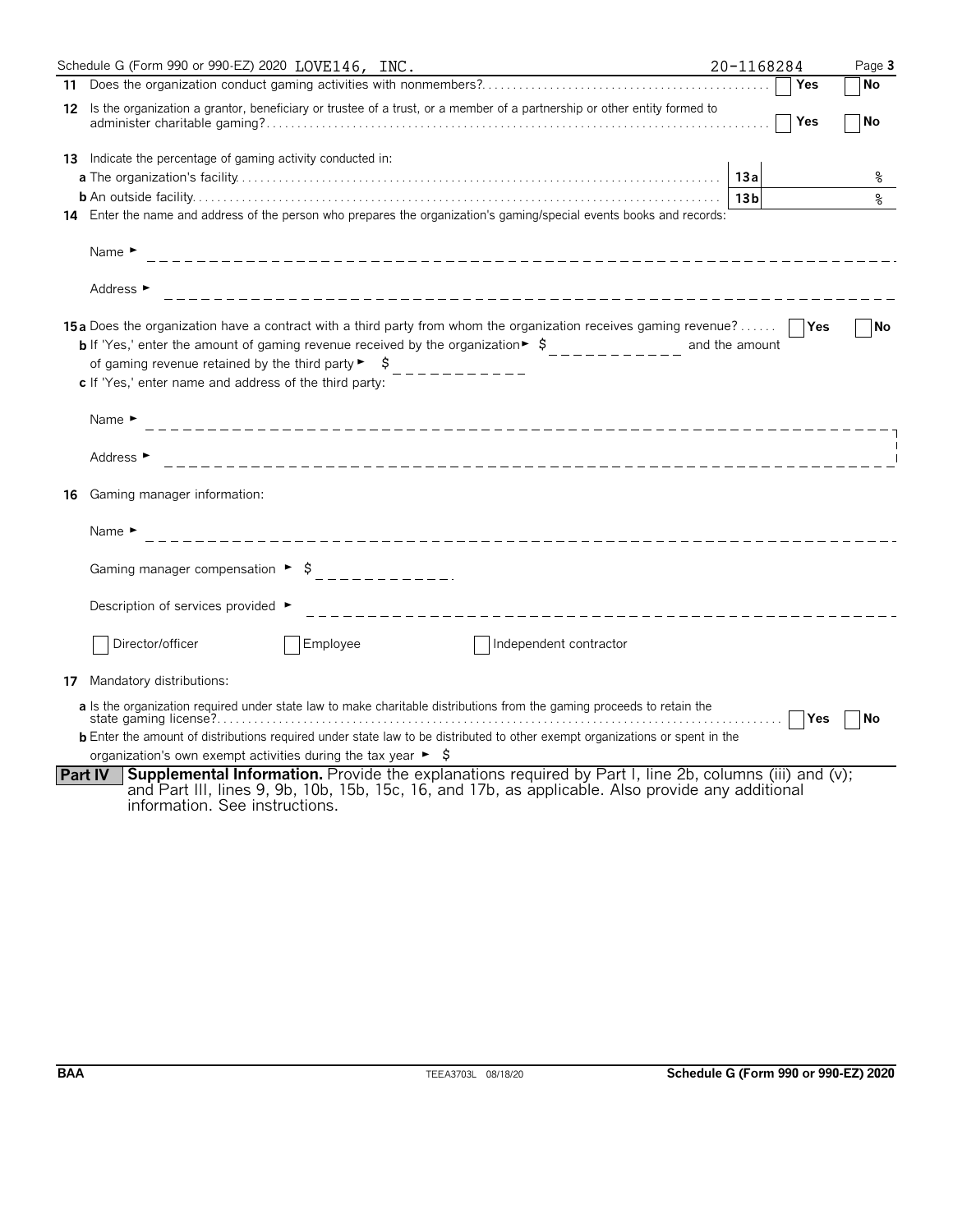|               |                                                                                                           | <b>Compensation Information</b><br><b>SCHEDULE J</b>                                                                                                                                                                                                                                                                        |                                |                       |            |           |  |  |
|---------------|-----------------------------------------------------------------------------------------------------------|-----------------------------------------------------------------------------------------------------------------------------------------------------------------------------------------------------------------------------------------------------------------------------------------------------------------------------|--------------------------------|-----------------------|------------|-----------|--|--|
|               | For certain Officers, Directors, Trustees, Key Employees, and Highest Compensated Employees<br>(Form 990) |                                                                                                                                                                                                                                                                                                                             |                                |                       |            |           |  |  |
|               |                                                                                                           | > Complete if the organization answered 'Yes' on Form 990, Part IV, line 23.                                                                                                                                                                                                                                                |                                |                       |            |           |  |  |
|               | Department of the Treasury<br>Internal Revenue Service                                                    | Attach to Form 990.                                                                                                                                                                                                                                                                                                         |                                | <b>Open to Public</b> |            |           |  |  |
|               | Name of the organization                                                                                  | Go to www.irs.gov/Form990 for instructions and the latest information.                                                                                                                                                                                                                                                      | Employer identification number | Inspection            |            |           |  |  |
|               | LOVE146, INC.                                                                                             |                                                                                                                                                                                                                                                                                                                             | 20-1168284                     |                       |            |           |  |  |
| <b>Part I</b> |                                                                                                           | <b>Questions Regarding Compensation</b>                                                                                                                                                                                                                                                                                     |                                |                       |            |           |  |  |
|               |                                                                                                           |                                                                                                                                                                                                                                                                                                                             |                                |                       | <b>Yes</b> | <b>No</b> |  |  |
|               |                                                                                                           | 1a Check the appropriate box(es) if the organization provided any of the following to or for a person listed on Form 990, Part<br>VII, Section A, line 1a. Complete Part III to provide any relevant information regarding these items.                                                                                     |                                |                       |            |           |  |  |
|               |                                                                                                           | First-class or charter travel<br>Housing allowance or residence for personal use                                                                                                                                                                                                                                            |                                |                       |            |           |  |  |
|               | Travel for companions                                                                                     | Payments for business use of personal residence                                                                                                                                                                                                                                                                             |                                |                       |            |           |  |  |
|               |                                                                                                           | Tax indemnification and gross-up payments<br>Health or social club dues or initiation fees                                                                                                                                                                                                                                  |                                |                       |            |           |  |  |
|               |                                                                                                           | Discretionary spending account<br>Personal services (such as maid, chauffeur, chef)                                                                                                                                                                                                                                         |                                |                       |            |           |  |  |
|               |                                                                                                           |                                                                                                                                                                                                                                                                                                                             |                                |                       |            |           |  |  |
|               |                                                                                                           | <b>b</b> If any of the boxes on line 1a are checked, did the organization follow a written policy regarding payment or<br>reimbursement or provision of all of the expenses described above? If 'No,' complete Part III to explain                                                                                          |                                | 1 b                   |            |           |  |  |
|               |                                                                                                           |                                                                                                                                                                                                                                                                                                                             |                                |                       |            |           |  |  |
| 2             |                                                                                                           | Did the organization require substantiation prior to reimbursing or allowing expenses incurred by all directors,                                                                                                                                                                                                            |                                |                       |            |           |  |  |
|               |                                                                                                           | trustees, and officers, including the CEO/Executive Director, regarding the items checked on line 1a?                                                                                                                                                                                                                       |                                | $\overline{2}$        |            |           |  |  |
| 3             |                                                                                                           | Indicate which, if any, of the following the organization used to establish the compensation of the organization's CEO/<br>Executive Director. Check all that apply. Do not check any boxes for methods used by a related organization to<br>establish compensation of the CEO/Executive Director, but explain in Part III. |                                |                       |            |           |  |  |
|               |                                                                                                           | Compensation committee<br>Written employment contract                                                                                                                                                                                                                                                                       |                                |                       |            |           |  |  |
|               |                                                                                                           | Independent compensation consultant<br>Compensation survey or study                                                                                                                                                                                                                                                         |                                |                       |            |           |  |  |
|               |                                                                                                           | Form 990 of other organizations<br>Approval by the board or compensation committee<br>X                                                                                                                                                                                                                                     |                                |                       |            |           |  |  |
|               |                                                                                                           |                                                                                                                                                                                                                                                                                                                             |                                |                       |            |           |  |  |
|               |                                                                                                           | During the year, did any person listed on Form 990, Part VII, Section A, line 1a, with respect to the filing<br>organization or a related organization:                                                                                                                                                                     |                                |                       |            |           |  |  |
|               |                                                                                                           |                                                                                                                                                                                                                                                                                                                             |                                | 4a                    | X          |           |  |  |
|               |                                                                                                           | <b>b</b> Participate in or receive payment from a supplemental nonqualified retirement plan?                                                                                                                                                                                                                                |                                | 4b                    |            | Χ         |  |  |
|               |                                                                                                           | c Participate in or receive payment from an equity-based compensation arrangement?                                                                                                                                                                                                                                          |                                | 4c                    |            | X         |  |  |
|               |                                                                                                           | If 'Yes' to any of lines 4a-c, list the persons and provide the applicable amounts for each item in Part III. PART III                                                                                                                                                                                                      |                                |                       |            |           |  |  |
|               |                                                                                                           | Only section 501(c)(3), 501(c)(4), and 501(c)(29) organizations must complete lines 5-9.                                                                                                                                                                                                                                    |                                |                       |            |           |  |  |
|               | contingent on the revenues of:                                                                            | For persons listed on Form 990, Part VII, Section A, line 1a, did the organization pay or accrue any compensation                                                                                                                                                                                                           |                                |                       |            |           |  |  |
|               |                                                                                                           |                                                                                                                                                                                                                                                                                                                             |                                | 5a                    |            | Χ         |  |  |
|               |                                                                                                           |                                                                                                                                                                                                                                                                                                                             |                                | 5 <sub>b</sub>        |            | X         |  |  |
|               |                                                                                                           | If 'Yes' on line 5a or 5b, describe in Part III.                                                                                                                                                                                                                                                                            |                                |                       |            |           |  |  |
| 6             |                                                                                                           | For persons listed on Form 990, Part VII, Section A, line 1a, did the organization pay or accrue any compensation<br>contingent on the net earnings of:                                                                                                                                                                     |                                |                       |            |           |  |  |
|               |                                                                                                           |                                                                                                                                                                                                                                                                                                                             |                                | 6a                    |            | Χ         |  |  |
|               |                                                                                                           |                                                                                                                                                                                                                                                                                                                             |                                | 6 <sub>b</sub>        |            | X         |  |  |
|               |                                                                                                           | If 'Yes' on line 6a or 6b, describe in Part III.                                                                                                                                                                                                                                                                            |                                |                       |            |           |  |  |
|               |                                                                                                           |                                                                                                                                                                                                                                                                                                                             |                                | 7                     |            | X         |  |  |
| 8             |                                                                                                           | Were any amounts reported on Form 990, Part VII, paid or accrued pursuant to a contract that was subject                                                                                                                                                                                                                    |                                |                       |            |           |  |  |
|               |                                                                                                           | to the initial contract exception described in Regulations section 53.4958-4(a)(3)?                                                                                                                                                                                                                                         |                                | 8                     |            | X         |  |  |
|               |                                                                                                           | If 'Yes' on line 8, did the organization also follow the rebuttable presumption procedure described in Regulations                                                                                                                                                                                                          |                                |                       |            |           |  |  |
| 9             |                                                                                                           |                                                                                                                                                                                                                                                                                                                             |                                | 9                     |            |           |  |  |
|               |                                                                                                           | BAA For Paperwork Reduction Act Notice, see the Instructions for Form 990.                                                                                                                                                                                                                                                  | Schedule J (Form 990) 2020     |                       |            |           |  |  |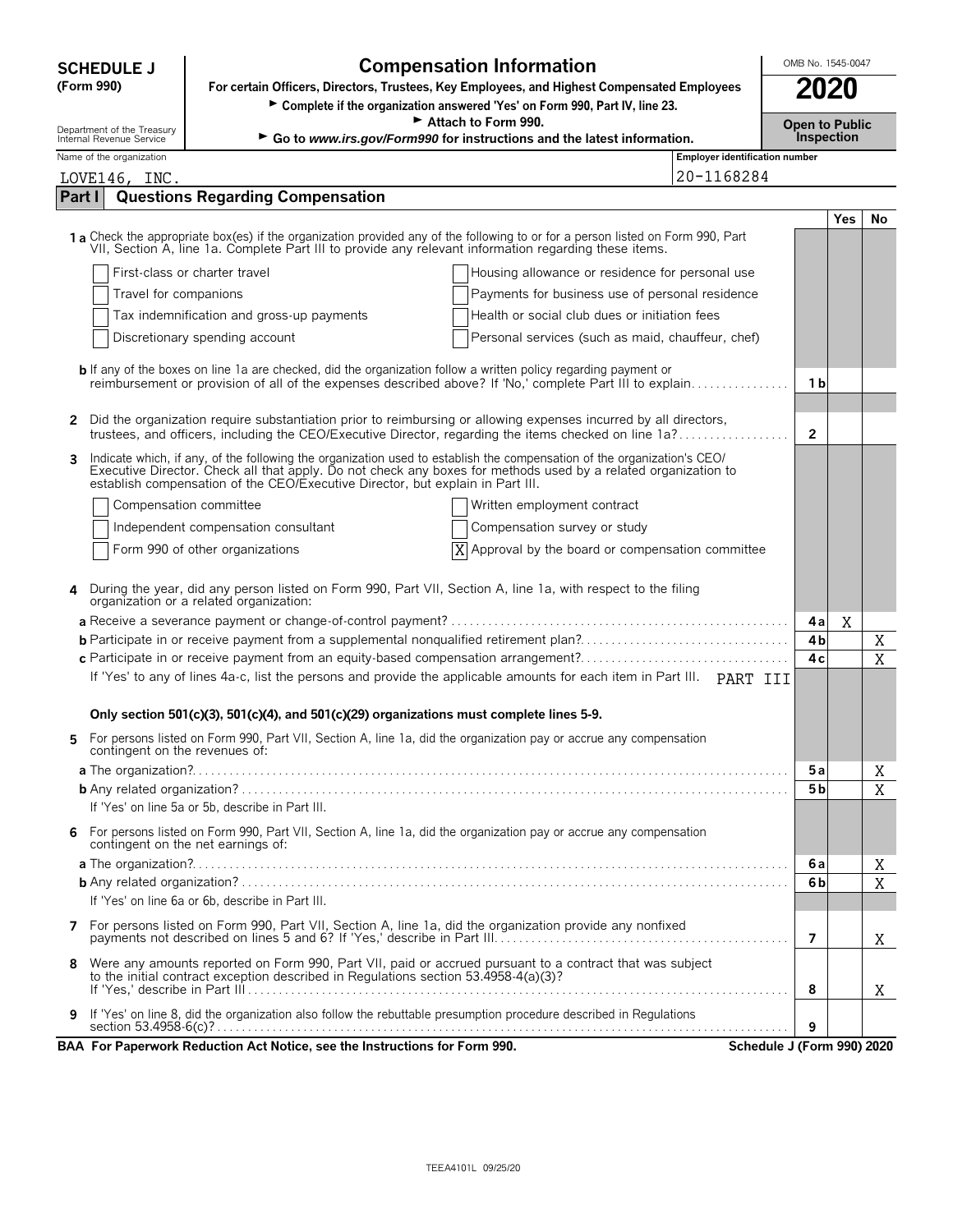**Part II** Officers, Directors, Trustees, Key Employees, and Highest Compensated Employees. Use duplicate copies if additional space is needed.

For each individual whose compensation must be reported on Schedule J, report compensation from the organization on row (i) and from related organizations, described in the instructions, on row (ii). Do not list any individuals that aren't listed on Form 990, Part VII.

Note: The sum of columns (B)(i)-(iii) for each listed individual must equal the total amount of Form 990, Part VII, Section A, line 1a, applicable column (D) and (E) amounts for that individual.

|                         |                           |                          | (B) Breakdown of W-2 and/or 1099-MISC compensation |                                           |                                                         |                            |                                            |                                                                                   |
|-------------------------|---------------------------|--------------------------|----------------------------------------------------|-------------------------------------------|---------------------------------------------------------|----------------------------|--------------------------------------------|-----------------------------------------------------------------------------------|
| (A) Name and Title      |                           | (i) Base<br>compensation | (ii) Bonus & incentive<br>compensation             | (iii) Other<br>reportable<br>compensation | (C) Retirement<br>and other<br>deferred<br>compensation | (D) Nontaxable<br>benefits | $(E)$ Total of<br>columns $(B)(i)$ - $(D)$ | (F) Compensation<br>in column (B)<br>reported as<br>deferred on prior<br>Form 990 |
| AMY CASSAVINA HALL      | (i)                       | 76, 155.                 | $\underline{0}$ .                                  | 120,000.                                  | $\boldsymbol{0}$ .                                      | 437.                       | 196,592.                                   | 0.                                                                                |
| 1 EXECUTIVE DIR.        | (i)                       | $\mathsf{O}$             | $\overline{0}$ .                                   | $\boldsymbol{0}$                          | $\mathbf{0}$ .                                          | $\,0$ .                    | $\boldsymbol{0}$                           | $0$ .                                                                             |
|                         | (i)                       |                          |                                                    |                                           |                                                         |                            |                                            |                                                                                   |
| $\overline{2}$          | (i)                       |                          |                                                    |                                           |                                                         |                            |                                            |                                                                                   |
|                         | (i)                       |                          |                                                    |                                           |                                                         |                            |                                            |                                                                                   |
| $\overline{\mathbf{3}}$ | (i)                       |                          |                                                    |                                           |                                                         |                            |                                            |                                                                                   |
|                         | (i)                       |                          |                                                    |                                           |                                                         |                            |                                            |                                                                                   |
|                         | (i)                       |                          |                                                    |                                           |                                                         |                            |                                            |                                                                                   |
|                         | (i)                       |                          |                                                    |                                           |                                                         |                            |                                            |                                                                                   |
| 5                       | (i)                       |                          |                                                    |                                           |                                                         |                            |                                            |                                                                                   |
|                         | (i)                       |                          |                                                    |                                           |                                                         |                            |                                            |                                                                                   |
| 6                       | (i)                       |                          |                                                    |                                           |                                                         |                            |                                            |                                                                                   |
|                         | $\overline{(\mathsf{i})}$ |                          |                                                    |                                           |                                                         |                            |                                            |                                                                                   |
| $\overline{7}$          | (i)                       |                          |                                                    |                                           |                                                         |                            |                                            |                                                                                   |
|                         | (i)                       |                          |                                                    |                                           |                                                         |                            |                                            |                                                                                   |
| 8                       | (i)                       |                          |                                                    |                                           |                                                         |                            |                                            |                                                                                   |
|                         | (i)                       |                          |                                                    |                                           |                                                         |                            |                                            |                                                                                   |
| 9                       | (i)                       |                          |                                                    |                                           |                                                         |                            |                                            |                                                                                   |
|                         | $\overline{(\mathsf{i})}$ |                          |                                                    |                                           |                                                         |                            |                                            |                                                                                   |
| ${\bf 10}$              | (i)                       |                          |                                                    |                                           |                                                         |                            |                                            |                                                                                   |
|                         | $\overline{(\mathsf{i})}$ |                          |                                                    |                                           |                                                         |                            |                                            |                                                                                   |
| 11                      | (i)                       |                          |                                                    |                                           |                                                         |                            |                                            |                                                                                   |
|                         | $\overline{(\mathsf{i})}$ |                          |                                                    |                                           |                                                         |                            |                                            |                                                                                   |
| $12\,$                  | (i)                       |                          |                                                    |                                           |                                                         |                            |                                            |                                                                                   |
|                         | (i)                       |                          |                                                    |                                           |                                                         |                            |                                            |                                                                                   |
| 13                      | (i)                       |                          |                                                    |                                           |                                                         |                            |                                            |                                                                                   |
|                         | $\overline{(\mathsf{i})}$ |                          |                                                    |                                           |                                                         |                            |                                            |                                                                                   |
| 14                      | (i)                       |                          |                                                    |                                           |                                                         |                            |                                            |                                                                                   |
|                         | (i)                       |                          |                                                    |                                           |                                                         |                            |                                            |                                                                                   |
| 15                      | (i)                       |                          |                                                    |                                           |                                                         |                            |                                            |                                                                                   |
|                         | (i)                       |                          |                                                    |                                           |                                                         |                            |                                            |                                                                                   |
| 16                      | (i)                       |                          |                                                    |                                           |                                                         |                            |                                            |                                                                                   |
| <b>BAA</b>              |                           |                          | TEEA4102L 09/25/20                                 |                                           |                                                         |                            |                                            | Schedule J (Form 990) 2020                                                        |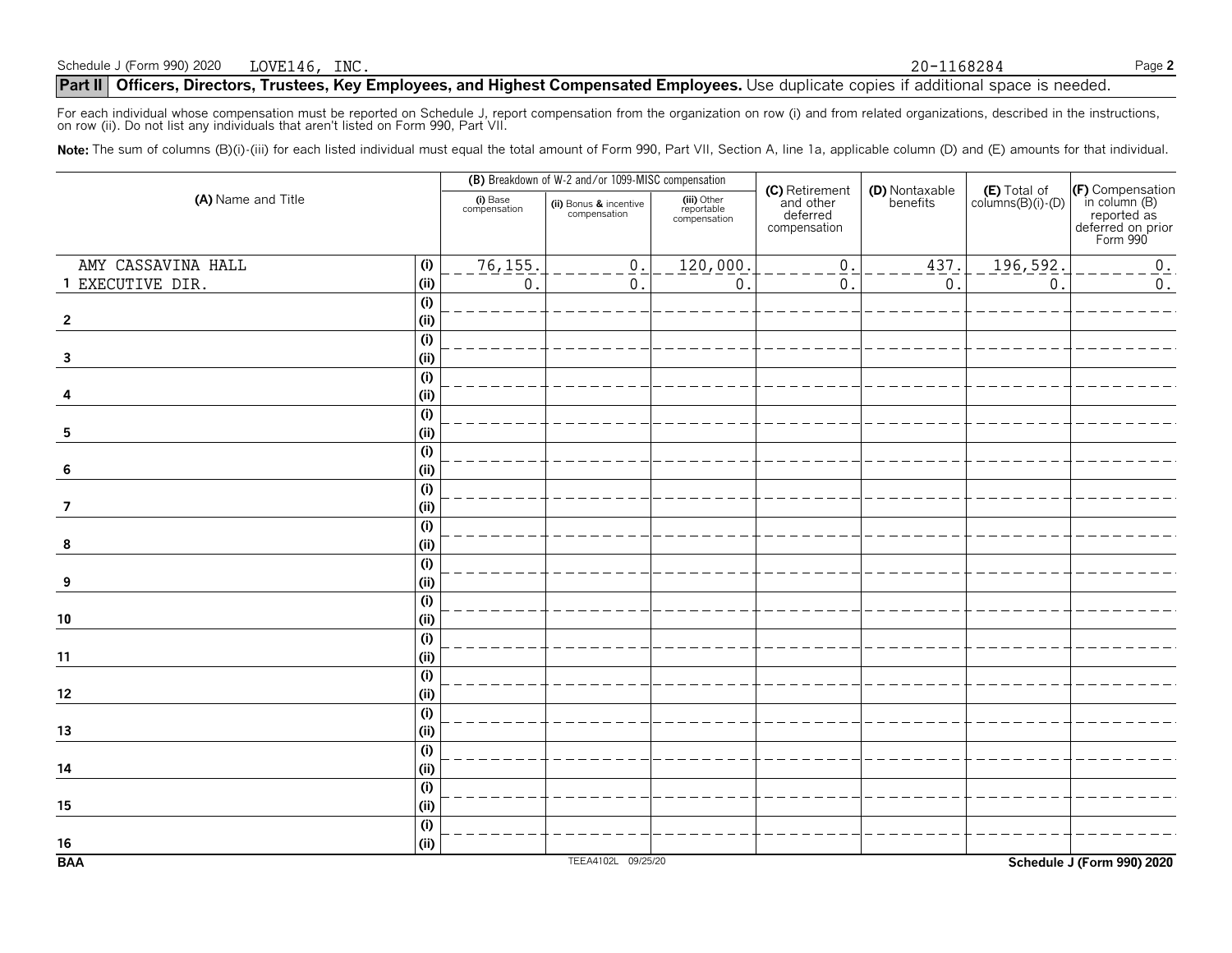### **Part III Supplemental Information**

Provide the information, explanation, or descriptions required for Part I, lines 1a, 1b, 3, 4a, 4b, 4c, 5a, 5b, 6a, 6b, 7, and 8, and for Part II. Also complete this part for any additional information.

#### **PART I, LINE 4 - RECEIVED SEVERANCE, SUPPLEMENTAL NQ RETIREMENT, EQUITY-BASED COMPENSATION**

AMY CASAVINA HALL, SEVERANCE PAYMENT OF \$120,000.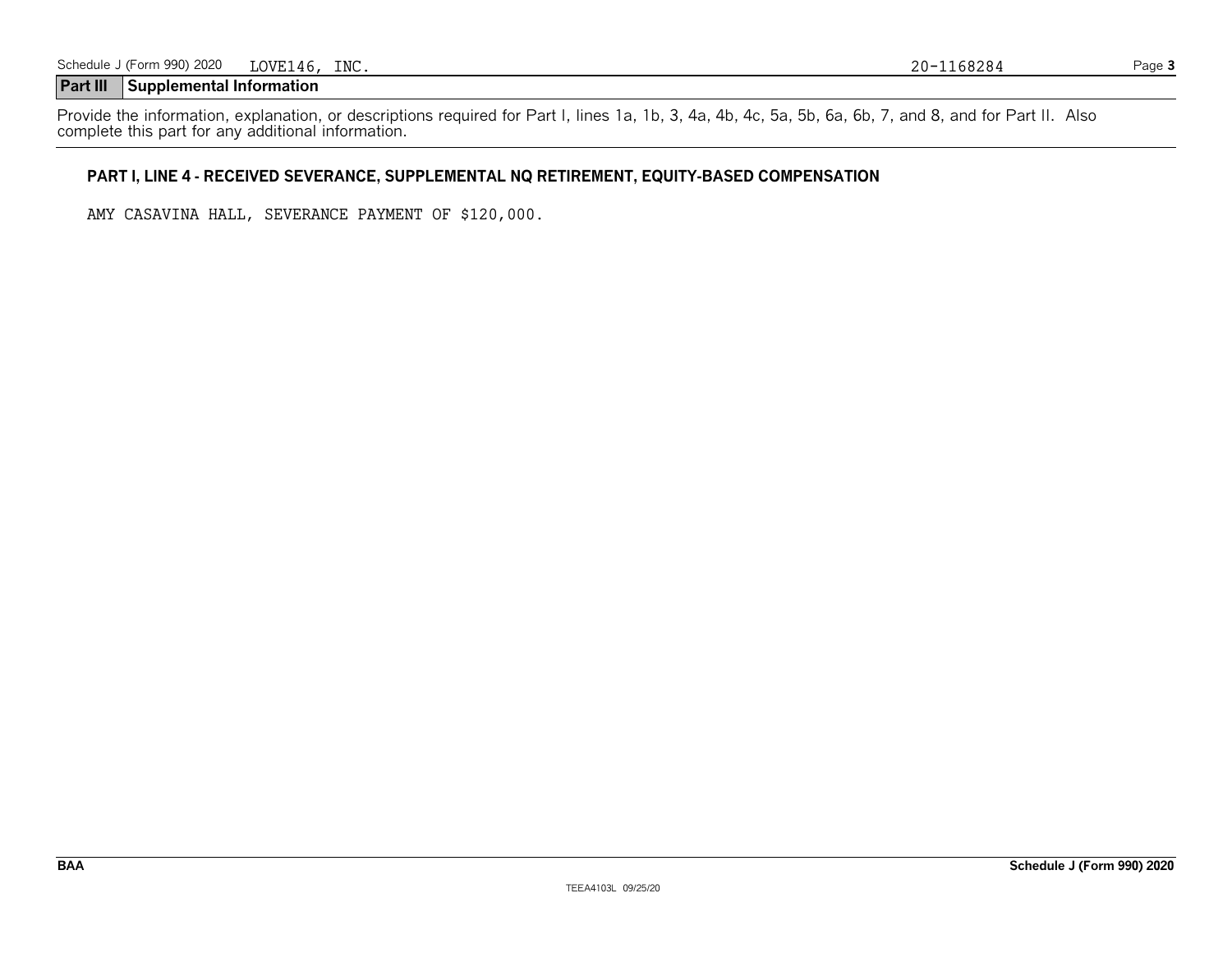Department of the Treasury **Constant Comment of the Collam Constant Constant Constant Comment Constant Constant<br>Internal Revenue Service <b>Inspection** 

Name of the organization **Employer identification number Employer identification number** 

LOVE146, INC. 20-1168284

#### **FORM 990, PART III, LINE 1 - ORGANIZATION MISSION**

FOUNDED IN 2002, LOVE146 IS AN INTERNATIONAL HUMAN RIGHTS ORGANIZATION WORKING TO END CHILD TRAFFICKING AND EXPLOITATION. WE SERVE CHILDREN IN THE UNITED STATES, THE PHILIPPINES, THE UNITED KINGDOM, AND SEVERAL COUNTRIES IN AFRICA. OUR GOALS ARE: DECREASE CHILDREN'S RISK FOR EXPLOITATION THROUGH PREVENTION AND COMMUNITY EDUCATION; CARE FOR CHILDREN WHO HAVE SURVIVED TRAFFICKING AND EXPLOITATION WITH COMPREHENSIVE/HOLISTIC SERVICES; AND ENGAGE PARTNERS AND SUPPORTERS TO ADVANCE OUR MISSION AND PROMOTE THE ANTI-TRAFFICKING MOVEMENT.

#### **FORM 990, PART III, LINE 4A - PROGRAM SERVICE ACCOMPLISHMENTS**

OUR SURVIVOR CARE IN THE UNITED STATES CONSISTS OF TWO EFFORTS: OUR LONG-TERM CARE AND OUR RAPID RESPONSE SERVICES. YOUTH THAT ARE IDENTIFIED AS AT-RISK OF OR EXPERIENCING TRAFFICKING RECEIVE A RAPID RESPONSE FROM LOVE146 SOCIAL WORKERS, WHO MEET ONE-ON-ONE WITH VULNERABLE YOUNG PEOPLE TO PROVIDE CRITICAL INFORMATION AND SAFETY PLANNING RELATED TO CHILD TRAFFICKING. WE COVER RECRUITMENT AND GROOMING PROCESSES, BEHAVIORS THAT INCREASE VULNERABILITIES, INTERNET SAFETY, AND GENERAL SAFETY PLANNING. OF THE YOUNG PEOPLE SERVED, MORE THAN HALF HAVE OPTED INTO LOVE146'S LONG-TERM CARE SERVICES. GROUNDED IN INDIVIDUAL CARE PLANS THAT ADDRESS THE BIOLOGICAL, PSYCHOLOGICAL, SOCIAL, FINANCIAL, AND SPIRITUAL IMPACTS OF VICTIMIZATION, LONG-TERM CARE HELPS YOUTH DEVELOP STRATEGIES TO STAY SAFE. WE STRIVE TO SEE SURVIVORS BECOME SELF-SUFFICIENT, FLOURISHING ADULTS, FREE FROM RE-VICTIMIZATION OR DEPENDENCY. WE MEASURE OUR SUCCESS BY OUR YOUTH'S SUCCESSES: ATTENDING SCHOOL, GRADUATING, OR WORKING AND MAKING SIGNIFICANT PROGRESS TOWARD ACHIEVING THEIR GOALS. **FORM 990, PART III, LINE 4C - PROGRAM SERVICE ACCOMPLISHMENTS**

CHILD EXPLOITATION IS A HORRIFICALLY COMMON OCCURRENCE IN THE PHILIPPINES. CHILDREN, SOME UNDER 5 YEARS OF AGE, ARE BEING EXPLOITED ON THE STREETS, TAKEN OR SOLD TO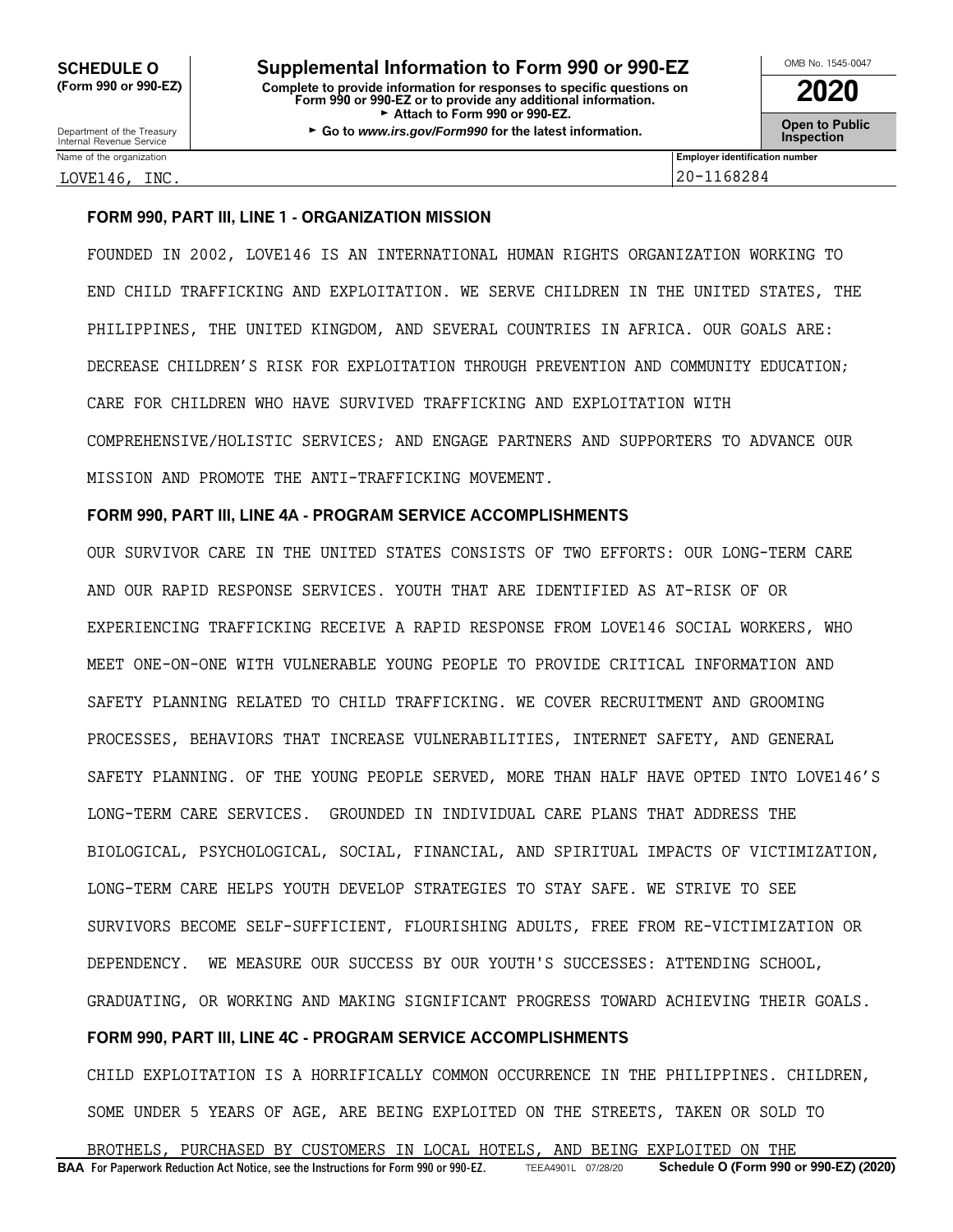#### **FORM 990, PART III, LINE 4C - PROGRAM SERVICE ACCOMPLISHMENTS**

INTERNET. LOVE146 OPERATES TWO SAFE HOMES IN THE PHILIPPINES: THE WHITE HOME FOR BOYS AND ROUND HOME FOR GIRLS. LOVE146'S SAFE HOMES FACILITATE EVERY ASPECT OF HOLISTIC HEALTH, PROVIDING A SENSE OF PEACE, FREEDOM, AND DIGNITY. CHILDREN ARE KEPT SAFE PHYSICALLY AND PSYCHOLOGICALLY. THEY ARE PROVIDED WITH HOPE, HEALING, AND RESTORATION, AND ALLOWED TO GROW AND DEVELOP, RELEASE THEIR POTENTIAL, REALIZE THEIR WORTH, AND BECOME VALUED AND PRODUCTIVE MEMBERS OF SOCIETY.

CHILD TRAFFICKING IS ON THE RISE IN AFRICA. IN THE SUMMER OF 2017, LOVE146 BEGAN TO BRING OUR PREVENTION WORK TO SUB-SAHARAN AFRICA WITH THE "MY BODY IS MINE" FLIP CHART. THE FLIP CHART EMPHASIZES FOUR KEY MESSAGES FOR CHILDREN: "I AM VALUABLE AND SO ARE YOU!," "SAFETY IS MY RIGHT," "MY BODY BELONGS TO ME," AND "I CAN GET HELP." KEEPING THESE CORE MESSAGES, THE FLIP CHART IS ADAPTED FOR THE UNIQUE CHARACTERISTICS OF EACH REGION. PARTNER ORGANIZATIONS ON THE GROUND IN MADAGASCAR, LIBERIA AND SIERRA LEONE ARE LEADING THE WAY IN BRINGING "MY BODY IS MINE" TO THEIR COMMUNITIES.

OUR MOBILIZATION INITIATIVE ENSURES OTHER INDIVIDUALS AND PROFESSIONALS CAN CONTRIBUTE TO THE WORK OF ENDING CHILD TRAFFICKING IN THEIR COMMUNITIES. LOVE146 PARTICIPATES, SHARES RESOURCES, AND CONSULTS WITH COMMUNITY STAKEHOLDERS. OUR MOBILIZATION INITIATIVE EQUIPS VOLUNTEERS TO RAISE STRATEGIC AWARENESS IN THEIR COMMUNITIES, INCLUDING HOSTING EVENTS AND UTILIZING TOOLS THAT EQUIP LOCATIONS SUCH AS HOTELS, MOTELS, AND TRUCK STOPS WITH RESOURCES TO SPOT AND REPORT CHILD EXPLOITATION AND TRAFFICKING.

#### **FORM 990, PART VI, LINE 11B - FORM 990 REVIEW PROCESS**

ORGANIZATION'S PROCESS TO REVIEW FORM 990. THE CEO PROVIDES THE RETURN TO ALL MEMBERS OF THE BOARD OF DIRECTORS AND REVIEWS THE RETURN WITH MEMBERS OF THE BOARD OF DIRECTORS PRIOR TO FILING THE RETURN.